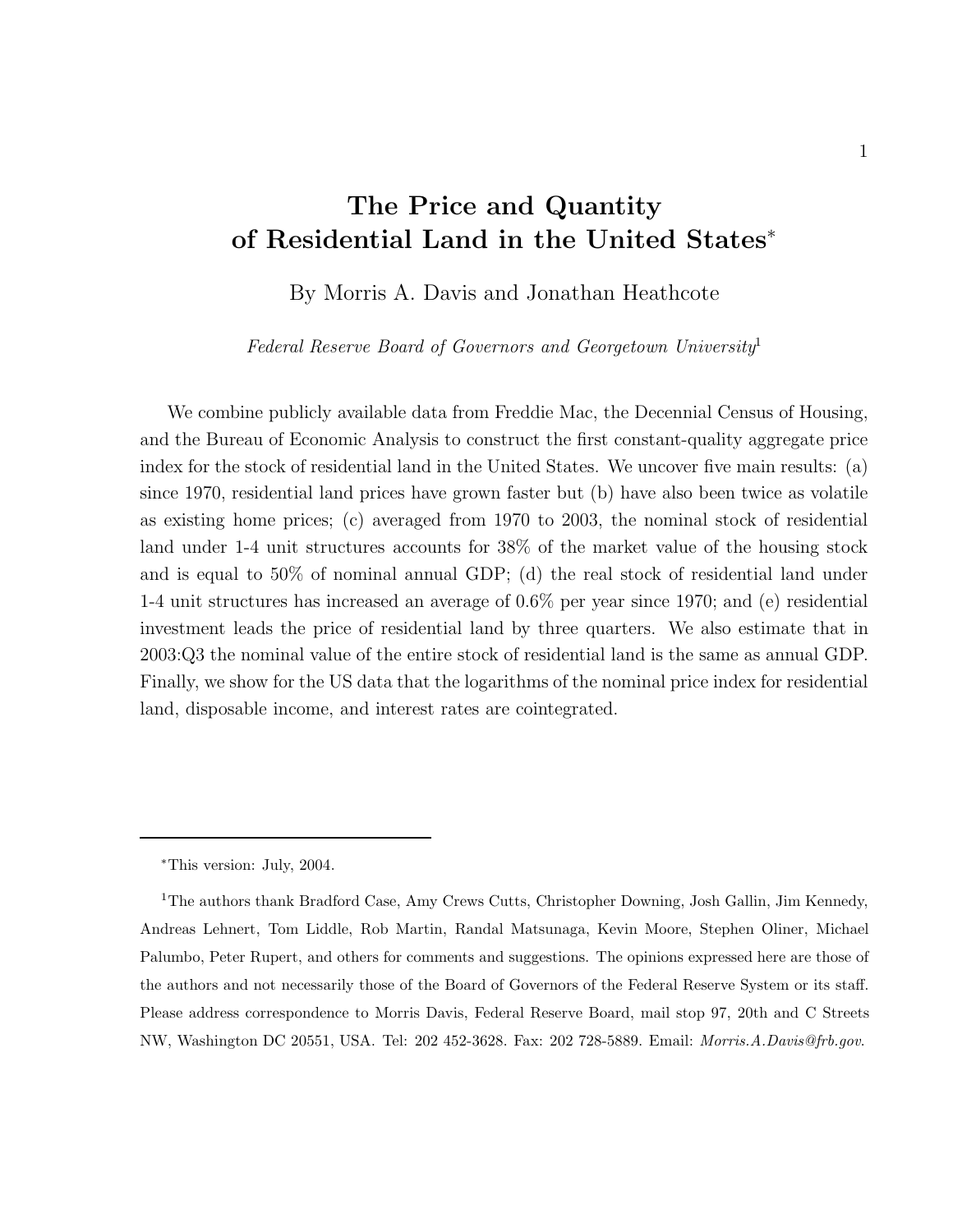## **1 Introduction**

Over the past five years, the cumulative real rate of appreciation in the value of existing homes in many metro areas of the United States has been at or near historic highs. This can be seen in Figure 1, which graphs the real (inflation-adjusted) 5-year cumulative growth of home prices for various major primary Metropolitan Statistical Areas (MSAs). Figure 1 quite clearly shows that many MSAs experienced a decline in real house prices in the five year period starting in 1990 and ending in 1995.<sup>2</sup> Of primary concern to some analysts is whether the recent run-up in aggregate home prices will be somewhat reversed, much like the the 1985-90 and 1990-95 experience.

In this paper, we explore one possible source of booms and busts in home prices, fluctuations in residential land prices. A house can be viewed as a composite of two pieces: A perfectly reproducible structure and an irreproducible component that we call "Land." Land refers not only to the square footage of the property, but also to amenities, intangible attributes such as the length of the commute to work. Our method for constructing a constant-quality price index for residential land is based on the observation that the growth rate of the price of a home is a weighted average of the growth rate of the replacement cost of the structure and the growth rate of the price of the land that is attached. For the United States, the growth rates of house prices and structures costs are publicly available. We construct appropriate weights to back out an implicit price index for residential land. Our procedure simultaneously yields an estimate of the real stock of residential land. This estimate is not simply a measure of acreage, just as the real stock of computers is not mea-

<sup>&</sup>lt;sup>2</sup>Many MSAs also experienced a nominal decline in house prices in this same time period (not shown). For example, the Los Angeles CMHPI has a value of 169.12 in the third quarter of 1990. The CMHPI for Los Angeles started to decline in 1990:Q4 and did not achieve a value of 169.68 until the fourth quarter of 1999.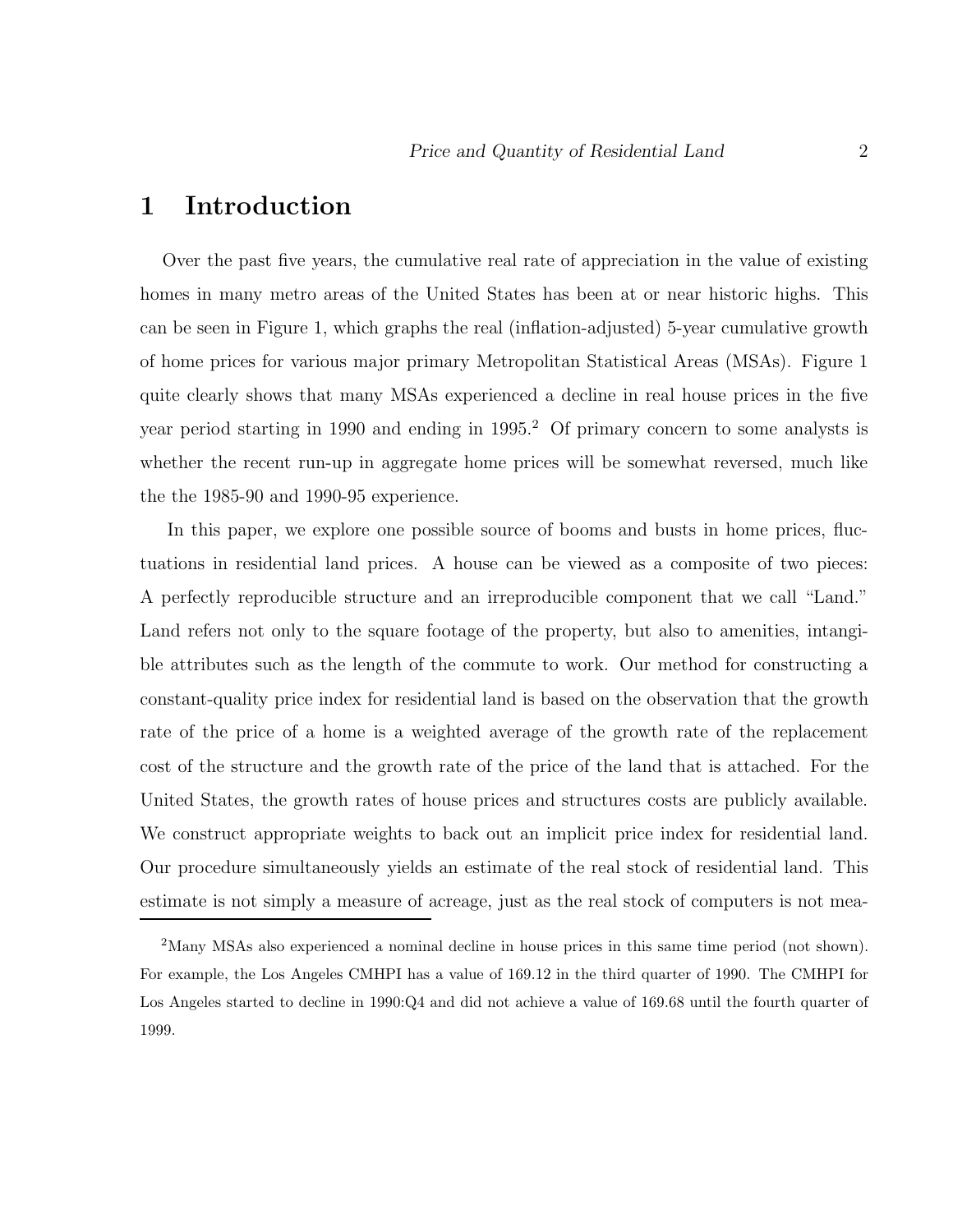sured by the number of PC boxes. Rather, each unit of land is an amalgam of square-footage and amenities.

Our main findings concerning the measurement of land prices and quantities are as follows. First, since 1983, the price of land has been growing much more quickly than the price of existing homes. Second, the real quality-adjusted price of land is about twice as volatile as both real disposable income and the inflation-adjusted price index for existing homes. Third, we find that when averaged from 1970 to 2003, the nominal value of residential land under 1-4 unit structures accounts for 38% of the market value of those homes and is about equal to 50% of annual GDP. Fourth, we show that the growth rate of the real stock of residential land under 1-4 unit structures is very low, 0.6% per year on average. Finally, measured at business cycle frequencies, real residential investment leads real residential land prices by three quarters.

Note that one of the key pieces of publicly available data we use to infer the price of land, the price index for existing homes, is most appropriate for 1-4 unit structures. This explains why we focus on land attached to 1-4 unit structures throughout our analysis. Data from the 2000 Decennial Census of Housing suggest that the market value of the 1-4 unit housing stock accounts for 70% of the market value of the entire residential stock. If the nominal value of residential land under 1-4 unit structures is also approximately equal to 70% of the total nominal value of residential land in the United States, then we find that in 2003:Q3, the nominal value of the entire stock of residential land is the same as annual GDP.

We also show that the logarithm of the nominal price index for residential land is likely cointegrated with the logarithms of nominal disposable personal income and the nominal 3-month Treasury Bill. That is, long-term movements to the price of residential land appear to be largely mirrored by proportional movements to nominal disposable personal income and interest rates. In contrast, the replacement cost of structures should be tied to the cost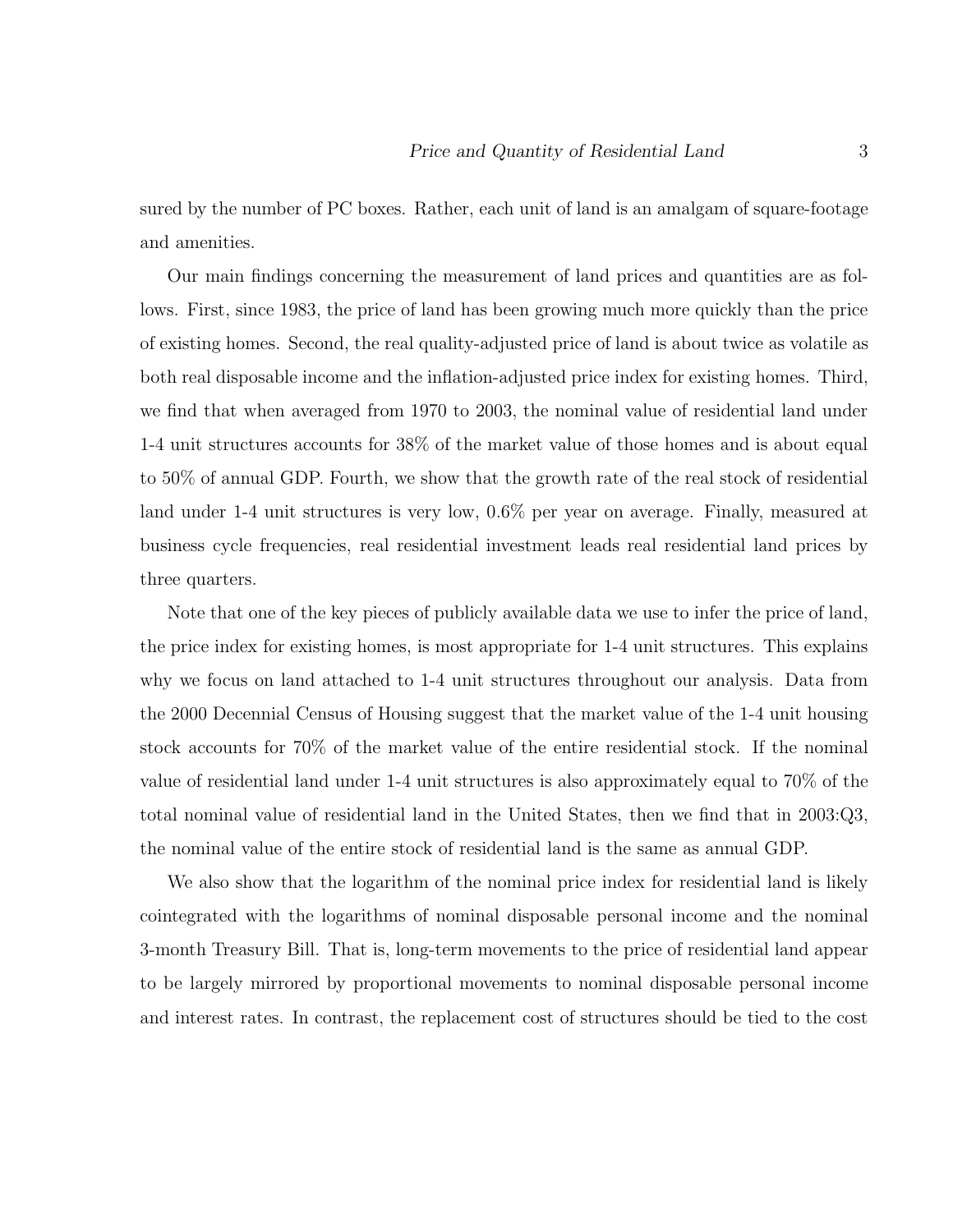of construction inputs and the underlying productivity of capital and labor used to build new residential structures, as in Davis and Heathcote (2003). This is because the structure is perfectly reproducible using a known technology. Thus, the structures component of the growth rate of house prices is a relatively smoothly growing and perhaps partially predictable series while the price of quality-adjusted land is not pinned down by production technologies (for example, there is no production technology to build more land in Los Angeles that has both a view of the ocean and a fifteen minute drive to downtown).

The rest of this paper proceeds as follows. In the next section, we document our procedure for constructing a constant-quality price index for residential land. In section 3 we briefly discuss key measurement issues, relegating many details to the Appendix. In section 4 we analyze the properties of our residential land price and quantity series, and section 5 concludes.

## **2 Accounting**

In any period t, define the nominal market value of the home  $(p_t^h h_t)$  as the sum of the nominal replacement cost of the physical structures  $(p_t^s s_t)$  and the nominal value of the residential land  $(p_t^l l_t)$ ,

$$
(1) \t\t\t p_t^h h_t = p_t^s s_t + p_t^l l_t.
$$

In the above equation,  $p_t^h$ ,  $p_t^s$ , and  $p_t^l$  are the quality-adjusted relative price-per-unit in period t of a home, physical structure, and land and amenities (hereafter called "land") and  $h_t$ ,  $s_t$ , and  $l_t$  are the quality-adjusted real quantities.

To derive a price index for residential land, our key assumption is

(2) 
$$
\left(\frac{p_{t+1}^h}{p_t^h}\right) p_t^h h_t = \left(\frac{p_{t+1}^s}{p_t^s}\right) p_t^s s_t + \left(\frac{p_{t+1}^l}{p_t^l}\right) p_t^l l_t.
$$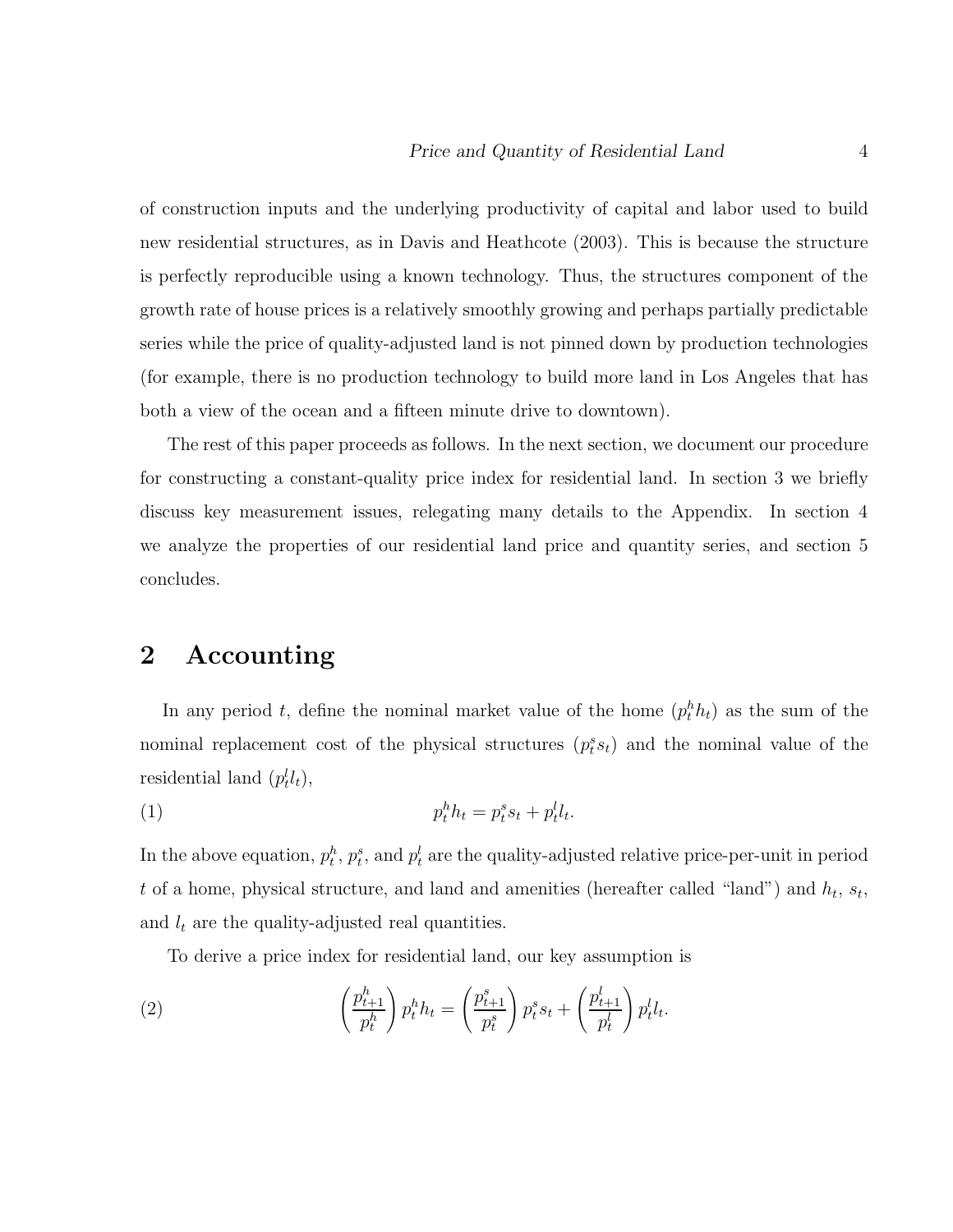Stated in words, equation (2) imposes that if the nominal stock of structures and the nominal stock of land are revalued between t and  $t + 1$ , then the housing stock is also appropriately revalued between t and  $t + 1$ . The relationship linking growth in existing home prices to growth in structures costs and land prices,

(3) 
$$
\left(\frac{p_{t+1}^h}{p_t^h}\right) = \left(\frac{p_{t+1}^s}{p_t^s}\right) \frac{p_t^s s_t}{p_t^h h_t} + \left(\frac{p_{t+1}^l}{p_t^l}\right) \frac{p_t^l l_t}{p_t^h h_t},
$$

directly follows from (2). Equation (3) expresses the growth rate of existing home prices as the weighted average of the growth rate in structures prices and the growth rate of land prices. The structures weight is the fraction of market value accounted for by the replacement cost of structures. By equation (1), the land weight is one minus the structures weight.

Equation (3) implies that complete time series for the market value of homes, replacement cost of structures, and market value of land are needed to construct a price index for land. We construct these time series using the following perpetual inventory systems,

(4) 
$$
p_{t+1}^h h_{t+1} = \left(\frac{p_{t+1}^h}{p_t^h}\right) p_t^h h_t + p_{t+1}^h \Delta h_{t+1}
$$

(5) 
$$
p_{t+1}^s s_{t+1} = \left(\frac{p_{t+1}^s}{p_t^s}\right) p_t^s s_t + p_{t+1}^s \Delta s_{t+1}
$$

(6) 
$$
p_{t+1}^l l_{t+1} = \left(\frac{p_{t+1}^l}{p_t^l}\right) p_t^l l_t + p_{t+1}^l \Delta l_{t+1},
$$

where  $p_{t+1}^h \Delta h_{t+1}$ ,  $p_{t+1}^s \Delta s_{t+1}$ , and  $p_{t+1}^l \Delta l_{t+1}$  are the nominal net new additions to houses, structures, and land, respectively in period  $t+1$ . Note that equations (1) and (2) imply that  $p_{t+1}^h \Delta h_{t+1}$  in equation (4) may be replaced with the sum of  $p_{t+1}^s \Delta s_{t+1}$  and  $p_{t+1}^l \Delta l_{t+1}$ , i.e.

(7) 
$$
p_{t+1}^h h_{t+1} = \left(\frac{p_{t+1}^h}{p_t^h}\right) p_t^h h_t + p_{t+1}^s \Delta s_{t+1} + p_{t+1}^l \Delta l_{t+1}.
$$

Equations (7), (5), and (6) embed the following logic: Next period's nominal value of asset  $x$  must be equal to the current period's nominal value, revalued for any price changes, plus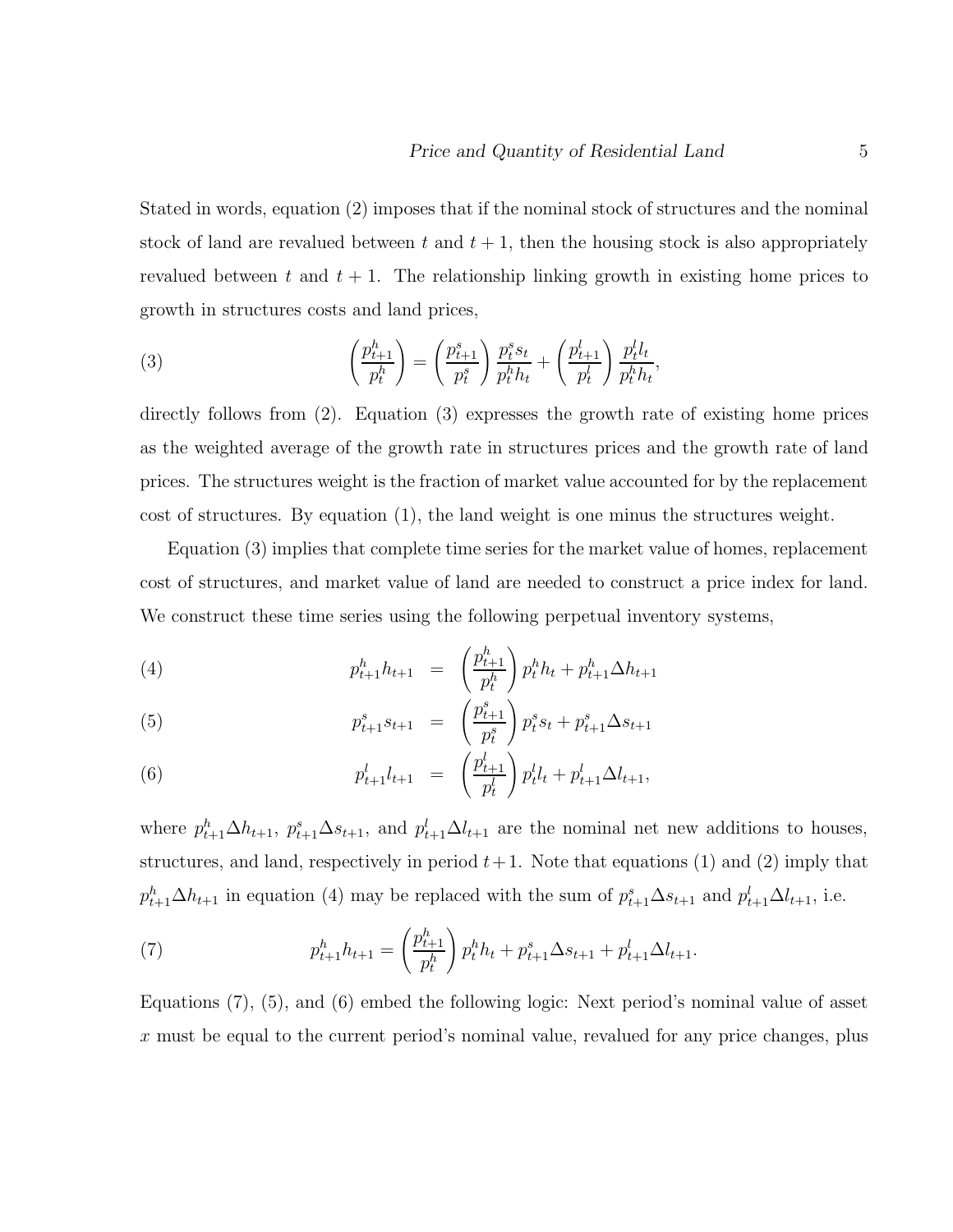any net new additions. The net new additions are assumed to be purchased at next period's prices. Further, the equations impose, as we would want them to, that the real number of units of the stock of x can be linearly added over time.

## **3 Measurement**

It is convenient to rewrite equation (3) such that the growth rate of quality-adjusted land prices is the dependent variable, i.e.

(8) 
$$
\left(\frac{p_{t+1}^l}{p_t^l}\right) = \left(\frac{p_{t+1}^h}{p_t^h}\right) \frac{p_t^h h_t}{p_t^h h_t - p_t^s s_t} - \left(\frac{p_{t+1}^s}{p_t^s}\right) \frac{p_t^s s_t}{p_t^h h_t - p_t^s s_t}.
$$

We construct quarterly proxies using publicly available data for all of the right-hand-side variables of this equation for the entire universe of homes (owned, rented, and vacant) in 1-4 unit structures in the United States.<sup>3</sup> Starting with  $(p_{t+1}^h/p_t^h)$ , we estimate the quarterly nominal growth rate of existing home prices in the United States using the aggregate "Conventional Mortgage Home Price Index" (CMHPI) series published by Freddie Mac, which is available at http://www.freddiemac.com/finance/cmhpi. The CMHPI is a repeat-sales index that samples from the aggregate stock of homes in single-family attached and detached structures, and it has the potential to capture growth in home prices from period  $t-1$  to t holding the real units of aggregate housing fixed at its  $t-1$  level.<sup>4</sup> In our analysis, we assume

<sup>3</sup>The universe of 1-4 unit structures includes the entire stock of single-family detached and attached housing units as well as housing units in 2-4 family buildings.

<sup>4</sup>The CMHPI is not a perfect measure for the growth in aggregate home prices to be used in equation (8). As noted, the CMHPI does not include data from multiple-unit (2-4) structures. Further, the CMHPI treats home appraisals conducted before mortgage refinancing equivalently to sales data. Finally, to be included in the CMHPI calculations, a house must have been transacted or appraised at least twice, and the first mortgage on the house must have been conforming both times.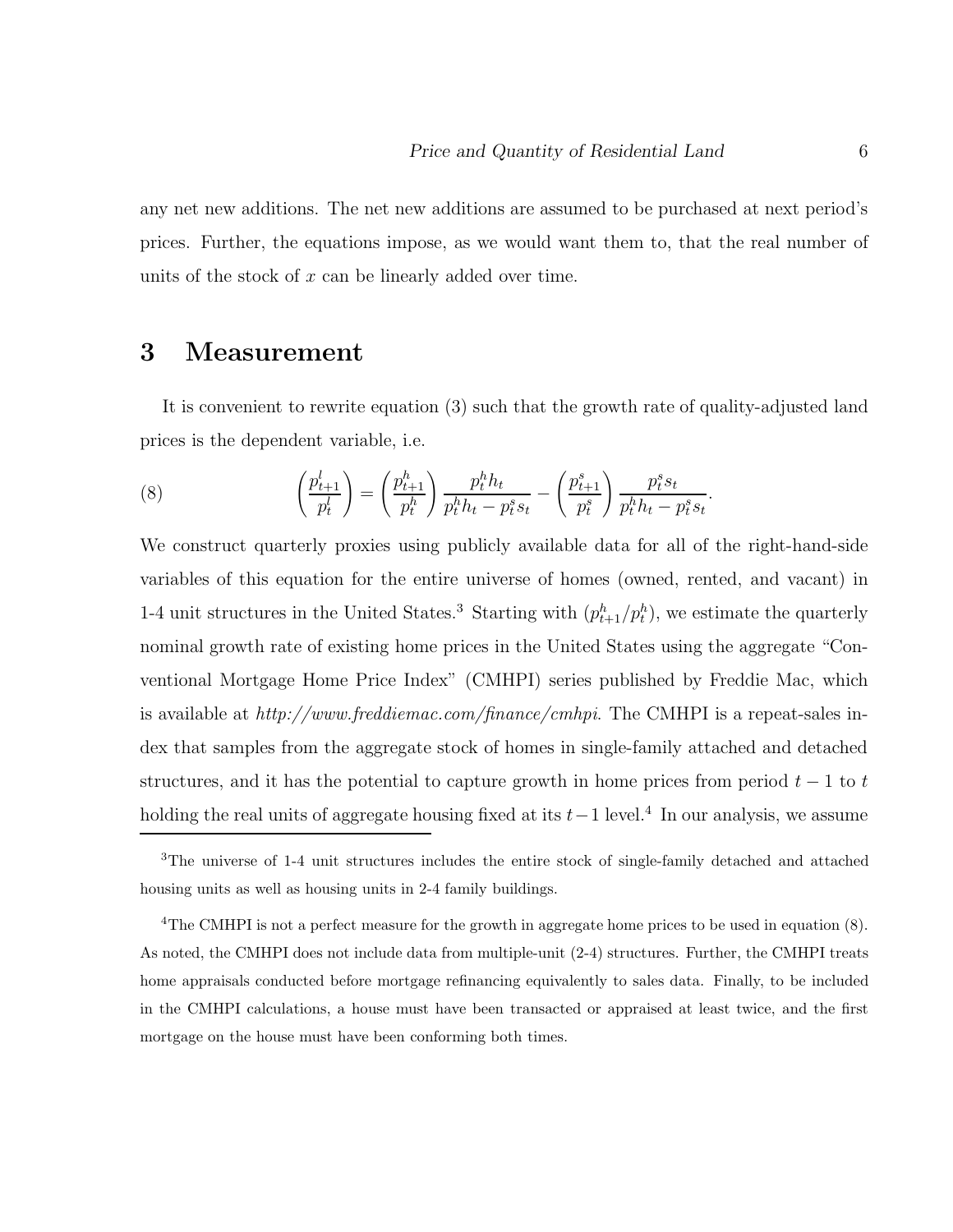the growth rate of prices for the entire 1-4 unit stock (including homes in 2-4 unit buildings) is captured by the CMHPI. We focus on homes in 1-4 unit buildings since these are the homes most likely to be in the CMHPI for which both replacement cost and market-value data exist. As noted in the introduction, data from the 2000 Decennial Census of Housing suggests the 1-4 unit stock accounts for 70% of the market value of all residential structures in the United States.

Next, we estimate the growth rate of the replacement cost of structures for the United States  $(p_{t+1}^s/p_t^s)$  by slightly modifying the quarterly price index for gross investment in 1-4 unit structures as published by the Bureau of Economic Analysis (BEA) in the National Income and Product Accounts (NIPA). The NIPA data are available on the BEA's web site at www.bea.doc.gov.<sup>5</sup> The BEA also publishes end-of-year estimates of the real  $(s_t)$  and nominal  $(p_t^s s_t)$  replacement cost of structures in 1-4 unit structures in their *Detailed Residential Fixed* Asset Tables, also available on the BEA's web site.<sup>6</sup> We construct a quarterly estimate of the replacement cost of structures using the perpetual inventory method of equation (5), the series for the growth of structures prices  $(p_{t+1}^s/p_t^s)$ , and quarterly data on the gross investment in structures provided in the tables in Section 5 of the NIPA.

Finally, we construct series for nominal net new investment in land and structures and use the accounting identity of equation (7) (along with data from the 2000 Decennial Census

<sup>5</sup>Confusingly, gross investment in 1-4 unit structures in the NIPA (not including improvements to existing structures) is labeled as investment in "permanent-site single-family residential structures." To download the data, click on the *Gross Domestic Product* link, then click on *Interactive NIPA tables*, and then *List of all NIPA Tables*. The price index for permanent-site single-family residential structures is available in table 5.3.4.

<sup>6</sup>From the BEA's home page, click on *Fixed Assets* and then *Detailed Fixed Assets Tables*.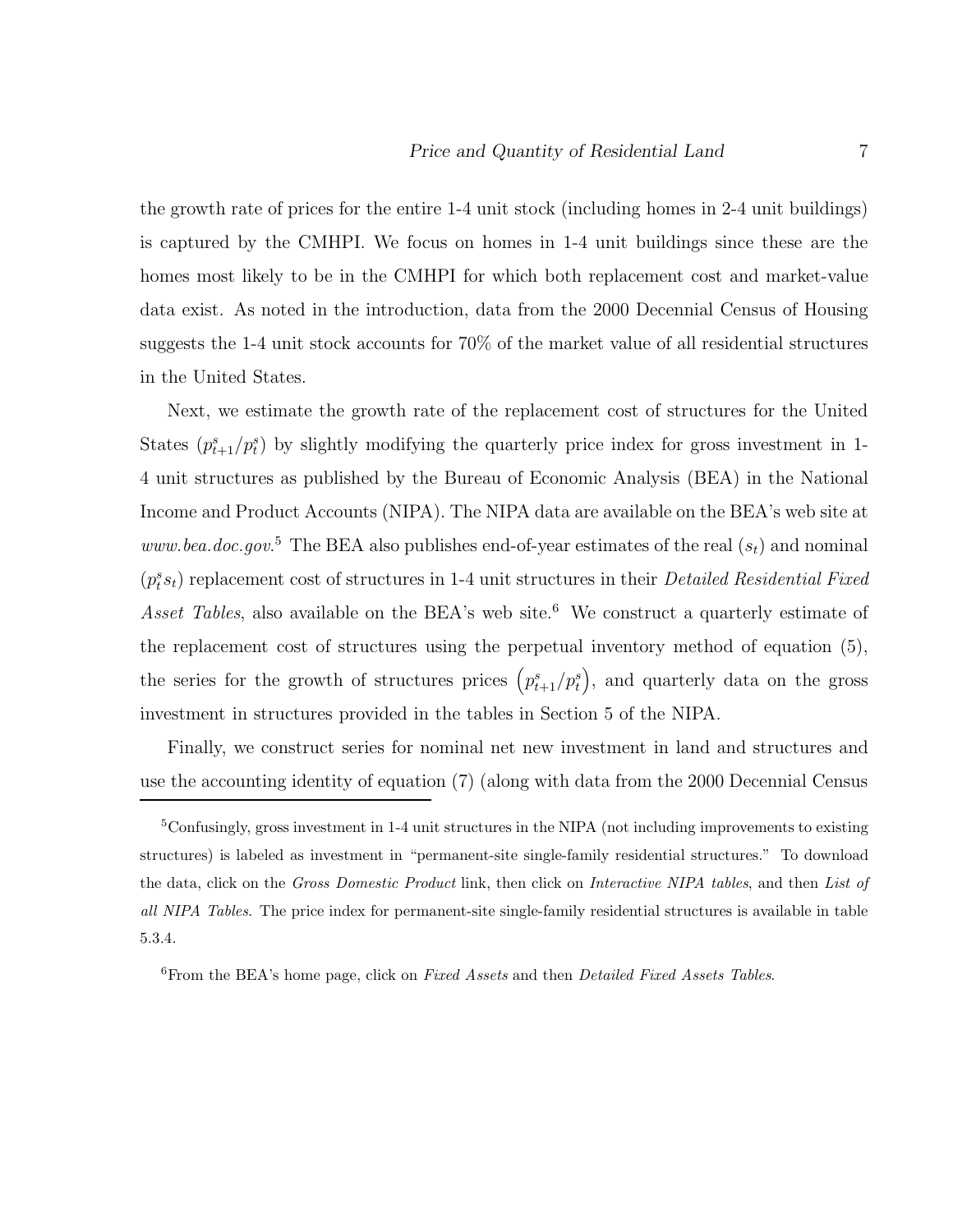of Housing) to build a time series of the market value of 1-4 unit structures  $p_t^h h_t$ .<sup>7</sup> We identify nominal net investment in structures in period  $t + 1$ ,  $p_{t+1}^s \Delta s_{t+1}$ , as the nominal value of structures at quarter  $t+1$  less the nominal value of structures at quarter t, revalued for any price changes. Nominal net new investment in land in period  $t + 1$ ,  $p_{t+1}^l \Delta l_{t+1}$ , is set to a roughly constant fraction of nominal gross investment in permanent-site singlefamily residential structures. Our estimate of new land is consistent with assumptions used by the Census to infer the value of new structures from data on the sales price of new homes. In particular, the Census estimates value-put-in-place by subtracting an estimate of the cost of the raw land, marketing costs, and other costs from survey data on the sales price of homes. We impute the value of new land consistently with these Census calculations. Finally, we benchmark the aggregate market value of the stock of homes in 1-4 unit buildings to \$13.41 trillion for 2000:Q2, an estimate constructed from self-reported home values from the 2000 Decennial Census of Housing available on the IPUMS web site,  $\text{http://www.ipums.umn.edu/usa/index.html.<sup>8</sup>$ 

We discuss in detail the construction of all of our series in Appendix A and discuss the sensitivity of our price and quantity series to key assumptions in Appendix B, but we should highlight two minor alterations we make to published data. First, we slightly smooth the published CMHPI to eliminate noise in the quarter-to-quarter growth rates. More importantly, we purge all expenditures on real estate commissions from the BEA's estimate of gross investment in residential structures. Since 1970, nominal expenditures on

<sup>7</sup>The Flow of Funds (FoF) Accounts, produced by the Federal Reserve, publishes a quarterly time series for the market value of homes. We do not use this data for reasons discussed in Appendix B.

<sup>8</sup>The IPUMS ("Integrated Public Use Microdata Series") web site, sponsored by the Minnesota Population Center at the University of Minnesota, has made available for public use Census microdata going back to 1850.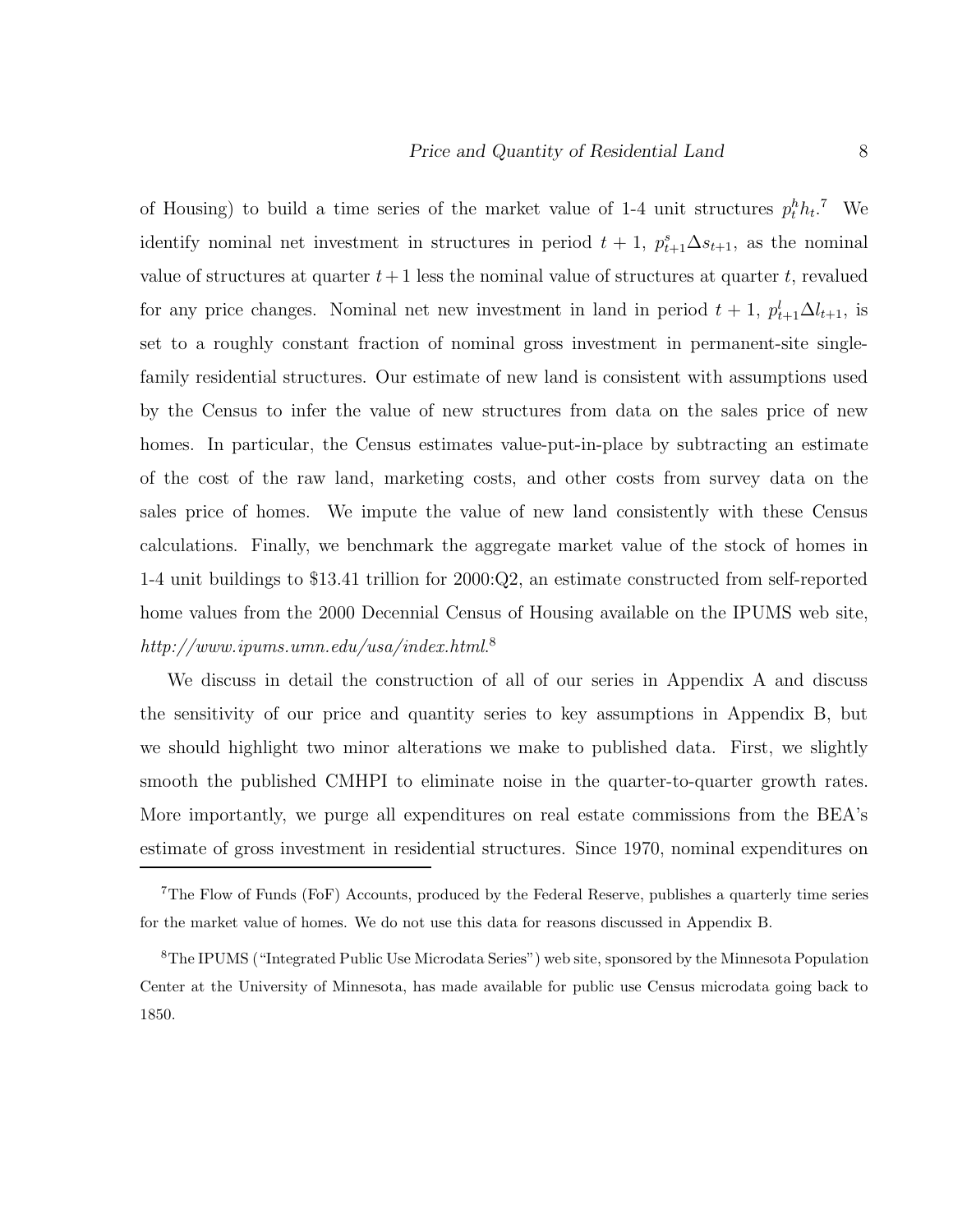commissions have accounted for an average of 12% of published nominal gross investment in the  $1-4$  stock.<sup>9</sup> Since commissions are classified by the BEA as gross investment, they also contribute by construction to the BEA's estimate of the replacement cost of structures. In our opinion, commissions should not be included in the replacement cost of structures: If a house transacts three times in one year, the cost of rebuilding that house should not automatically increase by 18% that year. Therefore, we construct a stock of commissions using perpetual inventory accounting on the NIPA commissions data and then purge this estimate from the BEA's published replacement cost series.<sup>10</sup> We find that since 1970, the nominal stock of commissions accounts for approximately 10% of the published replacement cost of 1-4 unit structures; see Figure 2.

As a test of the accuracy of our assumptions and methods, we compare the predicted market value of homes in 1-4 unit structures for 1980 and 1990, calculated via equation (7) and benchmarked exclusively to the 2000 Census, to the aggregate market value of homes for 1980 and 1990 when calculated using data from the 1980 and 1990 Decennial Census of Housing.<sup>11</sup> In 1990, we underpredict the market value relative to the Decennial Census by 13% but in 1980 we only underpredict by 6%.<sup>12</sup> We view this miss of 6% over a twenty-year

<sup>&</sup>lt;sup>9</sup>This statistic is calculated as the average ratio, from 1970 to 2001, of published nominal gross expenditures on commissions (published in the NIPA) to the sum of nominal gross investment in additions and alterations, major repairs and replacements, and new structures for 1-4 unit structures.

<sup>&</sup>lt;sup>10</sup>Details on our procedure to construct the stock of commissions are in Appendix A.

<sup>11</sup>Similar to the 2000 data, the micro data from the 1980 and 1990 Decennial Census of Housing are also available on the IPUMS web site.

<sup>12</sup>In 1990:Q2, our predicted market value is \$7, 603 billion compared to \$8, 740 billion when calculated using the 1990 Census; in 1980:Q2, our predicted market value is \$3, 899 billion whereas Census calculations suggest a market value of \$4, 149 billion.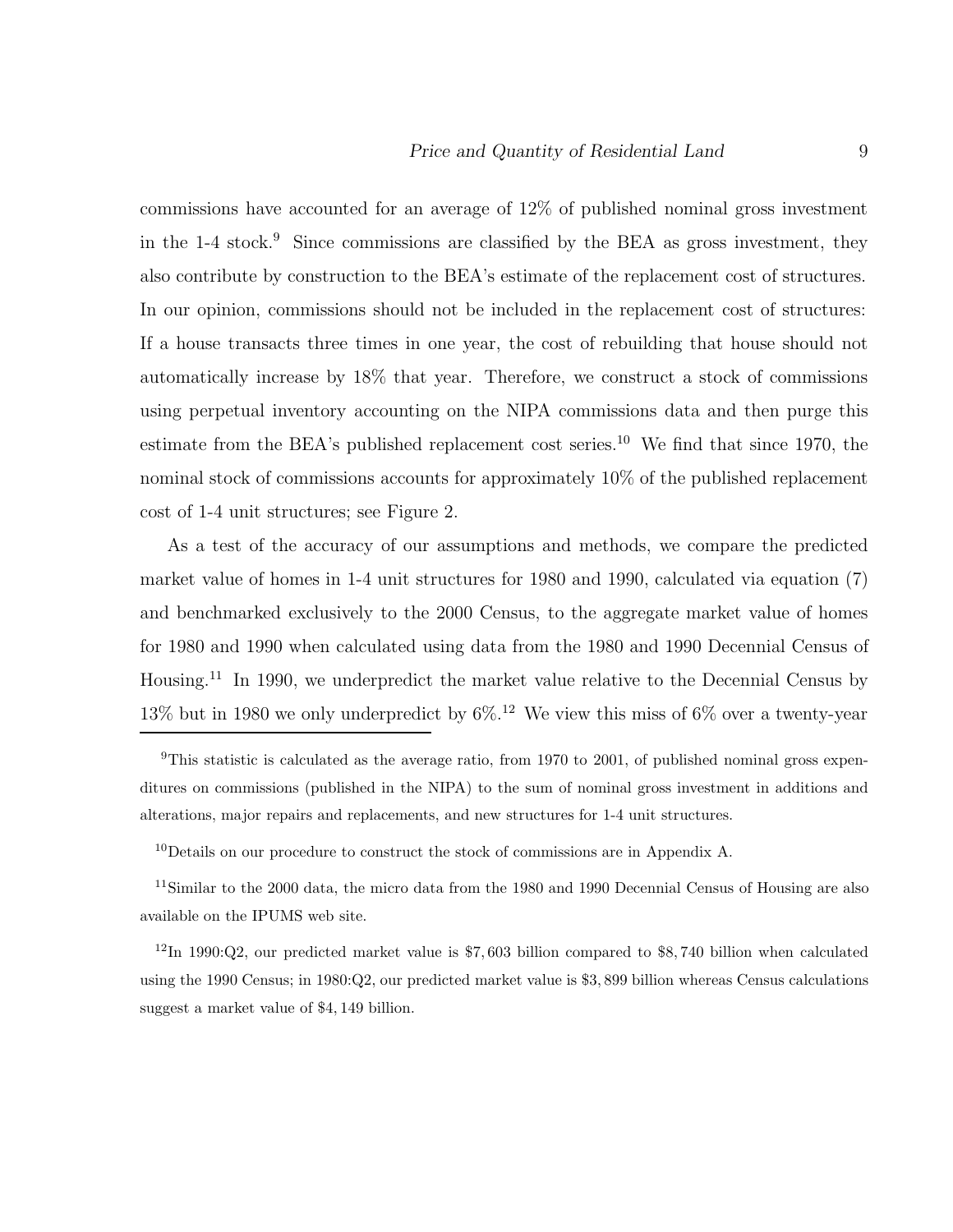period as broadly vindicating our methodology.

## **4 Analysis**

### **4.1 Price Indexes for Land, Existing Homes, and Structures**

In Figure 3 we graph our price index for residential land and compare it to the published price indexes for existing homes and the replacement cost of structures. These panels plot the price indexes, after adjusting for changes in consumer prices, for residential land (solid line), existing homes (short-dashed line), and the replacement cost of structures (long-dashed line).<sup>13</sup> In nominal terms, land prices have increased by a factor of 10.4 since 1970; after accounting for inflation, land prices have increased by a factor of 2.6. For comparison, inflation-adjusted (real) existing home prices have increased 69% and real structures prices have only increased 28%. The remaining three panels show the major time periods where gains and losses for each series have occurred; the top-right panel shows these series from 1970:Q1 to 1982:Q4; the bottom-left from 1983:Q1 to 1995:Q4; and, the bottom-right from 1996:Q1 to 2003:Q3. From 1970 to 1982, the replacement cost series outpaced the price index for existing homes, implying that the price of land had to fall over the same period; in fact, over these 12 years, we find the real price of land cumulatively fell over 7% whereas real replacement costs increased about 26%. In contrast, from 1982 through the end of 1995, real replacement costs cumulatively declined over 9% and real land prices cumulatively increased 55%, although real land prices remained about flat from 1989 through 1995. Since 1996,

<sup>&</sup>lt;sup>13</sup>All of our price indexes are end-of-quarter measures with base year of 1996. In this work and the work that follows, we convert the NIPA core consumption price index (a middle-of-quarter measure) to an endof-quarter measure by using the geometric mean of the published NIPA data for the current and subsequent quarter.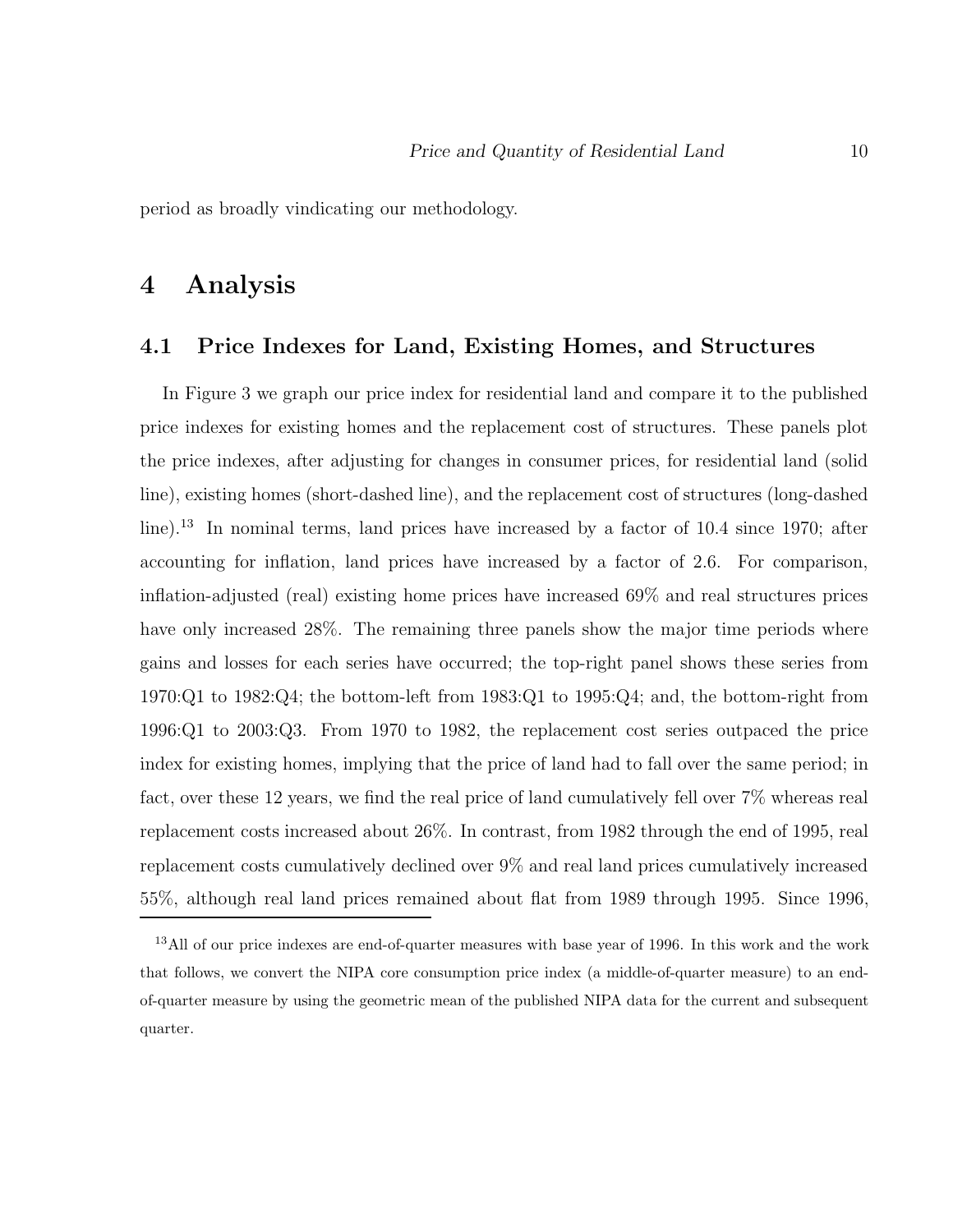real (inflation-adjusted) home prices have increased 37% but replacement costs have only increased 12% over the same time period. Land prices must be the source of the increase: We find that over this period, the inflation-adjusted constant-quality price of residential land increased 82%.

Our exact estimate of the growth rate of residential land prices is derived from our estimates of land's share of the market value of homes (see equation (3)). In the top panel of Figure 4, we plot our estimate of land's share. When averaged from 1970:Q1 to 2003:Q3, the nominal value of land accounts for 38% of the nominal market value of homes. In the third quarter of 2003, we estimate land's share to be 46%, its highest recorded value. In terms of current dollars, in 2003:Q3 we estimate the market value of homes in 1-4 unit structures to be \$17.0 trillion, of which \$7.8 trillion is residential land and the remaining \$9.2 trillion is the replacement cost of structures. The bottom panel of Figure 4 plots the ratio (and its average value) of the nominal value of residential land under 1-4 unit structures to nominal GDP, providing another perspective on the relative size of the nominal stock of this land. We find that over this time period, the market value of land under 1-4 unit structures averages about 50% of nominal GDP. In 2003:Q3, the nominal value of this residential land is equal to 71% of GDP. If we assume that, analogously to the market value of homes, residential land under 1-4 unit structures accounts for 70% of all residential land, then in 2003:Q3 the value of residential land in the United States is approximately equal to GDP.<sup>14</sup>

<sup>14</sup>The accuracy of this calculation can be assessed by looking at year 2000 data when both market value and structures replacement cost data exist for the entire stock of housing. According to our calculations from the Decennial Census of Housing (see Table 5) the market value of all residential structures in 2000 is \$18.4 trillion. Data from the *Detailed Residential Fixed Asset Tables* suggests that the replacement cost of all residential structures (excluding the reported stock of residential equipment and our estimate of the stock of commissions) at year-end 2000 is \$9.2 trillion. The value of the entire stock of residential land in 2000 is therefore about \$9.2 trillion; nominal GDP in 2000 was \$10.0 trillion. Note that this calculation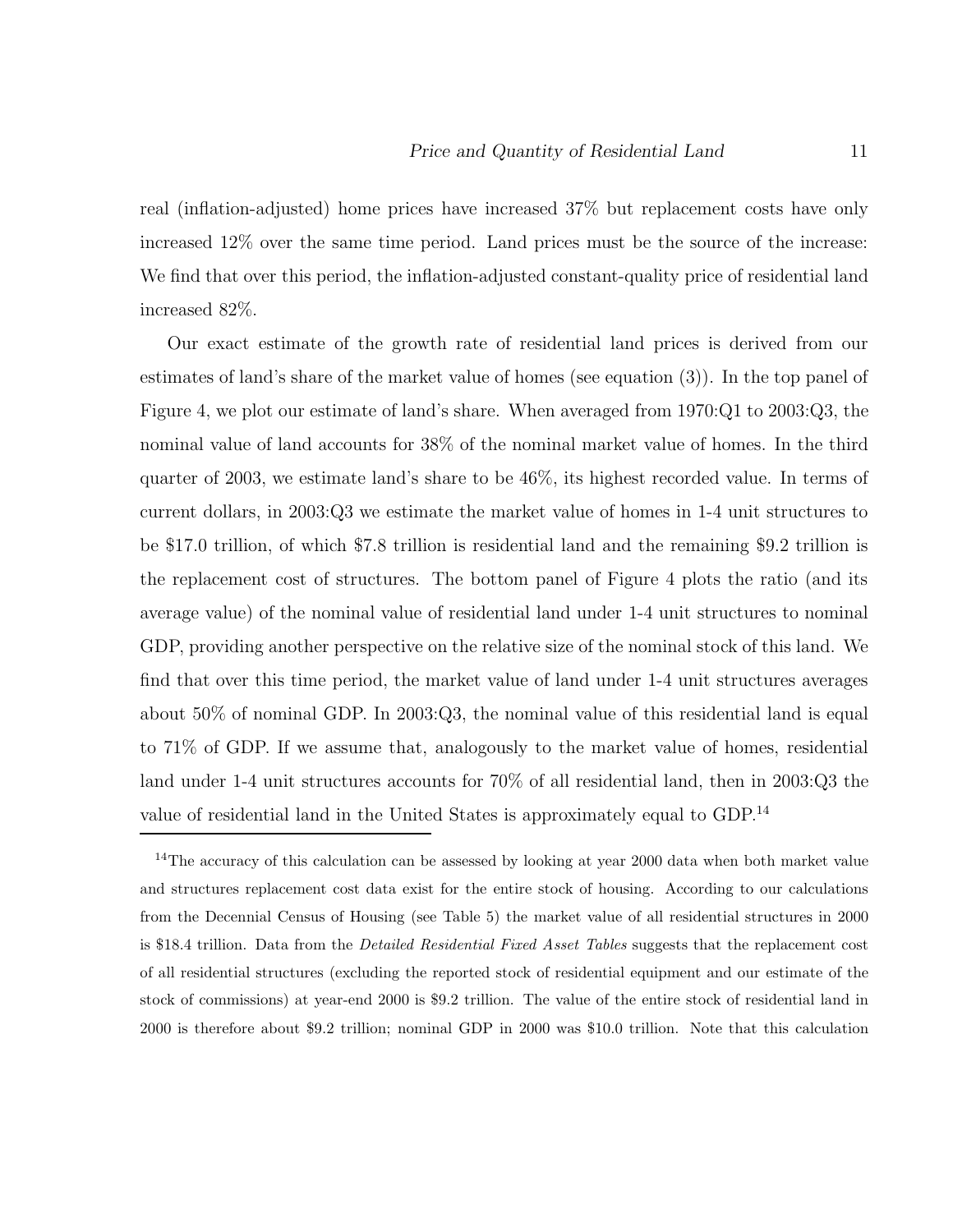### **4.2 Price Index for Land and Farm Price-Per-Acre**

Figure 5 compares our land-price series to the price-per-acre of farm land for the aggregate United States. This farm price-per-acre series, available from the United States Department of Agriculture web site,<sup>15</sup> is the only other published aggregate price series for land in the United States of which we are aware. The four panels of this Figure plot the two series after adjusting for consumer price inflation. The top-left panel plots the series for the entire sample and the other three panels plot the two series for three subsamples. From 1970 to 1982 the inflation-adjusted price-per-acre of farm land increased 89% while the price of residential land fell. Conversely, from 1983-95 the inflation-adjusted price of farm land fell 34% at the same time that real residential land prices increased rapidly. Since 1996, farm land prices have increased at a much slower rate than residential land. Summarizing these graphs, movements to the real aggregate price-per-acre of farm land appear to be largely unrelated to changes to the real aggregate price of residential land.

### **4.3 Nominal and Real Stock of Land**

In Figure 6, we plot the nominal and real stock of residential land under 1-4 unit structures that arises from our methods. The nominal value of this stock of land (solid line, top panel) has grown by a factor of 12.7 since 1970. However, this growth is apparently due to price appreciation and not to significant additions to the residential real stock. We find that the

suggests that in 2000, land accounted for 50% of the total nominal value of homes, compared to our estimate of 41% for the land associated with 1-4 unit structures. Our interpretation is that 5+ unit structures are more land-intensive than 1-4 unit structures.

<sup>15</sup>The annual data are available at *http://www.ers.usda.gov/Briefing/LandUse/aglandvaluechapter.htm*. We linearly interpolate the annual data to generate a quarterly price-per-acre series.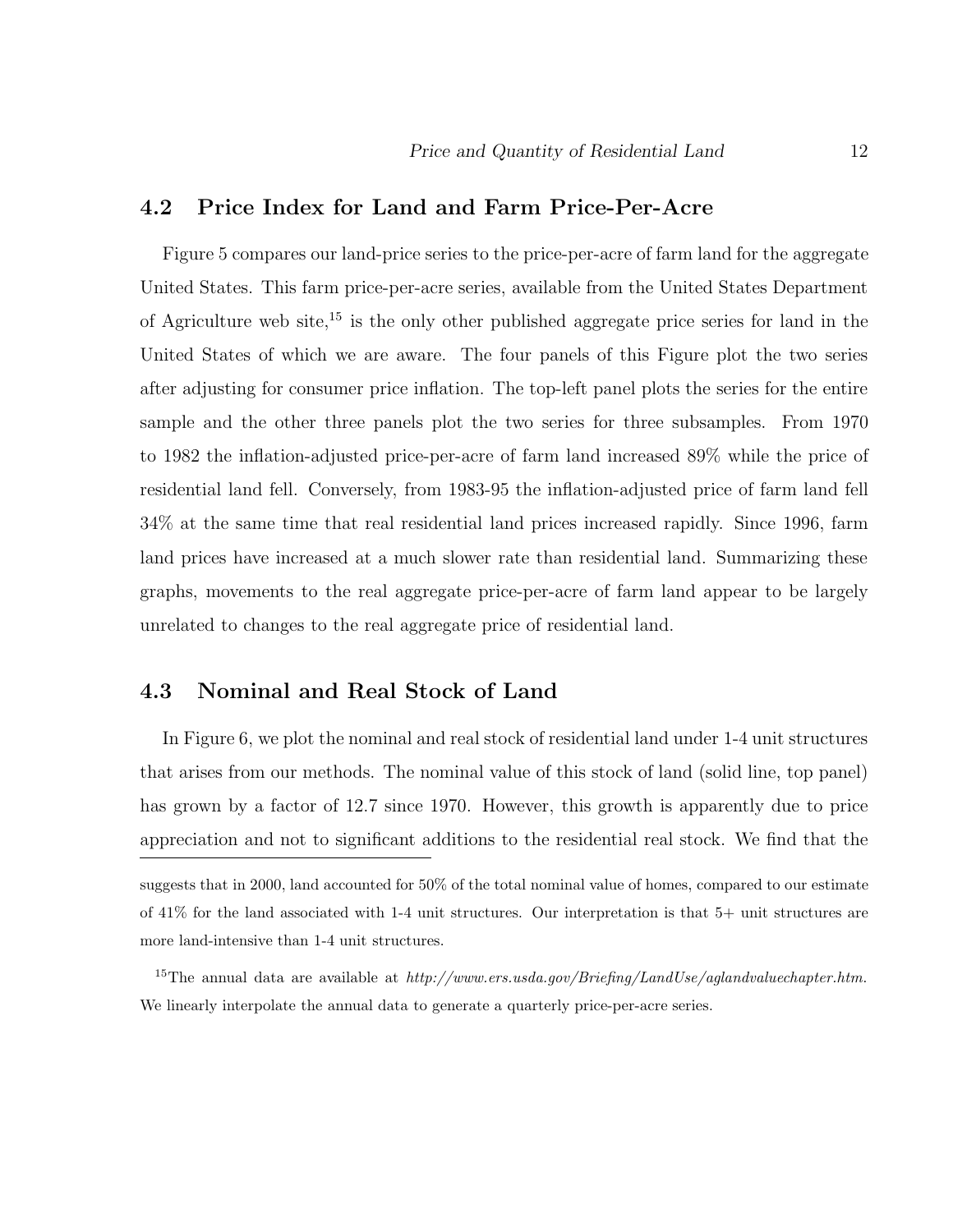real stock of this residential land (dashed-line, top panel) is not growing very fast; in fact, shown in the bottom panel, the average growth rate of the real stock of land is 0.6% per year. This is about  $3/4$  percentage point per year lower than population growth.<sup>16</sup> For comparison, the real stock of 1-4 unit structures has been growing at 2.5% per year since 1970 (not shown).

## **4.4 Business Cycle Properties of Price Index for Land**

In the spirit of Cooley and Prescott (1995), Table 1 quantifies some interesting statistical properties at business-cycle frequencies of our price index for residential land. This table documents the relative volatility and comovement of land prices with real GDP, real disposable personal income (DPI), real gross residential investment (RES), and the inflation-adjusted price of existing homes and replacement cost of structures.<sup>17</sup> Real GDP, DPI, and RES are taken directly from the NIPA and are measured as flows throughout the quarter. All the price series, including the price index for core consumption goods, are measured at the end of the quarter. All variables have been logged and HP-filtered with parameter  $\lambda=1600.^{18}$ 

The first column in Table 1 reports the percentage standard deviations of the detrended row variables and the second column lists the ratio of the percentage standard deviation of the price of land to the standard deviation of each listed variable. The remaining nine columns show the correlation of the detrended row variable X at quarter  $t - s$  with the detrended relative price of residential land at quarter t. For example  $corr (GDP_{t-1}, p_t^l/p_t^c) =$ 

<sup>&</sup>lt;sup>16</sup> According to data from the US Census, the growth of the non-institutionalized population, aged 16 and older, has been 1.35% per year since 1970.

<sup>&</sup>lt;sup>17</sup>We report real gross residential investment rather than real gross investment in permanent-site singlefamily structures to facilitate comparison with Cooley and Prescott (1995) and similar studies.

<sup>18</sup>For more details, see the footnotes to Table 1.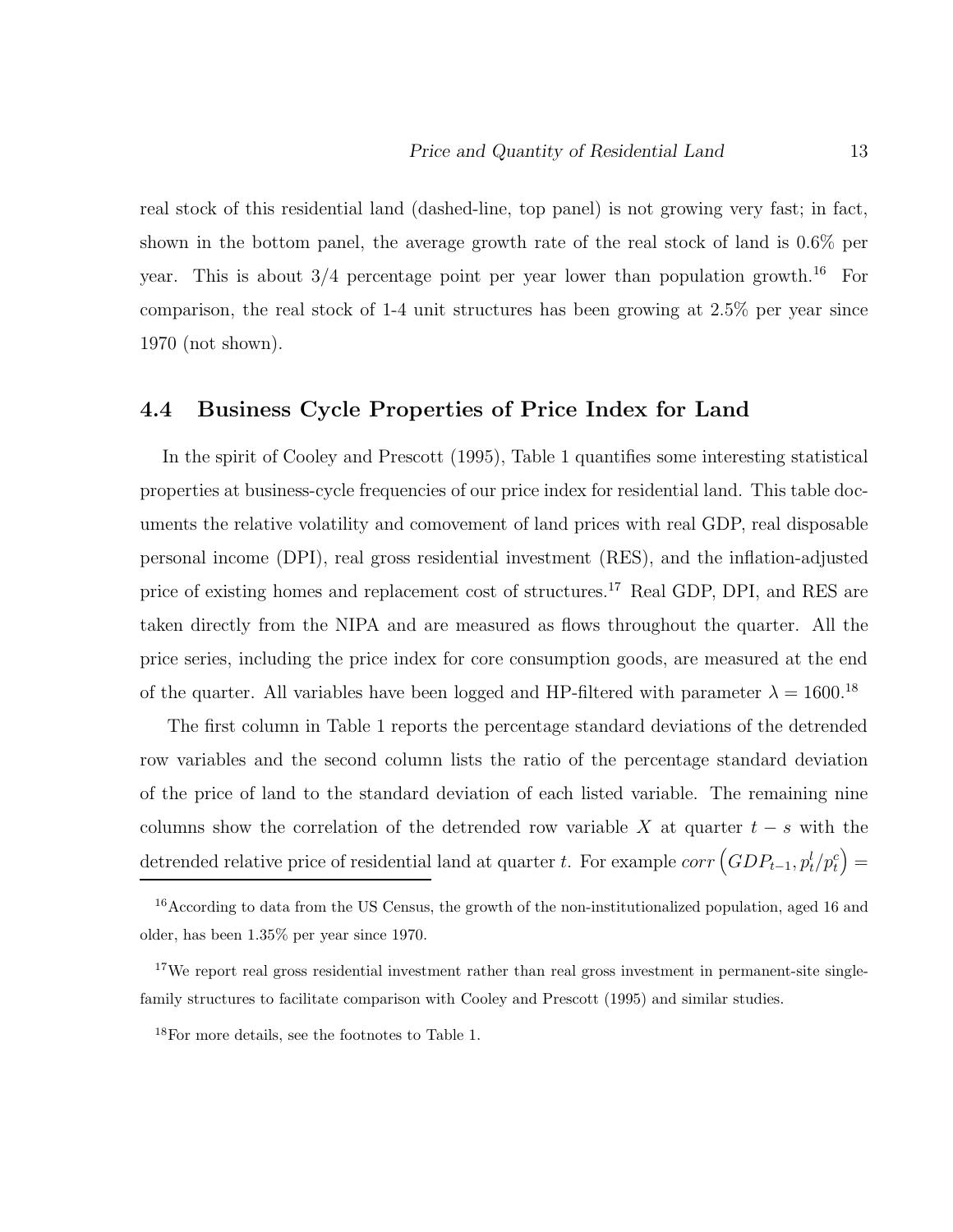0.59 means that the correlation of real GDP at quarter  $t-1$  with the detrended relative price of land at quarter  $t$  is 0.59. We say a variable X leads the relative price of land if  $corr\left(X_{t-s}, p_t^l/p_t^c\right) > corr\left(X_t, p_t^l/p_t^c\right)$  for at least one  $s > 0$ . Analogously, variable X lags the relative price of land if  $corr(X_{t+s}, p_t^l/p_t^c) > corr(X_t, p_t^l/p_t^c)$  for at least one  $s > 0$ .

From Table 1, we derive four facts about the relationships between output, residential investment, and the price of houses, structures, and residential land at business-cycle frequencies. First, real land prices are less volatile than real residential investment, but are more volatile than real GDP, real disposable income, real existing home prices, and the real replacement cost of structures. Strikingly, real residential land prices are more than twice as volatile as real disposable income. Second, real land prices are very highly contemporaneously correlated (a correlation of 0.87) with real existing home prices. Third, the inflation-adjusted replacement cost of structures appears to lag real land prices by three quarters. Finally, residential investment leads the price of land by three quarters.

This last fact may be incompatible with current theories about the causal relationship between residential investment and house prices. As noted in Davis and Heathcote (2003), many leading models of residential investment such as Topel and Rosen (1988) or Poterba (1984 and 1991) work as follows: A shock to demand affects house prices, and in response, developers build more houses along a rising marginal cost curve until the marginal cost of an additional unit of new housing equals the market price. If a shock to demand and thus house prices implies that the price of residential land increases, then according to these theories, land prices should lead and not lag residential investment. The data suggest that the opposite is true.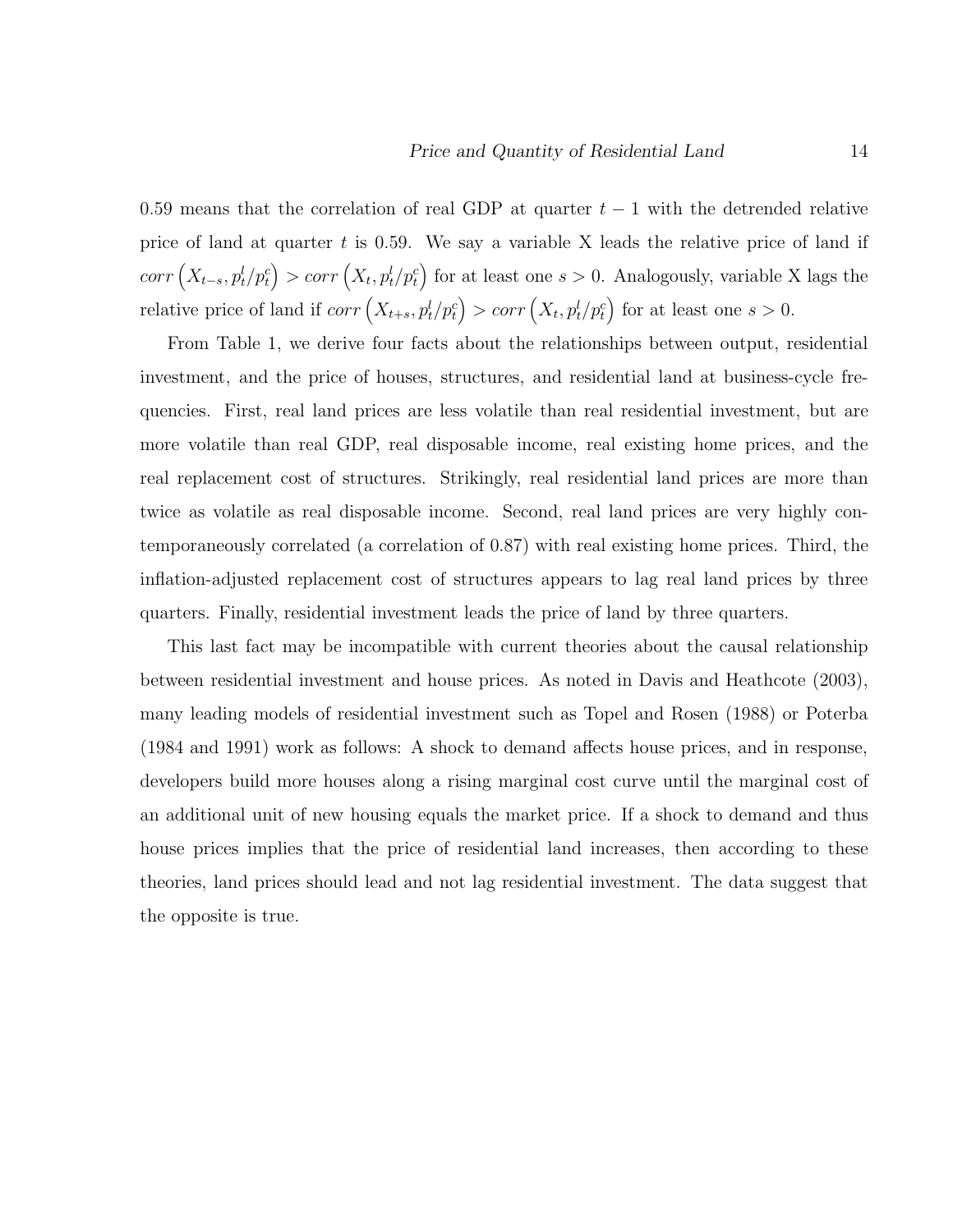### **4.5 Correlates of the Price Index for Land**

In Figure 7, we plot the cumulative 5-year nominal (top panel) and real (bottom panel) returns to residential land, homes, and replacement costs.<sup>19</sup> These panels quite clearly illustrate the boom-bust nature of home and land prices that have been a feature of the data for the past 30 years. Of the 2-1/2 cycles we have experienced, in both nominal and real terms, peaks and troughs are spaced roughly 5 years apart and the difference in cumulative percentage growth from peak to trough is quite large. For example, referring to the solid line in the bottom panel, in the 5 years leading up to 1989:Q3, the price of residential land appreciated in real terms by  $46\%$  but by the next trough  $(1994:Q4)$ , in real terms the price of residential land declined cumulatively by more than 9%. Based solely on looking at the panels of Figure 7, if we were to speculate on the timing and size of the next trough, we would guess that land prices might not decline in nominal terms but may cumulatively decline in real terms by roughly 10% in the next three to five years.

Our goal in this section is to find a set of meaningful variables that closely move with land prices to help economists develop theoretical models to explain the boom-bust nature of land prices, and, better forecast future movements to land (and by extension) home prices. Our strategy is to look for a small set of variables that move closely with the price of residential land, and then ask what a simple statistical model based on these variables would predict for the future of land prices.

Of a set of simple models that we have explored, one that seems to perform reasonably well over history links the logarithm of the nominal price index for residential land to the logarithms of nominal disposable personal income and the beginning-of-quarter nominal

<sup>&</sup>lt;sup>19</sup>For example, cumulative growth in nominal land prices from 1998:Q4 to 2003:Q3 was  $72.7\%$ , which is graphed in the top panel at point 2003:Q3.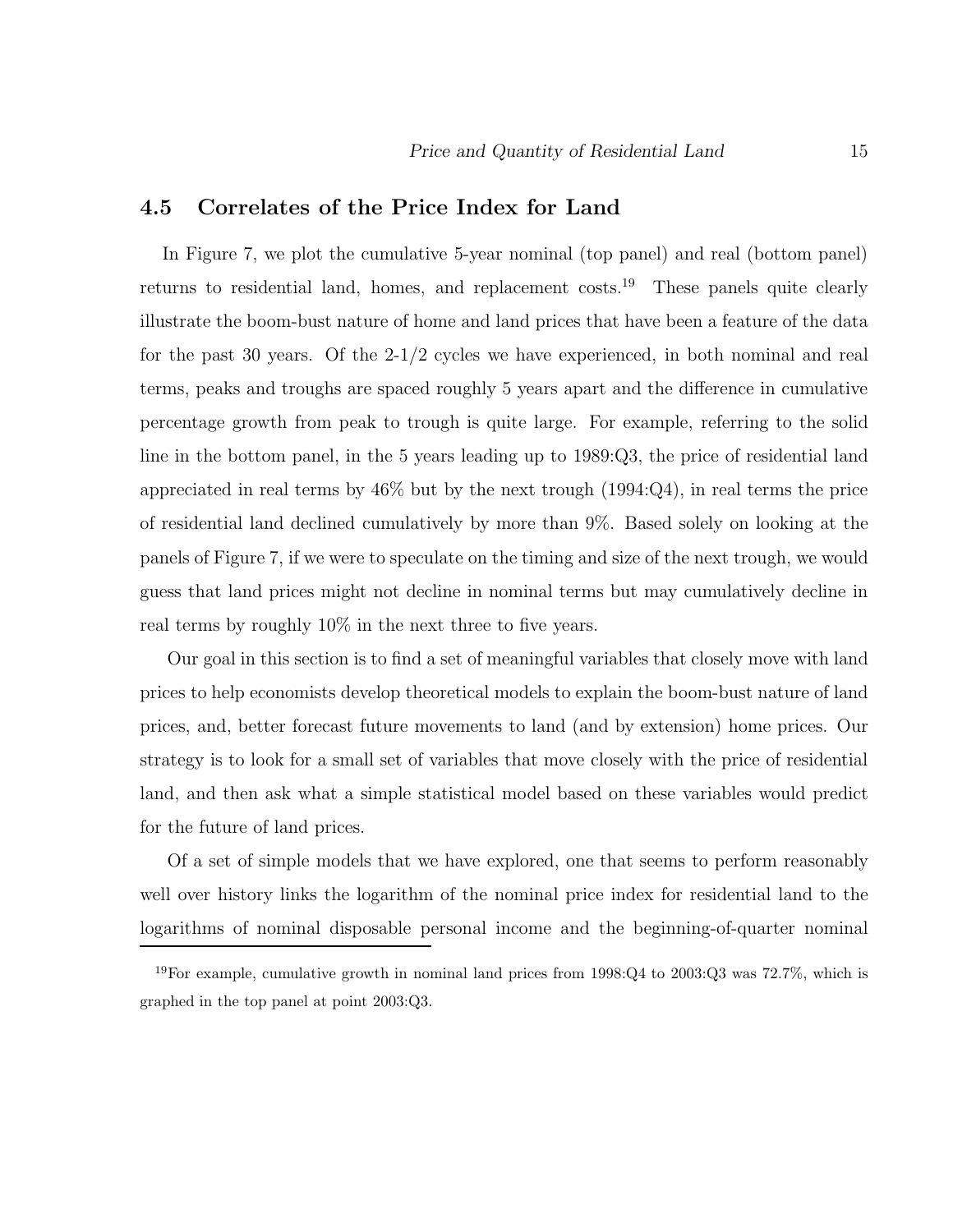three-month T-bill rate (effective annual yield). Estimation results are reported in the top box of Table 2. We use the Stock-Watson procedure to estimate the coefficients; that is, we include two leads and lags of the first-difference of the three variables as extra regressors. As shown in the top panel of Table 2, we find the elasticity of land prices with respect to income is 0.92 and the interest elasticity is  $-0.19$ . Further, both coefficients are significantly different from zero. Interestingly enough, (not shown in Table 2) these results do not hold when the logarithm of the price index for existing homes is regressed on the logarithms of nominal disposable personal income and the nominal three-month T-bill rate: The interest rate is insignificantly related to the price index of existing homes after controlling for income. We believe this result occurs because regression analysis suggests that structures prices are positively correlated with interest rates after controlling for income.

In the bottom box of Table 2 we report the results of four different unit-root tests for the errors that result from this Model. The errors are calculated as  $\log (p_t^l) - \beta_0 - \beta_1 \log (y_t) \beta_2$  log  $(r_t)$ , where  $\beta_1$  and  $\beta_2$  are the the reported coefficients in the top box of Table 2 and  $\beta_0$ sets the average value of the errors for the whole sample to 0. According to these tests and a separate Johanssen test (not reported), the variables are cointegrated. Visual inspection of the time series of model errors graphed in the top panel of Figure 8 supports the hypothesis that the model error might be mean-reverting, as suggested by the unit-root tests. The error can be interpreted as the percentage gap of the price of land as predicted by the simple statistical model and the realized price of land. Except for the very early 1970's, this miss has hovered between negative and positive 10%. As of 2003:Q3, the miss is −2.0%, about \$150 billion in nominal land value.

Although the model error may be stationary, the model does not predict very well the time-series path of nominal 5-year cumulative growth rates. The bottom panel of Figure 8 plots the actual and predicted 5-year cumulative growth of land prices. In light of the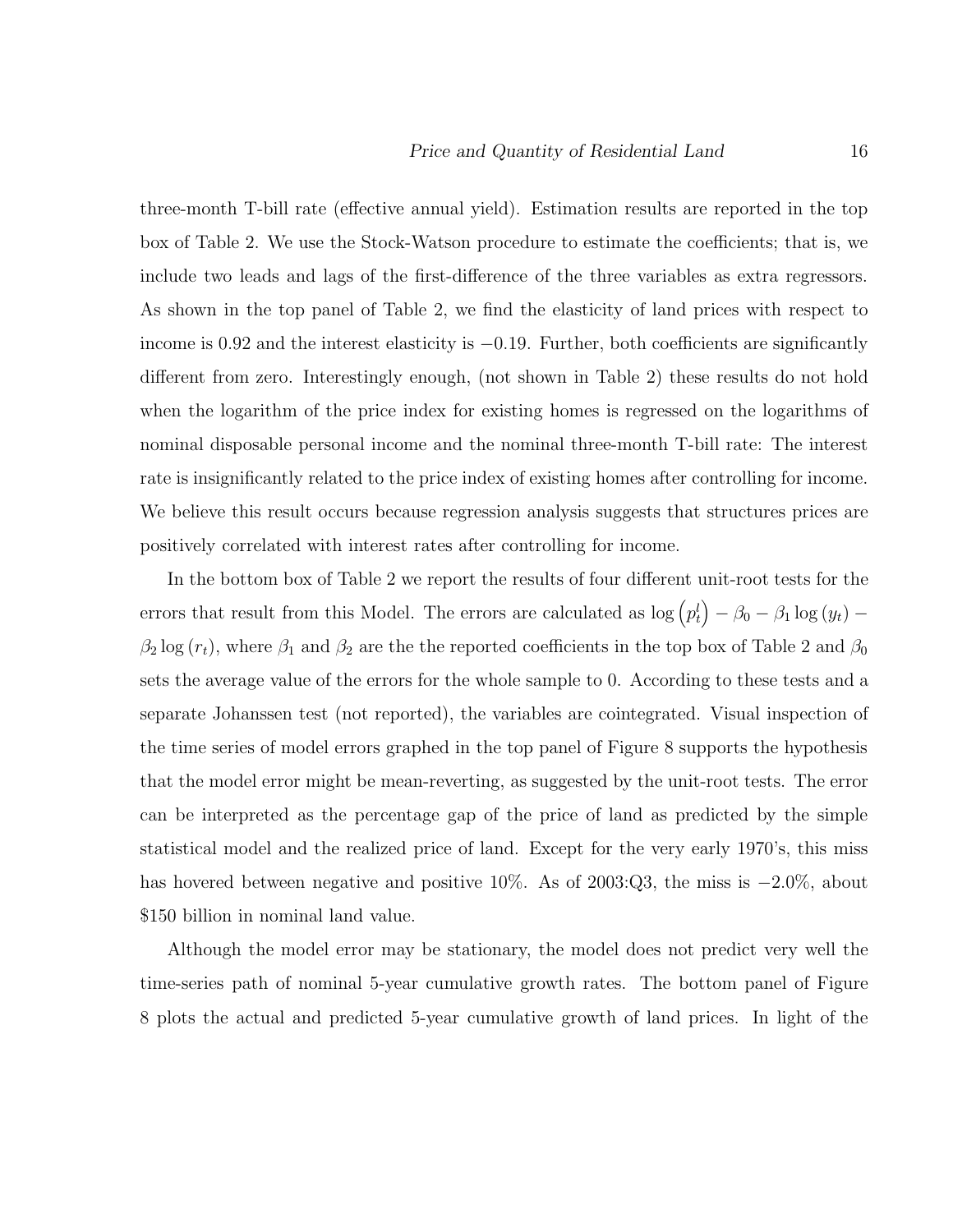persistence of the model's error terms, perhaps it is not surprising the the model cannot perfectly track cumulative growth rates. The model fails at predicting the relatively low cumulative growth experienced in the five years leading up to 1975:Q1, a fact that is probably related to the extremely high miss of the model for land prices in 1970:Q1 (top panel). However, a case can be made that the model gets the contour of 5-year nominal cumulative growth right, perhaps with the timing a few years off, in the 1980-85, 1985-90, and 1990-95 periods. Further, the model seems to have been able to account for the tremendous 5-year nominal appreciation in land prices ending in 2003:Q3.

In terms of forecasting the price of residential land, the model predicts that the future price of land will move with changes to interest rates, incomes, and its own error. To illustrate how a forecast could be constructed with our model, we forecast the cumulative growth of land prices from the start of 2004 until the end of 2006 using private-sector forecasts of nominal disposable personal income and interest rates as of March, 2004. Starting with income prospects, private sector forecasters (Blue Chip) were predicting approximately a 5.6% increase in nominal disposable income during 2004. If this same growth is forecasted to apply to 2005 and 2006, income will cumulatively grow by 17.8% from the start of 2004 through the end of 2006. Based on this forecast, holding interest rates and the model error constant, the statistical model suggests that land prices will increase by  $0.92 * [\log(1.178) - \log(1)]$ or 15.1%. Next, as of March, Eurodollar futures were trading as if the 3-month T-bill will increase 2.25 percentage points by February of 2006. Should the 3-month T-bill rate stay at that level for the remainder of 2006, the cumulative impact of the change in interest rates on land prices will be  $-0.19 * [\log(3.25) - \log((1)] = -0.224$ , or  $-22.4\%$ . Finally, as of 2003:Q3, the model error is −2.0%. Should this error be halved by the end of 2006, the cumulative total forecasted percentage change to land prices over the next three years would be  $15.1\% - 22.4\% + 1.0\% = -6.3\%$ .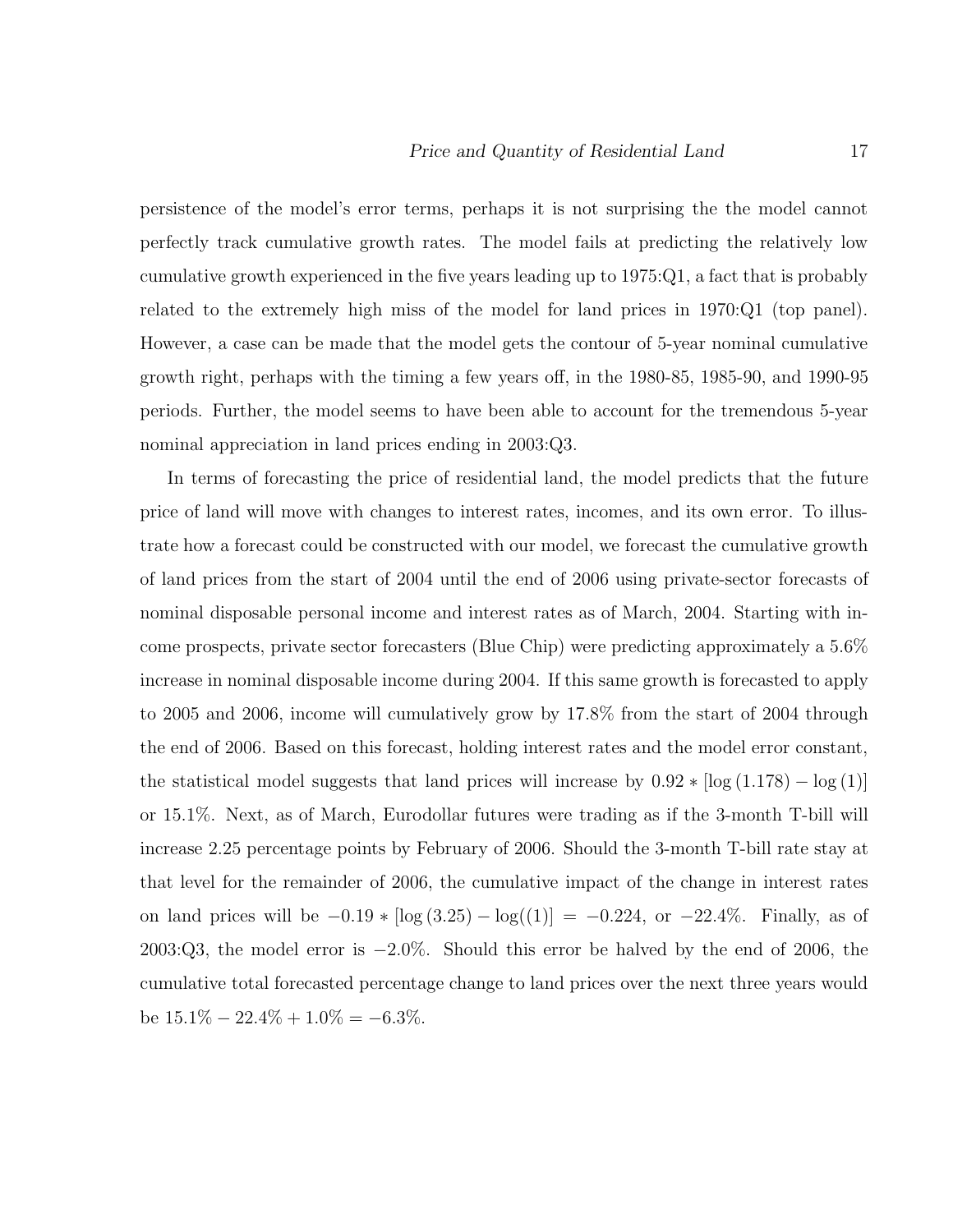This forecast for land prices can be mapped to a forecast to home prices if we assume that nominal structures prices continue to increase at 3.3% per year (10.2% cumulatively over three years), the average rate of growth of this series for the past 5 years. Then, holding land's share of market value fixed at  $0.46^{20}$  and assuming a cumulative decline in land prices of 6.3%, cumulative nominal growth in home prices over the next three years would be forecasted to be approximately  $10.2\% * 0.54 - 6.3\% * 0.46 = 2.6\%.$  This would be the smallest three-year nominal increase for home prices on record.

## **5 Conclusion**

In this paper, we have documented a new method for using publicly available data to uncover a price index for constant-quality residential land prices in the United States, the first such index of its kind. With this new index and a corresponding estimate of the real stock of residential land under 1-4 unit residential structures, we have shown that the price of residential land grows more quickly but is more volatile than the price of existing homes; the price of residential land has very different time-series properties than farm land; on average, the nominal stock of land under 1-4 unit structures is equal to 50% of annual GDP; the real stock of residential land under 1-4 unit structures is growing at an average annual rate of 0.6% per year; and, at business cycle frequencies, inflation-adjusted land prices lag real residential investment by three quarters. For 2003:Q3, we estimate that the nominal value of the entire stock of residential land is approximately the same as nominal annual GDP. Finally, we show that the logarithms of the price index for land, nominal disposable personal income,

<sup>20</sup>A more exact forecast would allow land's share to change over time in a manner that is consistent with the structures and land price forecasts as well as forecasts for nominal net new investment in structures and land.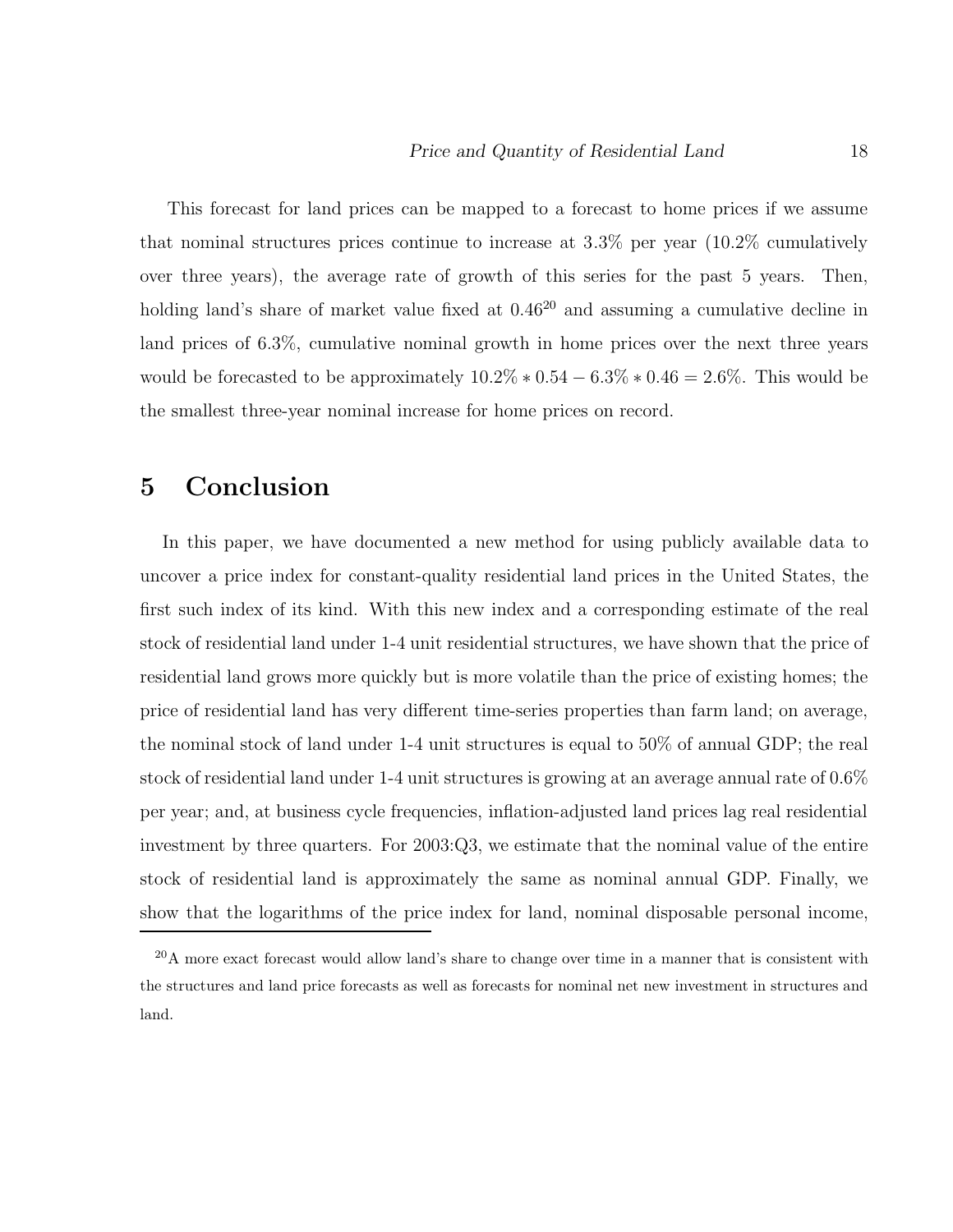and the nominal 3-month Treasury Bill rate appear to be cointegrated. A simple forecast produced using market-based assumptions about the future path of disposable income and interest rates suggests that land prices may cumulatively decline 6.3% over the next three years, implying little cumulative growth in existing home prices over this same time period.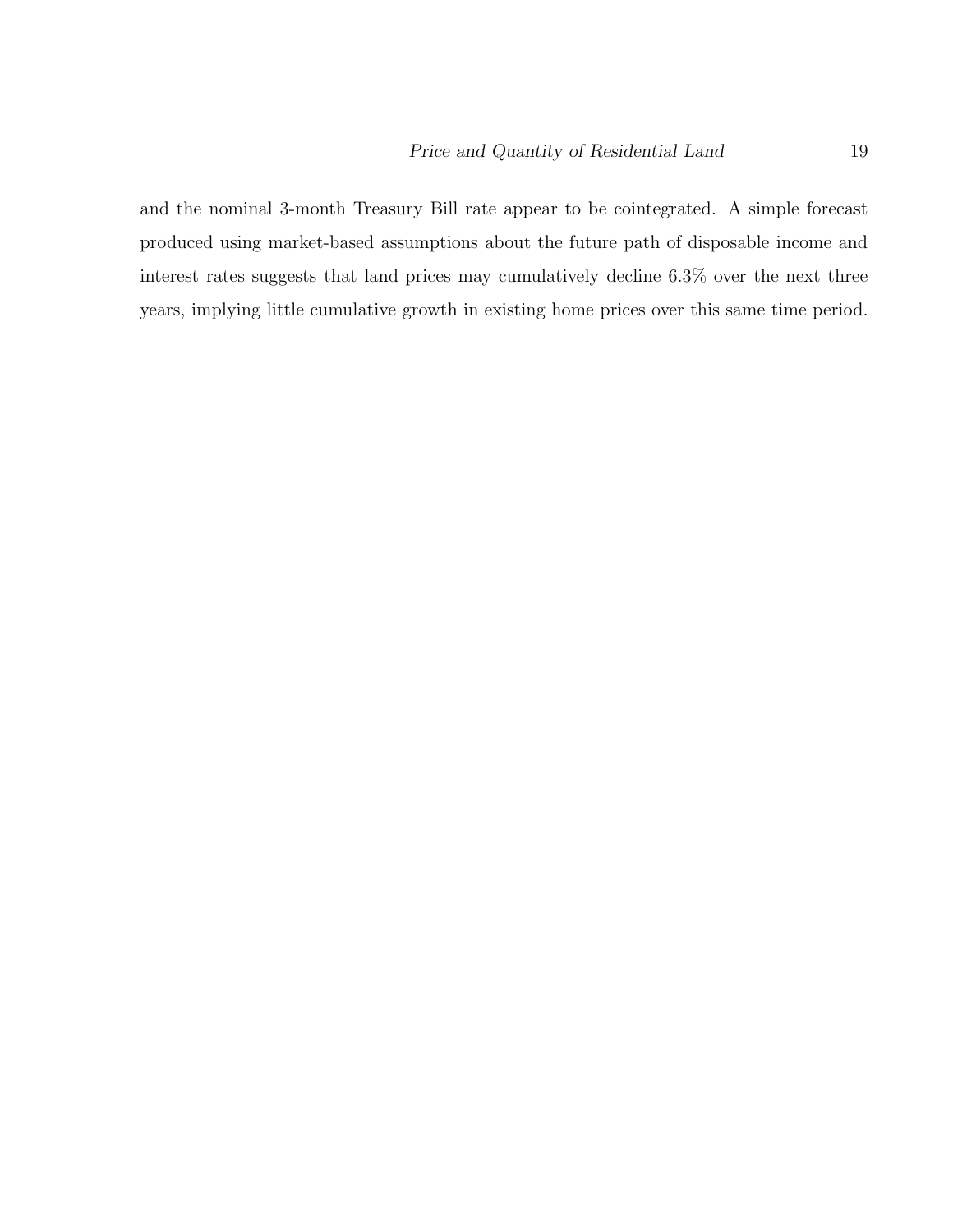## **A Data Sources and Methods**

In this first part of the Appendix, we document our procedures to revise published data and construct quarterly estimates of the replacement cost of structures, market value of land, and market value of homes. In the subsection relating to data revisions, we discuss (1) why we smooth the published CMHPI and (2) how we use the annual data in the *Detailed Residential* Fixed Asset Tables and annual NIPA data to construct an annual stock of commissions (which we then purge from the published replacement cost of structures). In the other subsection, we discuss how we create our quarterly time series. This involves (1) using the annual data in the Detailed Residential Fixed Asset Tables, our estimate of the annual stock of commissions, and quarterly data in the NIPA to construct the quarterly replacement cost of 1-4 unit structures, a price index for these structures, and nominal net investment in structures; (2) constructing an estimate of nominal net investment in residential land; and, (3) using data from the 2000 Decennial Census of Housing to benchmark the perpetual inventory system for the market value of homes.

### **A.1 Revisions to Published Data**

#### **A.1.1 Altering the CMHPI**

Freddie Mac publishes a repeat sales index for existing homes in the aggregate United States called the CMHPI, "Conventional Mortgage Home-Price Index," available since 1970:Q1. Oddly, the quarterly growth rates of the published CMHPI are negatively autocorrelated (especially during the early 1970s), as shown by the solid line in the top panel of Figure 9. We think this negative autocorrelation is not related to any fundamental property of existing home prices but rather may arise from the econometric procedures used to construct the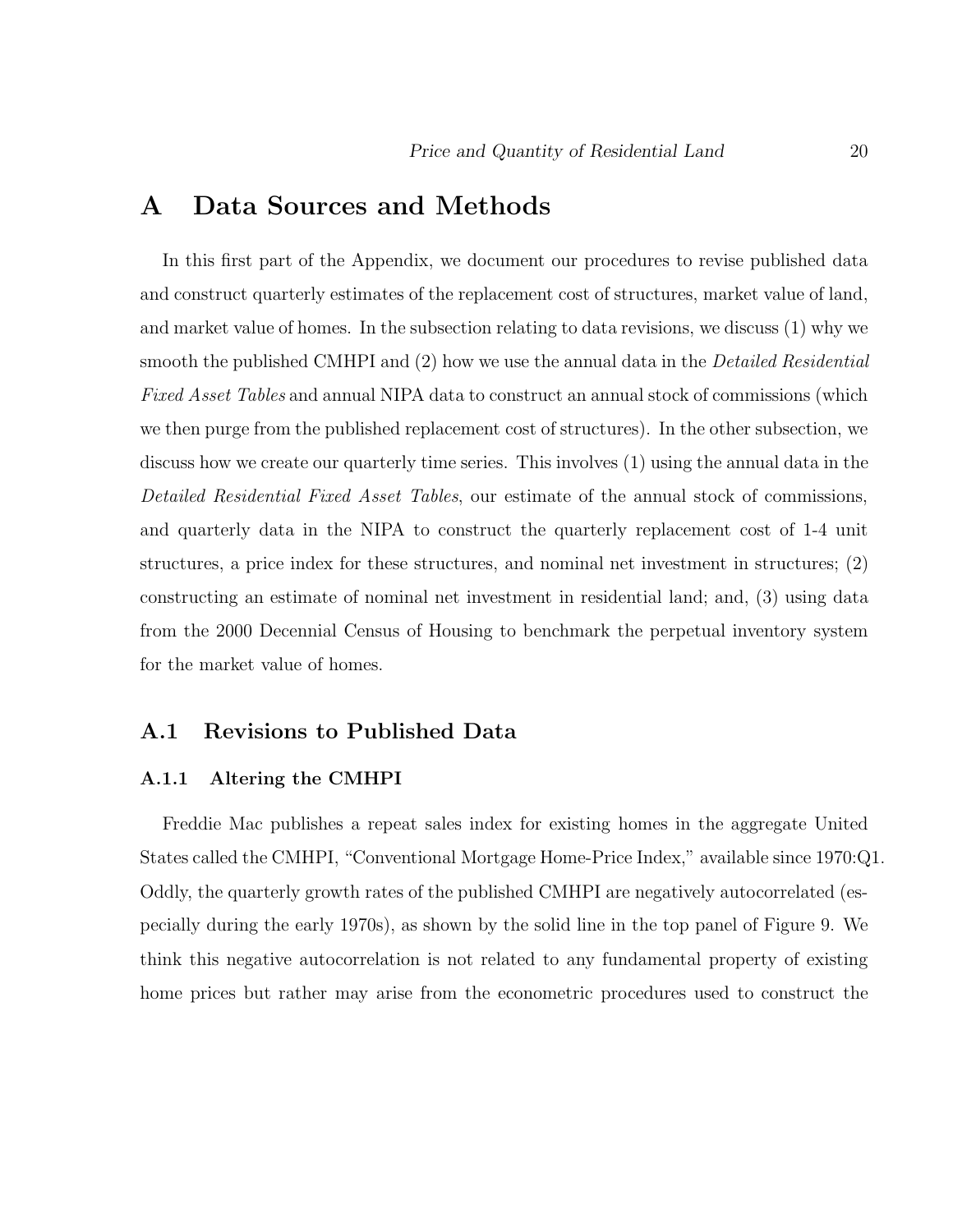CMHPI.<sup>21</sup> As a result, we smooth the growth rates of the CMHPI using a three-quarter centered moving average (dashed line, top panel). This smoothing reduces the quarter-toquarter volatility of our price index for residential land but does not appear to have any other effect: The repeat-sales price index constructed using the smoothed growth rates is almost indistinguishable from the published CMHPI, shown in the bottom panel of Figure 9.

#### **A.1.2 Constructing an Annual Stock of Commissions**

In NIPA tables 5.4.4 and 5.4.5, annual nominal expenditures on "Brokers' commissions on the sale of structures" (5.4.5) and a price index for these expenditures (5.4.4) are reported from 1929 to 2002. We divide nominal expenditures on commissions by its published price index to uncover real annual expenditure on commissions. We then construct a real stock of commissions for year y, denoted  $s_y^c$ , via the following perpetual inventory equation

(9) 
$$
s_y^c = \left(1 - \delta_y^c\right)s_{y-1}^c + i_y^c,
$$

where  $\delta_y^c$  is our estimate of the depreciation rate for the stock of commissions in year y that is consistent with BEA calculations (to be explained later) and  $i_y^c$  is real expenditures on commissions in year y.

As a not-unrelated tangent, we should note that in its *Detailed Residential Fixed Asset* Tables, the BEA subdivides the total stock of 1-4 unit structures into 3 different categories: "new", "additions and alterations," and "major replacements." The BEA separately reports real and nominal depreciation, real gross investment, and end-of-year real and nominal replacement cost data for these three categories from 1925 through 2001. The top panel of

 $^{21}$ The methods for producing the CMHPI are documented in Stephens et. al. (1995).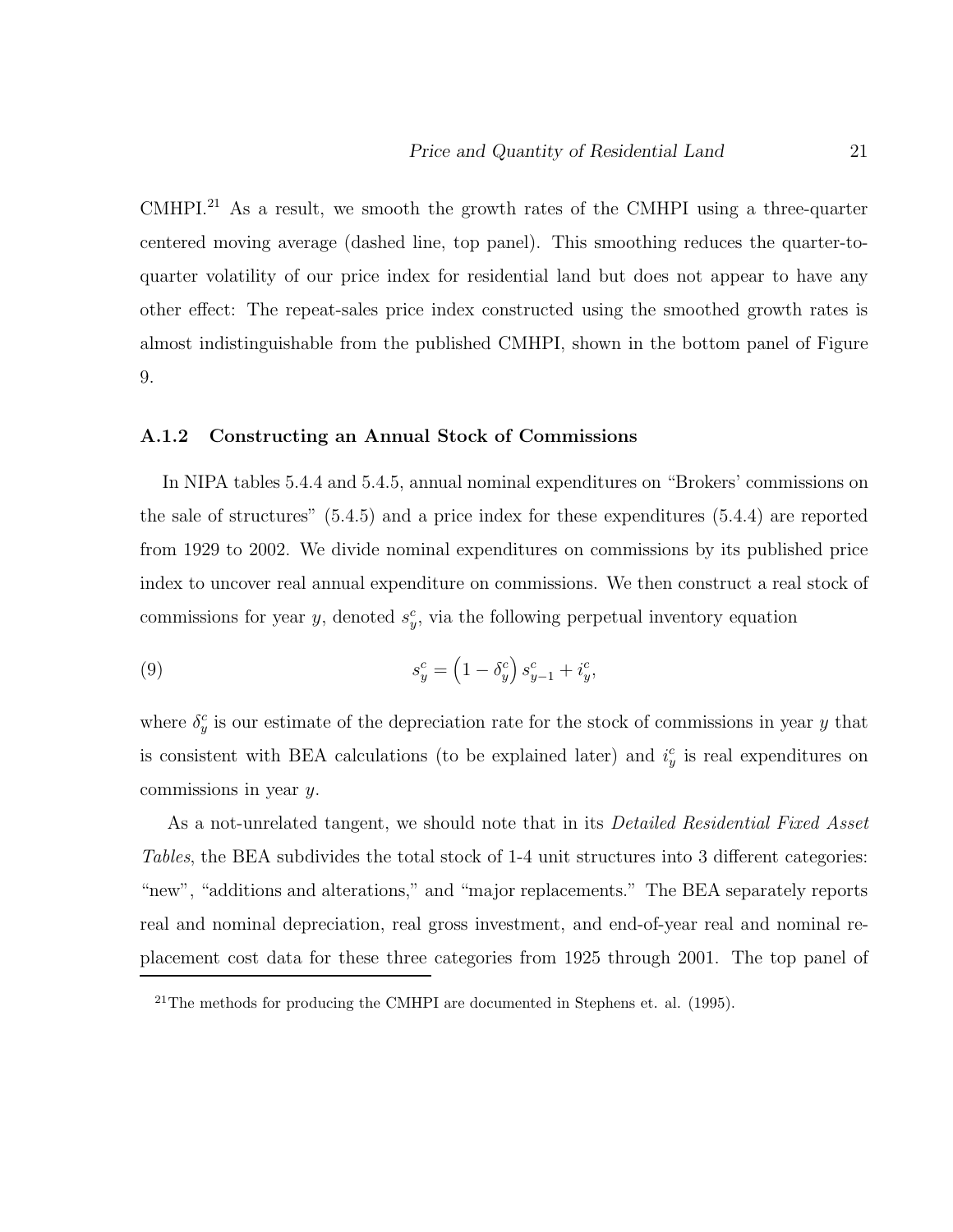Figure 10 shows that real gross investment in the "new" stock, according to the reported annual real investment data from the *Detailed Residential Fixed Asset Tables*, is almost exactly equal to the sum of real gross investment in permanent-site single-family structures and broker's commissions (both published in the NIPA),<sup>22</sup> implying that commissions expenditures are included only in the "new" stock. $^{23}$ 

We calculate the time-varying annual depreciation rate on the new stock for year y,  $\delta_y^n$ , as published real depreciation in the new stock for year  $y$  divided by the geometric mean of the published end-of-year estimate of the new stock for years  $y - 1$  and  $y$ <sup>24</sup>. The bottom panel of Figure 10 plots our time-series estimate of this depreciation rate. Given commissions are lumped together with gross investment in permanent-site single-family structures in the BEA's perpetual inventory calculations for the new stock, we set  $\delta_y^c = \delta_y^n$ . To benchmark the perpetual inventory equation, we assume that the real stock of commissions in 1929 is equal to BEA's estimate of the real new stock of 1-4 unit structures in 1929 multiplied by the average ratio, calculated from 1950 through 2001, of real annual gross expenditures on commissions to real annual gross investment in the new stock.<sup>25</sup> Finally, we compute the

<sup>23</sup>This has been confirmed by conversations with BEA employees. These employees have also told us that 95% of all spending on commissions is attributable to the new 1-4 stock (the rest goes to the 5+ stock). We make the same assumption in our calculations but do not include the 0.95 in equation 9 and subsequent relevant equations to reduce clutter.

 $24$ We use the geometric mean to more closely align depreciation, a flow throughout the year, with the end-of-year stock estimates.

 $^{25}$ We do not include the 1929-1949 data when calculating the average ratio because the ratio has sharp spikes in this time period that are not a feature of the post-1950 data.

 $^{22}$ The real gross-investment data for permanent-site single-family investment are first available in 1958, explaining the range of data graphed in the top panel.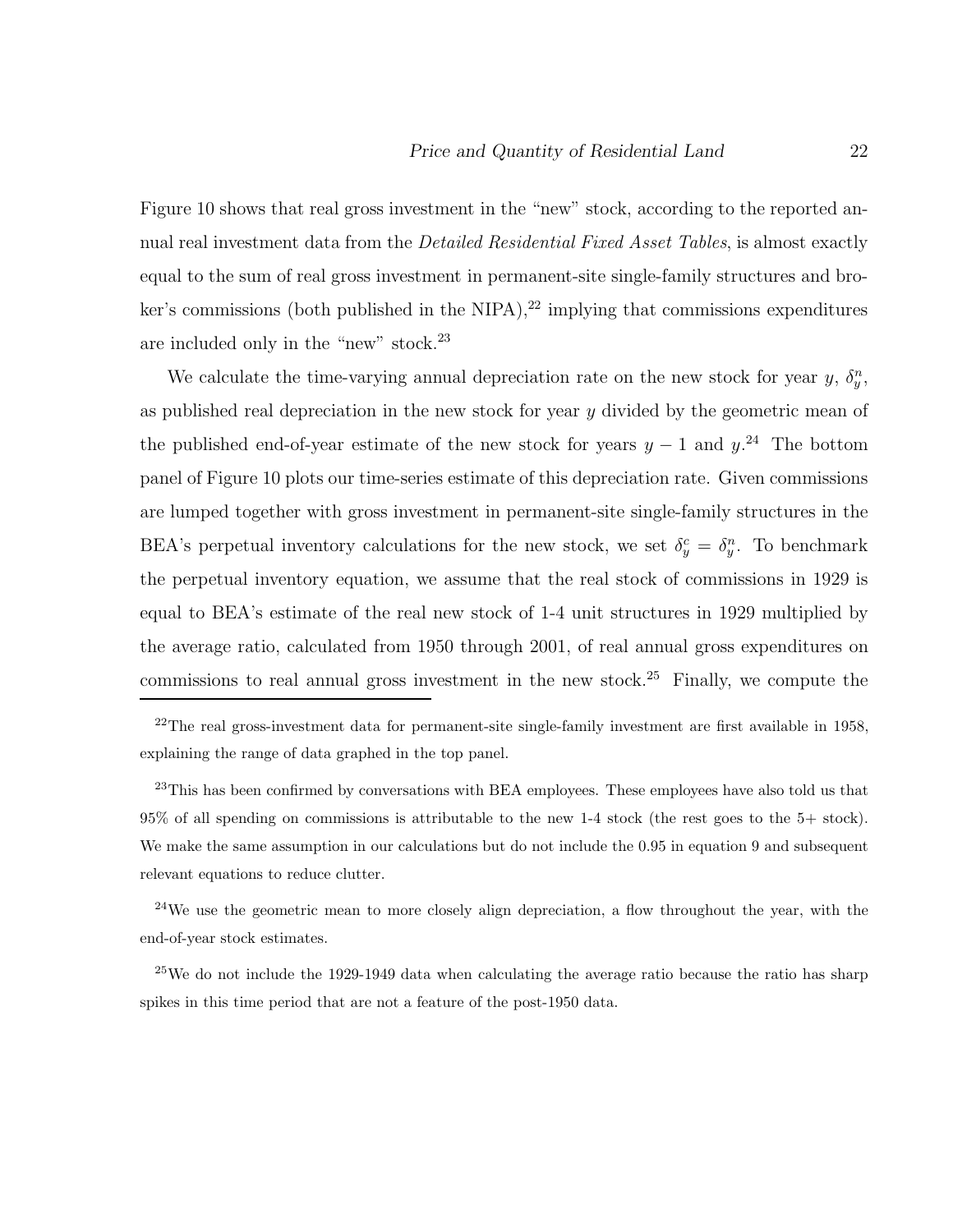nominal stock of commissions in year  $y$  by multiplying our estimate of the real stock by an end-of-year estimate of the price index for expenditures on commissions: To compute this end-of-year estimate, we take the geometric mean of the middle-of-year estimate of the price index for years y and  $y + 1$  as published in table 5.4.4 of the NIPA.

## **A.2 Constructing Quarterly Time Series**

#### **A.2.1 Estimating the Quarterly Replacement Cost of Structures**

As mentioned, the BEA subdivides the total stock of 1-4 unit structures into the categories new, additions and alterations, and major replacements. We define the total stock as the sum of these three pieces after removing the stock of commissions from the new stock.

We estimate annual depreciation for the total stock as the sum of published real depreciation for the additions and alterations and major replacements stock and our estimate of real depreciation for the new stock exclusive of commissions.<sup>26</sup> We calculate the annual time-varying real rate of depreciation for the total stock for year y, denoted  $\delta_y$ , as real depreciation for year y divided by the geometric mean of the real total stock for years  $y$ and  $y - 1$ . Then, we set the quarterly depreciation rate for quarter q of year y equal as  $(1 - \delta_{y,q}) = (1 - \delta_y)^{\frac{1}{4}}$  up to 2001:Q4. For 2002:Q1 forward, we set  $\delta_{y,q}$  equal to its average value from 1996:Q1-2001:Q4, 1.48% at an annual rate.

If we had quarterly data on real gross investment in the total 1-4 stock (which we will denote  $i_{y,q}$  for quarter q of year y, we would calculate the quarterly total stock in quarter q of year y by the perpetual inventory equation:

(10) 
$$
s_{y,q} = s_{y,q-1} \left( 1 - \delta_{y,q} \right) + i_{y,q}.
$$

<sup>&</sup>lt;sup>26</sup>This is published real depreciation for the new stock minus our estimate of depreciation for the stock of commissions.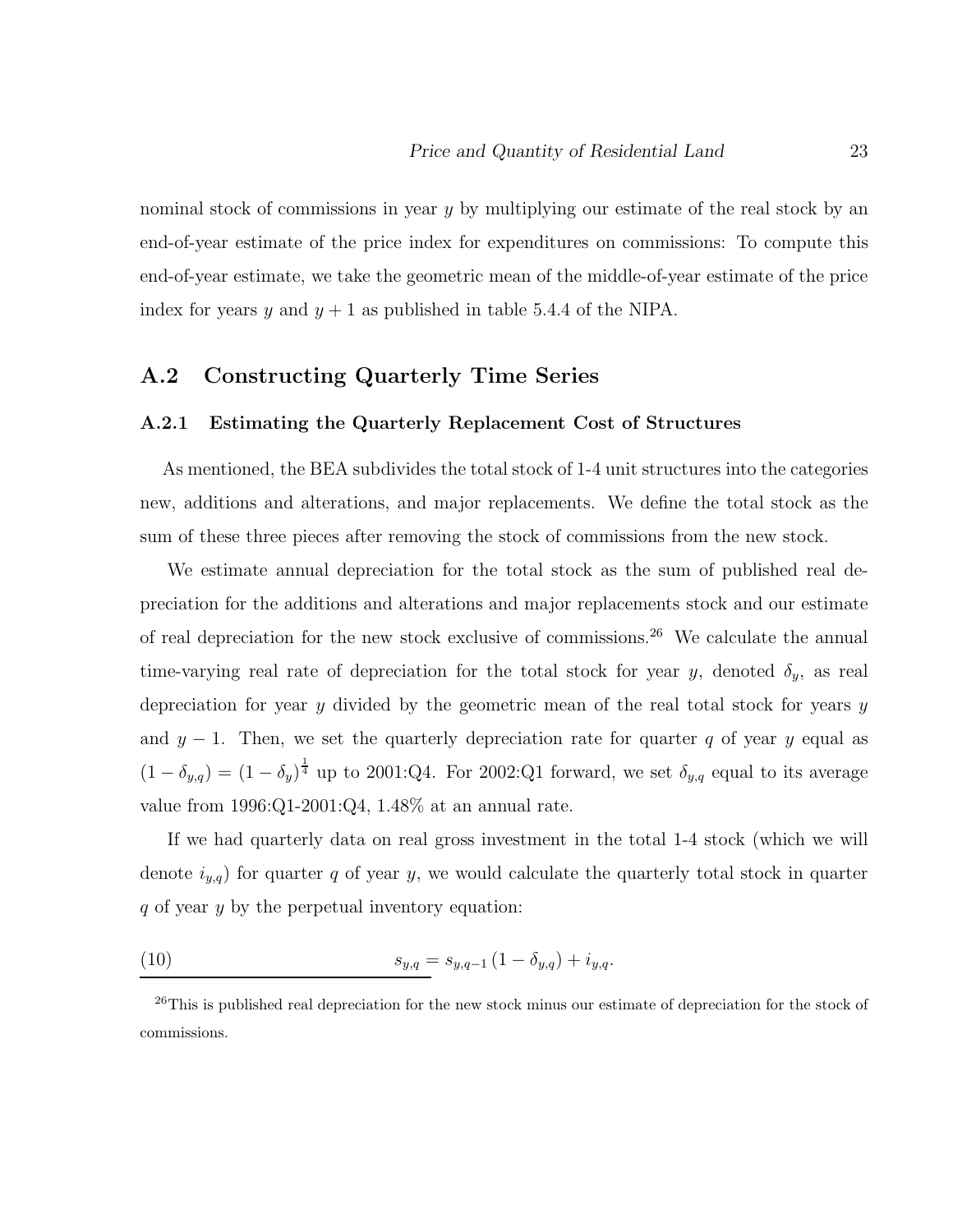However, we do not observe  $i_{y,q}$  at the quarterly frequency. We only observe  $i_{y,q}^n + i_{y,q}^{a*}$ where  $i_{y,q}$  is real gross investment in new single-family (1-4 unit) permanent-site structures excluding commissions and  $i_{y,q}^{a*}$  is real gross investment in additions and alterations and major replacements for the entire stock of structures including 5+ units.

We define the variable  $x_y$  as the difference between real annual gross investment in year y for our total stock, available as the sum of real investment in the new, additions and alterations, and major replacements stock from the Detailed Residential Fixed Asset Tables minus real annual expenditures on commissions, and the annual sum of what we observe from NIPA, i.e.

(11) 
$$
x_y = \sum_{q=1}^4 \left( i_{y,q}^n + i_{y,q}^{a*} \right) - i_y.
$$

Typically  $x_y$  is quite small and on average (1970-2001),  $x_y$  is 2% of  $i_y$ . To generate a quarterly series for real gross investments in the total stock, we allocate  $x_y$  evenly across all four quarters of the year and then calculate the total real stock of 1-4 structures using the perpetual inventory method,

(12) 
$$
s_{y,q} = s_{y,q-1} \left( 1 - \delta_{y,q-1} \right) + i_{y,q}^n + i_{y,q}^{a*} - x_y/4.
$$

To implement (12) for 2002:Q1 and after, we hold  $x_y/4$  as a fraction of the sum of  $i_{y,q}^n + i_{y,q}^{a*}$ fixed at its average value from 1996:Q1 - 2001:Q4, 1.7%.

We calculate the quarterly price index for the revised total stock of 1-4 unit structures,  $p_{y,q}^s$ , by scaling the quarter-to-quarter movements in the published NIPA price index for new single-family structures  $(p_{y,q}^{s,n})$  such that the total re-scaled growth throughout the year matches the growth in the annual price index for the revised total stock. The annual price index for the total stock can be calculated as the ratio of the annual nominal total stock to the annual real total stock. From 1970:Q1 to 2001:Q4, we find that  $p_{y,q}^{s,n}$  cumulatively grows about 3% more than  $p_{y,q}^s$ . The differences over a two-year period are typically small, and for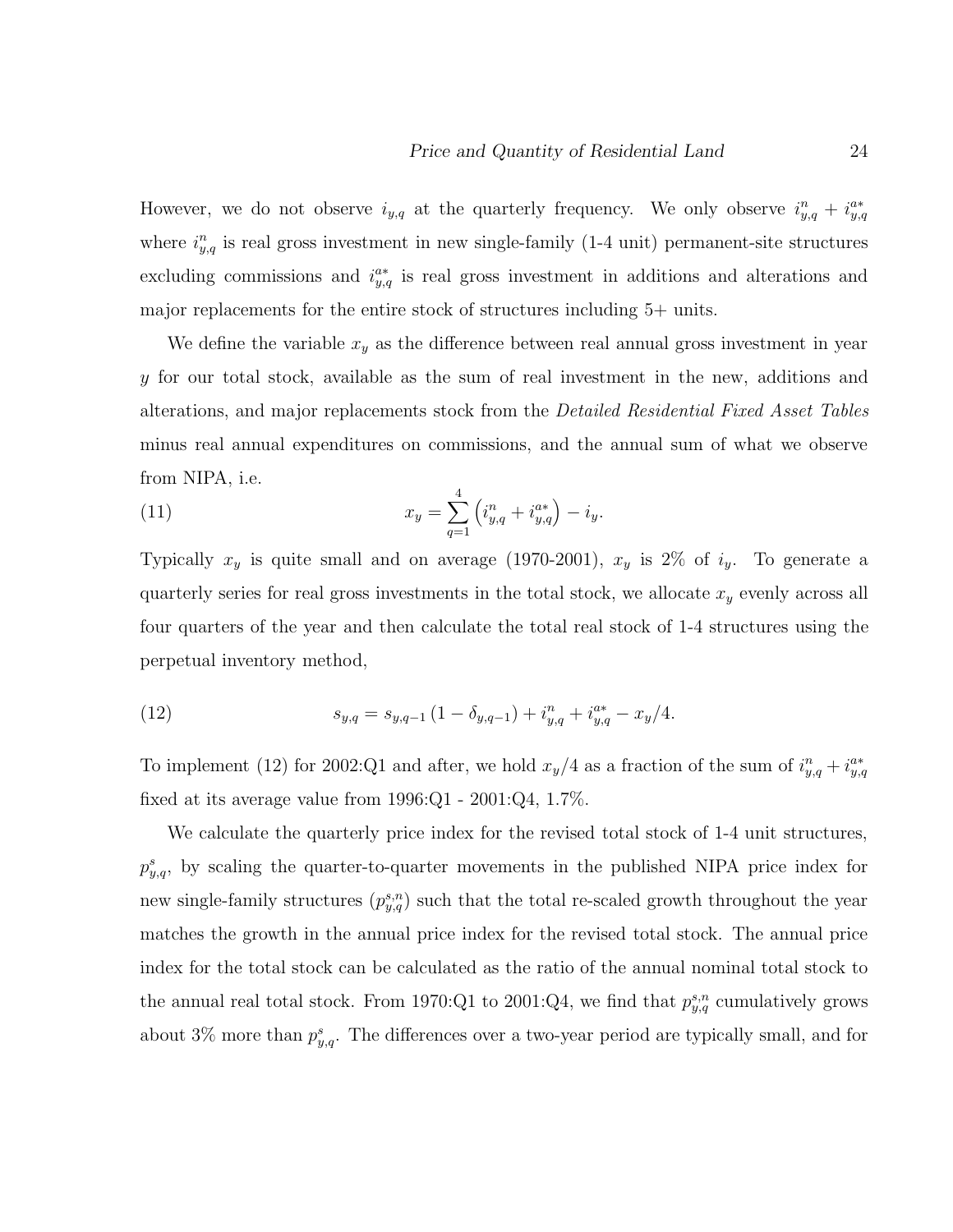the post-2001 data, we assume the growth rates are identical.

Finally, given our estimate of the quarterly real total stock and its price index, we define quarterly net nominal investment in the revised total stock of  $1-4$  unit structures in quarter q of year y as  $p_{y,q}^s \Delta s_{y,q}$ , where  $\Delta s_{y,q}$  is the first difference of our quarterly real total stock. Note that in equation (7) and the other equations in the Accounting and Measurement sections of this paper,  $p_{y,q}^s \Delta s_{y,q}$  is written simply as  $p_t^s \Delta s_t$ .<sup>27</sup>

#### **A.2.2 Estimating Quarterly Net Investment in New Land**

The Census collects data on the sales price of homes built-for-sale and the value of construction contracts for owner-built homes and it uses this data to infer the value put in place for residential construction. In the case of homes built for sale, estimates of the value of landscaping, appliances, realtor/broker fees, marketing/finance costs, and raw land are subtracted from the sales price by the Census to determine the construction value put in place.<sup>28</sup> The Census assumes the share of the home's sale price going to each of these factors is fixed over time when calculating value put in place; in the case of land, raw land is assumed to account for 10.8% of the sales price of a home built for sale.<sup>29</sup> Since 1996, after all the subtractions, Census sets value put in place to 84.2% of the sales price of a home for homes built for sale; for owner-built homes, it is  $110.2\%$ .<sup>30</sup> For data prior to 1982, the value put in place factor is set to 78.13% for homes built for sale, which is based on a similar study

 $27$ Remember that in these earlier sections of the paper we do not need to draw a distinction between yearly and quarterly data.

<sup>28</sup>For owner-built homes, only landscaping and appliances are subtracted.

<sup>&</sup>lt;sup>29</sup>The shares are based on an unpublished 1999 Census study summarized in a memorandum from Dennis Duke to Paul Hsen entitled, "Summary of the One-family Construction Cost Study" dated August 1, 2000.

<sup>30</sup>The additional 10% reflects expected revisions to the contract to incorporate additional work.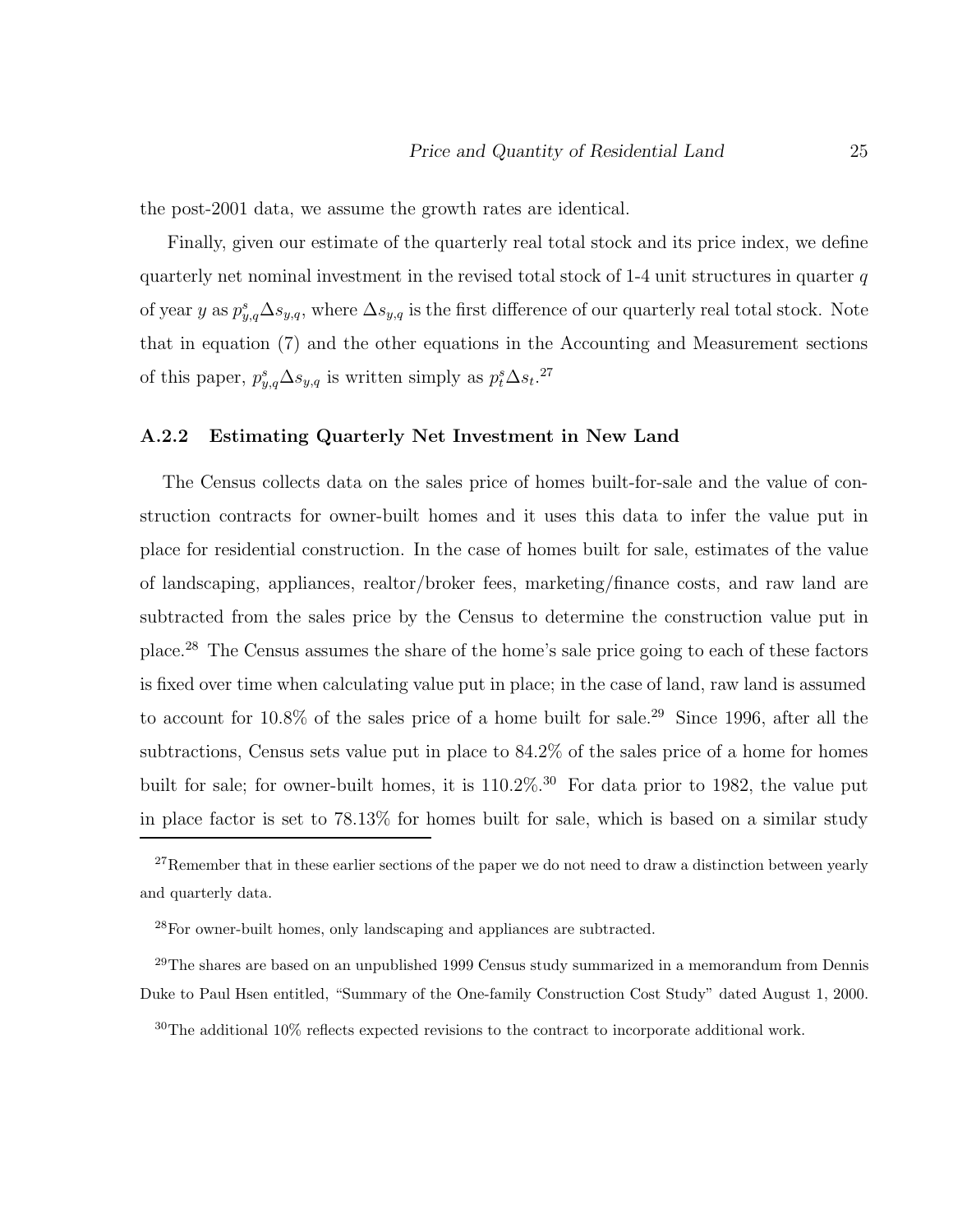conducted in 1982. For data between 1982 and 1996, the value-put-in-place factor is set to gradually increase from 78% to 84%.

We use all of this information to infer a nominal net new-land series that is consistent with Census's estimates of value put in place: We assume that the value of net new contributions to the stock of residential land in quarter q of year y, denoted  $p_{y,q}^l \Delta l_{y,q}$ , equals a time-varying scale factor  $\sigma_{y,q}$  times nominal gross investment in permanent-site single-family (1-4 unit) structures. We include all single-family homes in these calculations, including owner-built homes, because the vacant land underneath a new owner-built home should not have been included in the value of residential land prior to the building of the new structure. With this specification, we ignore teardowns and effectively assume that all new houses are built on new land. Importantly, this also implies that we assume that residential land under 1-4 unit structures is never converted to other uses. For 1996 and later dates, the scale factor  $\sigma_{y,q}$  we apply is 0.108/0.842 = 0.1284; for 1982 and earlier years, we apply a scale factor of 0.1384 (reflecting the different value-put-in-place factor of 0.7813); and, we decrease the scale factor gradually from 1982 to 1996, reflecting the increase in the value put in place factor from 78% to 84%.

We calculate the value of new land as

(13) 
$$
p_{y,q}^{l} \Delta l_{y,q} = \sigma_{y,q} \left( p_{y,q}^{s,n} i_{y,q}^{n} \right)
$$

where  $p_{y,q}^{s,n}i_{y,q}^n$  denotes NIPA data on nominal gross expenditures on (1-4 unit) permanent-site single-family structures. Figure 11 plots our estimates of the nominal value of new land. The rather large peak-to-trough movements in the early part of the series are not an artifact of any of our measurement procedures; these movements reflect movements in the NIPA valueput-in-place series for the 1-4 stock of structures. As shown in the panel, for 2003:Q3 our estimate of the nominal value of new land being added to the stock is \$37.2 billion (annual rate). For comparison, the total nominal stock of land in 2003:Q3 is \$7, 845 billion.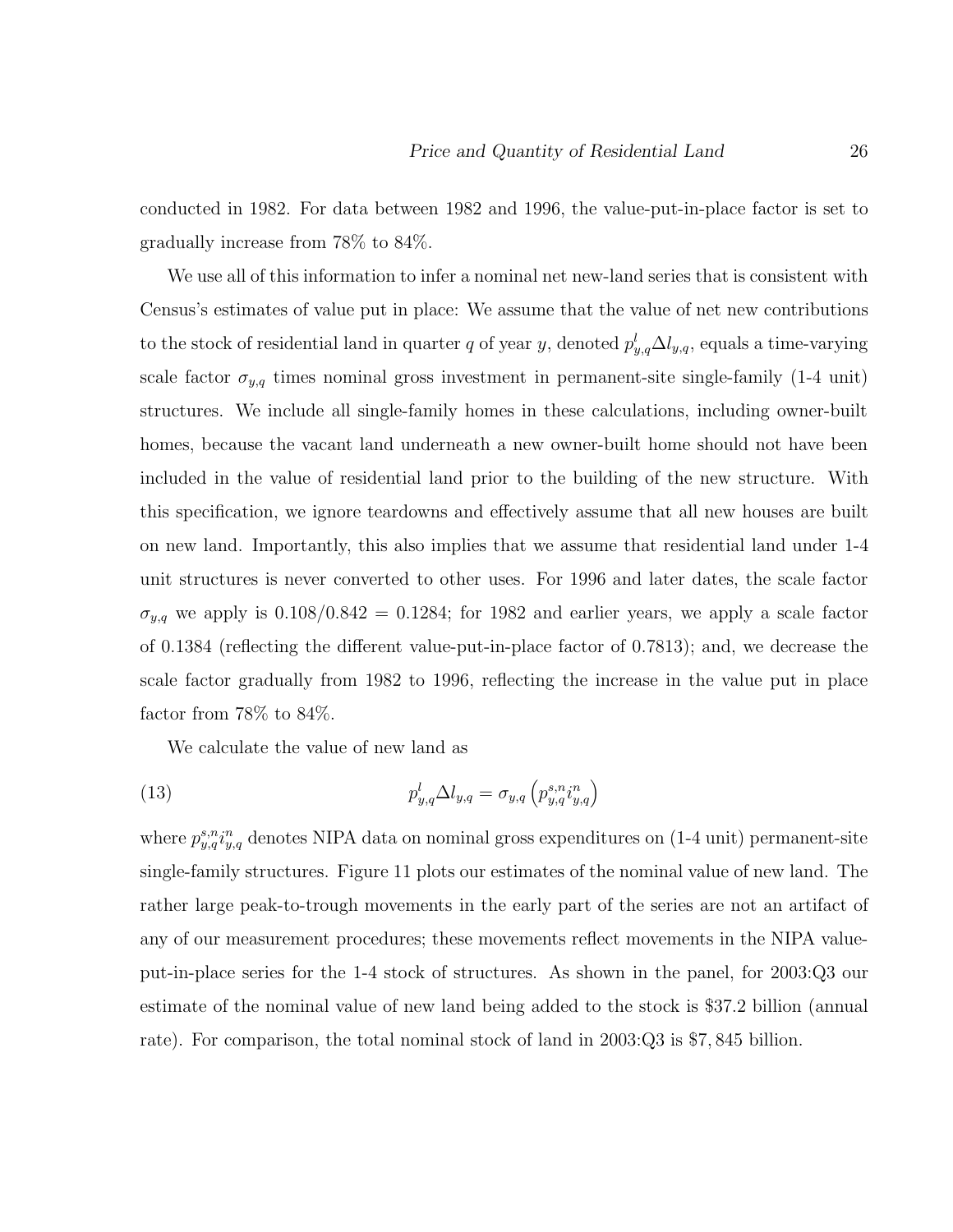#### **A.2.3 Benchmarking the Market Value of Homes**

So far, we have discussed our computation of all of the key ingredients to the perpetual inventory accounting of the nominal market value of homes, equation (7). In this section, we discuss exactly how we benchmark the market value.

Data from the 2000 Decennial Census of Housing (a one percent sample of all housing units in the United States), available at the IPUMS web site

http://www.ipums.umn.edu/usa/index.html, contains information for each housing unit on ownership status of the dwelling, number of units in the structure, and the house value. The ownership status is reported as either "owned," "rented," or "N/A" which we interpret as a vacant unit or a vacation home. The number of units in the structure is also reported, the categories of which are listed in the rows of Table 3. Finally, house values are also recorded for many units, with the maximum reported value fixed at \$1 million.<sup>31</sup> In Table 3, we show the estimated distribution of housing units in 2000 based on this data by number of units in the structure; in this and subsequent tables, each survey response is always weighted by its reported sample weight in order to produce estimates of the aggregate distribution. This table shows that of the 116 million housing units in the United States, about 73% are located in a 1-4 unit structure.

Tables 4 and 5 document uncertainty about the total market value of homes that arises from use of the IPUMS Census data. The uncertainty stems from the fact that the value of the home is not always reported. For owner-occupiers, the house value is always reported; for renters it is never reported; and for vacant units, it is sometimes reported. Further,

<sup>&</sup>lt;sup>31</sup>The exact Census question is, "What is the value of this property; that is, how much do you think this house and lot, apartment, or mobile home and lot would sell for if it were for sale?" The potential responses are grouped into bins, for example: Less than 10,000; 10,000 to 14,999; 15,000 to 19,999; etc. Except for the top-code of \$1 million, the value is specified as the midpoint of the bin.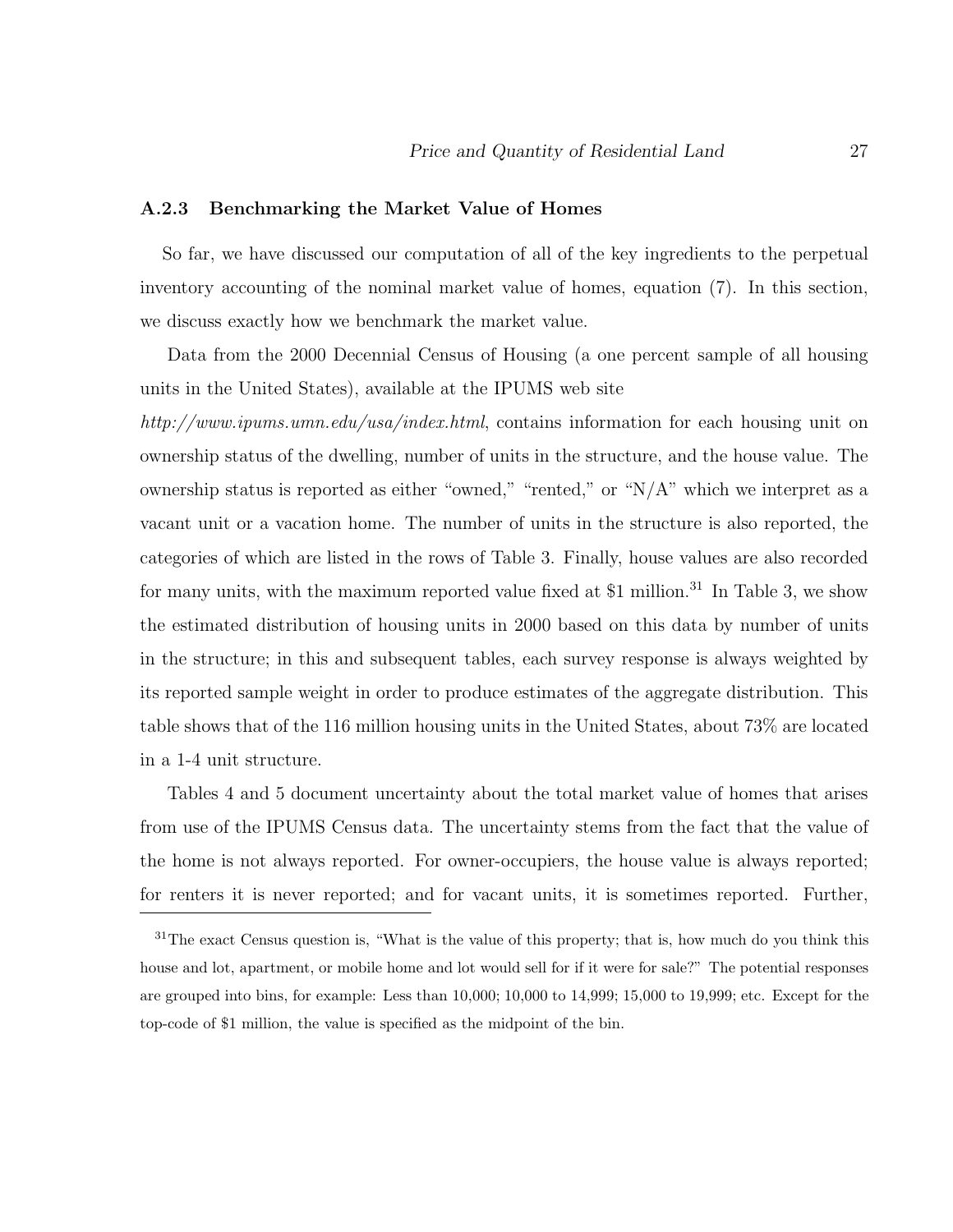homes with a value of greater than \$1 million are always reported to have a value of exactly \$1 million, the top-code. Note that we are ignoring two other sources of error. First, we assume that when a structure type is reported as " $N/A$ ," it is not a home from a 1-4 unit building. Tables 4 and 5 show the market value of structures of reported type N/A is about \$500 billion; if we were to instead proportionately allocate this market value to the 1-4 unit total, the 1-4 unit total would increase by about \$350 billion. Second, we are ignoring any errors resulting from lumping the market value of a home into bins and assigning a home's value as the midpoint of the bin.

Tables 4 and 5 highlight the sensitivity of the aggregate market value to different imputations for non-reported home values. These tables show that, depending on the assumptions, the market value of homes in 1-4 unit structures ranges from \$12.5 to \$14 trillion in 2000. Table 4 shows the distribution of average house value, by type of structure, for owner-occupiers and for the vacant homes, with the top-code kept unchanged at \$1 million dollars. Although the response rates of house values for vacant homes are not impressive, there are so many people in this one-percent sample that the raw number of responses for any cell seems high enough for accurate inference. For example, there are 154 raw (unweighted) reported home values for vacant 10-19 unit structures, even though vacant homes represent only 11% of the 10-19 unit structure category (see Table 3) and only 3% (weighted) of households in a vacant unit in this type of structure report a value. Table 4 shows that the average owner-occupied value of homes in 1-4 unit structures is about 25% greater than that of vacant homes, but for homes in larger buildings the opposite is true.

The aggregate value of the housing stock is computed under two different assumptions in Table 4. In the first, called "Method 1," all missing values for any given type of structure are set to the unconditional average reported value for that type of structure. In the second, "Method 2," the missing values for rental units and vacants are set to the average reported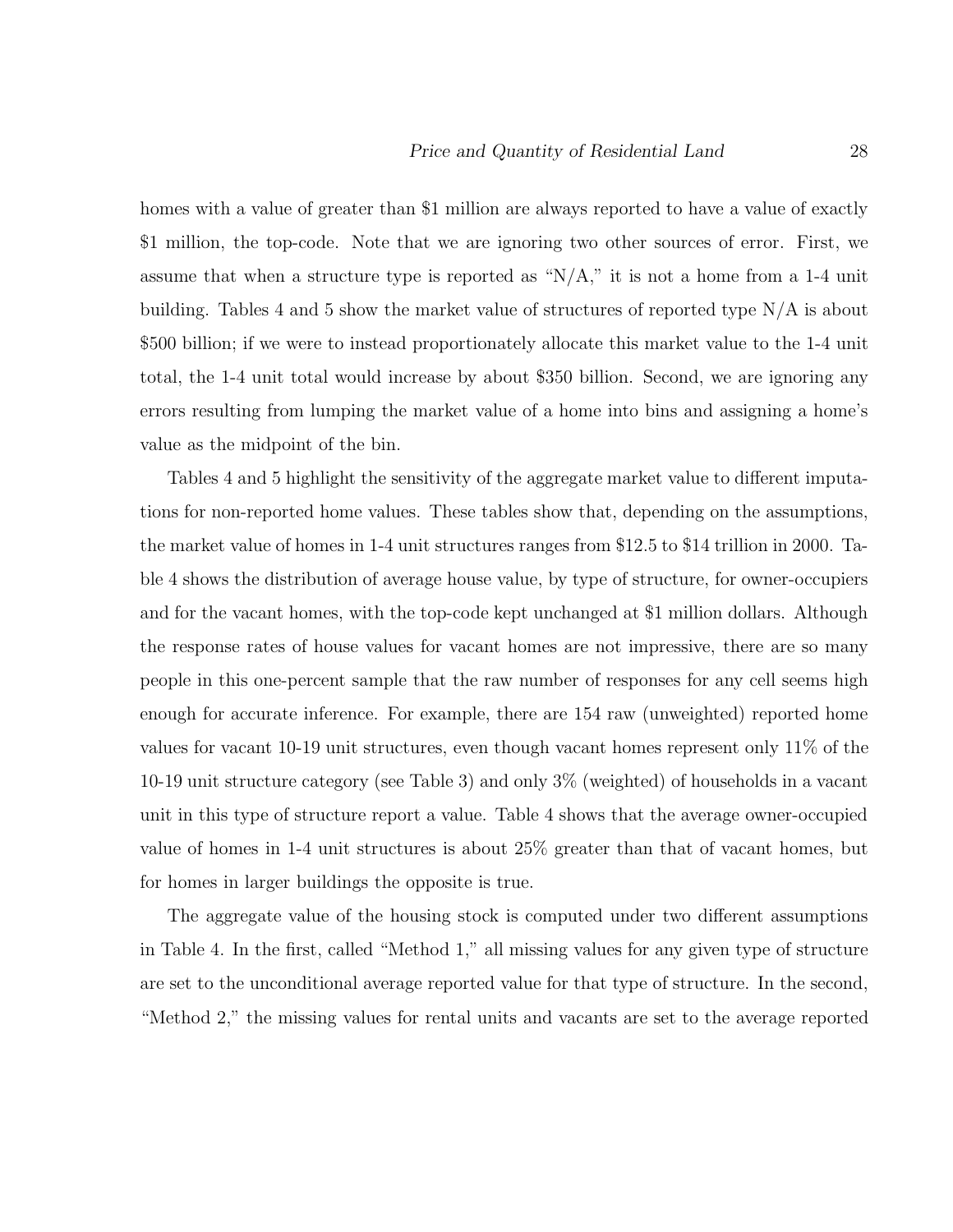value for the vacants. Conceptually, Method 2 treats the stocks of vacant and rentals (conditional on the number of units in the building) as fundamentally different than the stock of owner-occupied units, whereas Method 1 treats the stock for any given number of units in a building as homogeneous. As the row "Subtotal: 1-4 Unit" shows, the difference in aggregate value of the 1-4 unit significantly changes with each assumption: Method 1 produces a market value that is \$1 trillion (7.5%) higher than Method 2.

In Table 5, we repeat the same exercise as in Table 4 but replace the top-code with \$1.83 million, our estimated average value of homes that are worth more than \$1 million in 2000. We compute this average by taking the average value of homes worth more than \$1 million from the 2001 Survey of Consumer Finances, exactly \$2 million, and deflate this average by growth in the quarterly CMHPI (8.45%) from the 2000:Q2 to 2001:Q3, the approximate dates of the respective surveys.<sup>32</sup> Although the percentage of homes that has been top-coded is pretty small – approximately  $1\%$  – we find the impact of top-coding on the aggregate house values is quite substantial because these homes are so valuable relative to the average. The total impact of top-coding on the estimate of the size of the stock of homes in 1-4 unit structures is about \$500 billion. This can be seen by comparing Method 1 and 2 subtotals from Table 4 (13.5 and 12.5 trillion, respectively) with the Method 1A and 2A subtotals from Table 5 (14.0 and 12.9 trillion).

In all cases, we find that the market value of homes in 1-4 unit structures accounts for between 70% and 75% of the market value of all homes. Our preferred ("baseline") estimate of the market value of the 1-4 unit stock in 2000 is \$12.94 trillion from Method 2A. We assume this to be an estimate of the stock at the end of the second quarter of 2000.

<sup>32</sup>We thank Kevin Moore for performing these calculations for us using confidential data from the 2001 Survey of Consumer Finances.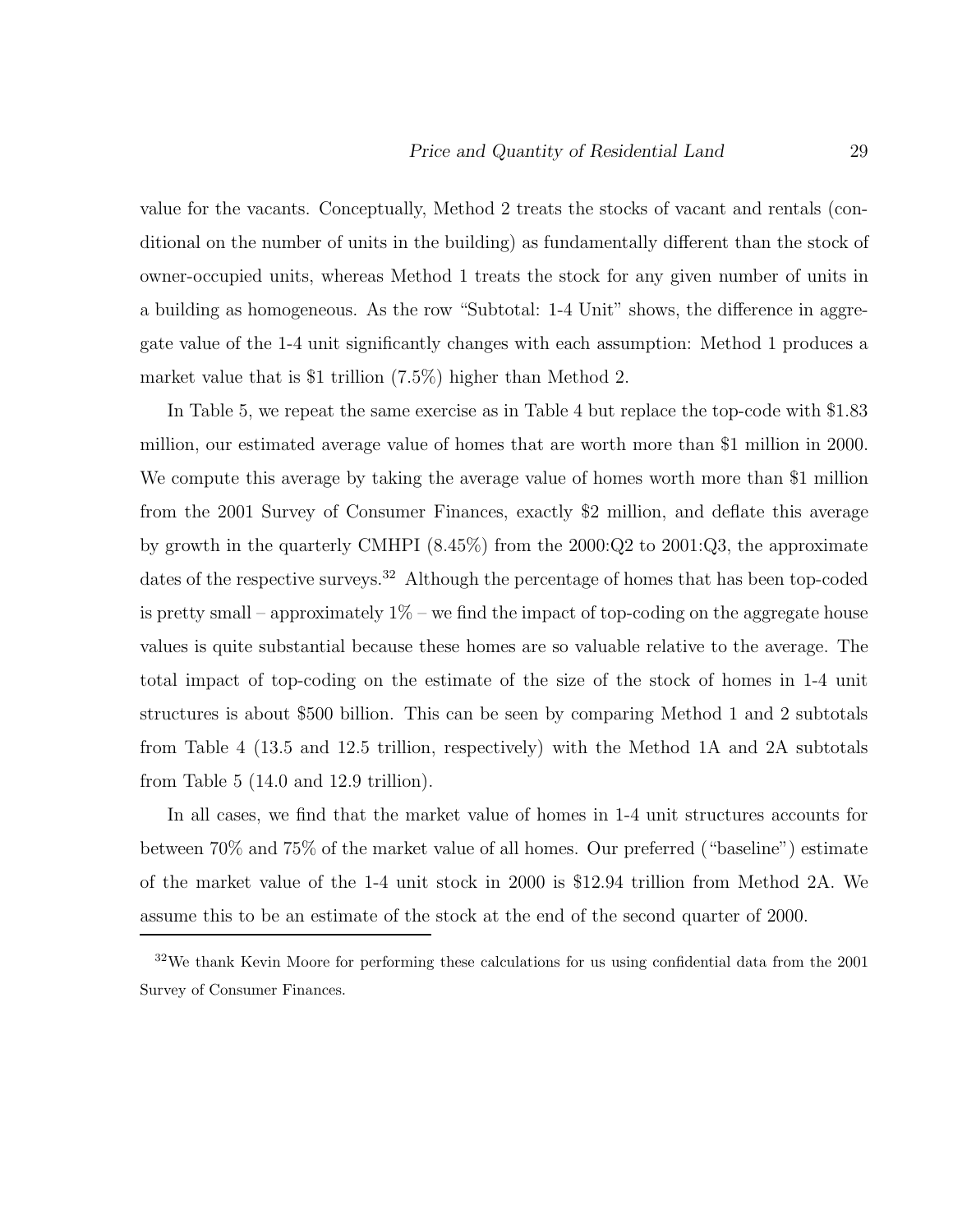## **B Sensitivity Analysis**

In this section of the Appendix, we document the sensitivity of our findings to various sensible changes to our procedures and/or data. In the first section, we show specifically why we do not use the Flow of Funds market value data. The latter sections show the impact of changes to assumptions about (a) the nominal value of new land each year that is converted from other sources and (b) the market value of the stock of homes in 1-4 unit structures based on year 2000 Census data on our land price and quantity series.

### **B.1 Flow of Funds Data**

The Flow of Funds Accounts (FoF), produced by the Federal Reserve, publishes endof-year estimates of the market value of aggregate household real estate as well as the replacement cost of the aggregate structures.<sup>33</sup> The aggregate market value of residential real estate (including the stock of units in buildings larger than 5 units) held by households and nonfarm noncorporate businesses can be calculated as the sum of line 4 of Flow of Funds Table B.100 and line 3 of Table B.103 minus an unpublished estimate of the value of vacant land. Similarly, the replacement cost for this stock can be calculated as the sum of line 45 of Table B.100 and line 32 of Table B.103. Note that these calculations exclude the residential real estate held by nonprofit organizations (about 7% of the total) and a tiny amount of real estate held by nonfarm nonfinancial corporate businesses.<sup>34</sup>

As shown in Figure 12, the FoF data suggest that the real quality-adjusted stock of

<sup>&</sup>lt;sup>33</sup>The Flow of Funds replacement cost data exactly matches the published data in the BEA Fixed Assets tables. For the analysis in this section, we do not purge our estimate of the stock of commissions from the replacement cost data.

<sup>&</sup>lt;sup>34</sup>Including these pieces does not change the key result of this section.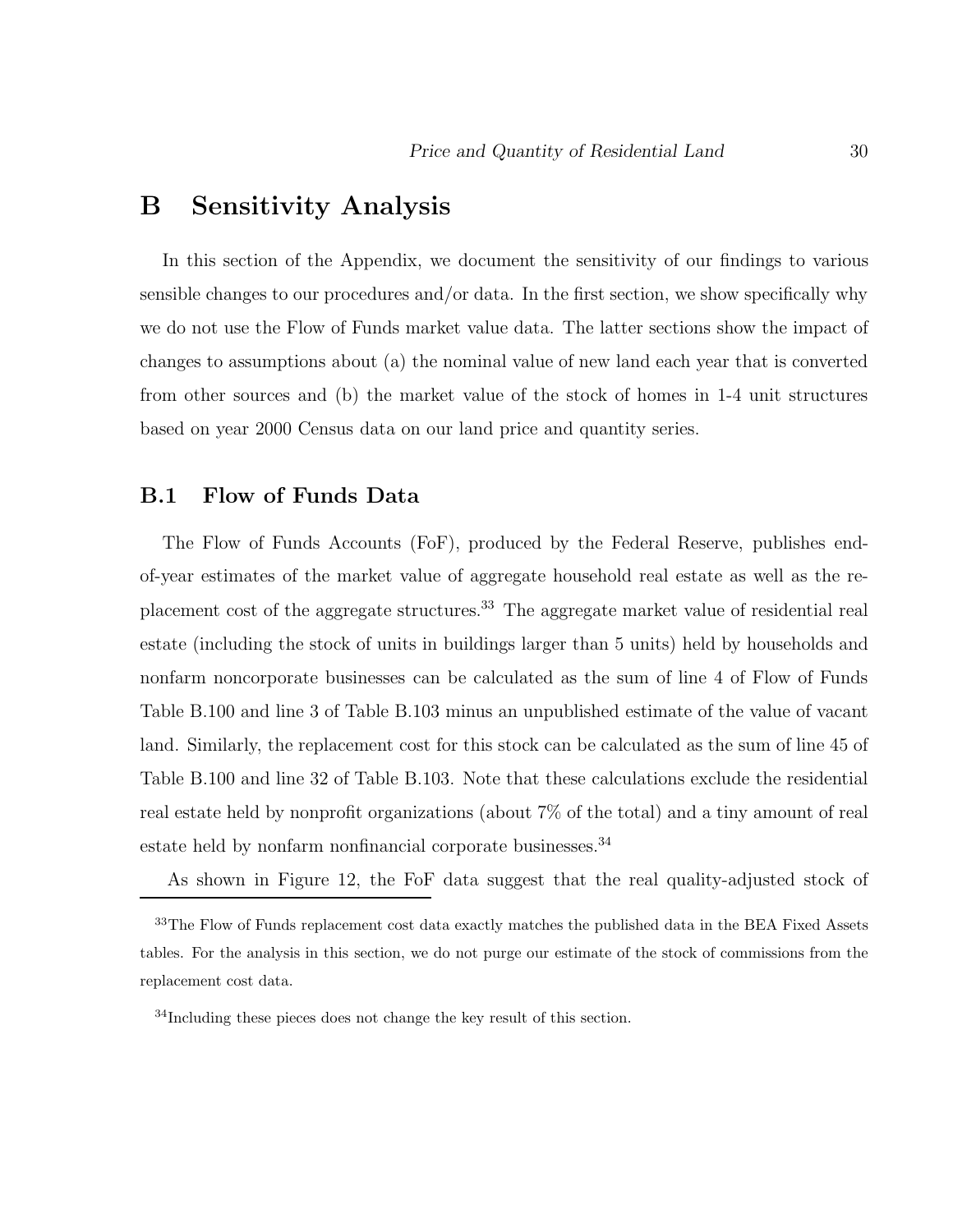residential land more than tripled between 1980 and 1985 and has been falling since the mid-1980s. The most likely explanation for this odd result is that the market value of homes in the Flow of Funds is not constructed using a perpetual inventory system like that described in equation (7). In certain key years, the owner-occupied portion of the market value of homes is benchmarked to estimates based on the American Housing Survey, produced by the United States Census Bureau; home values between the benchmark years are calculated via interpolation. The benchmark procedures do not appear to be consistent across survey years.<sup>35</sup> Although the FoF benchmark to the 1999 AHS may be beyond reproach, it is simply not known exactly how the 1983 benchmark procedures, for example, compare with those of the 1999 benchmark. Our guess is that the 1983 and 1985 benchmark procedures are simply incomparable with earlier and later benchmarks.<sup>36</sup>

### **B.2 New Land**

In our baseline calculations we assume, like the Census, that the nominal fraction of the value of new housing accounted for by land is roughly fixed over time, implying an elasticity of substitution between land and other factors in the production of new housing equal to 1.0. Using micro-data on lot sales and home sales in the Portland, Oregon region, Thorsnes (1997) concludes that the hypothesis of an elasticity of substitution of 1.0 can not be rejected. However, many housing researchers have estimated an elasticity of substitution significantly less than 1.0; see McDonald (1981) for an older review.

To test the sensitivity of our results to the assumption of an elasticity of substitution of

<sup>&</sup>lt;sup>35</sup>For example, one of the benchmark procedures assigns a value to an expensive home whose value has been "top coded" in the American Housing Survey data. The top-coded values change across surveys.

<sup>36</sup>As a consequence of this and other research, the FoF measure of housing wealth is currently under review.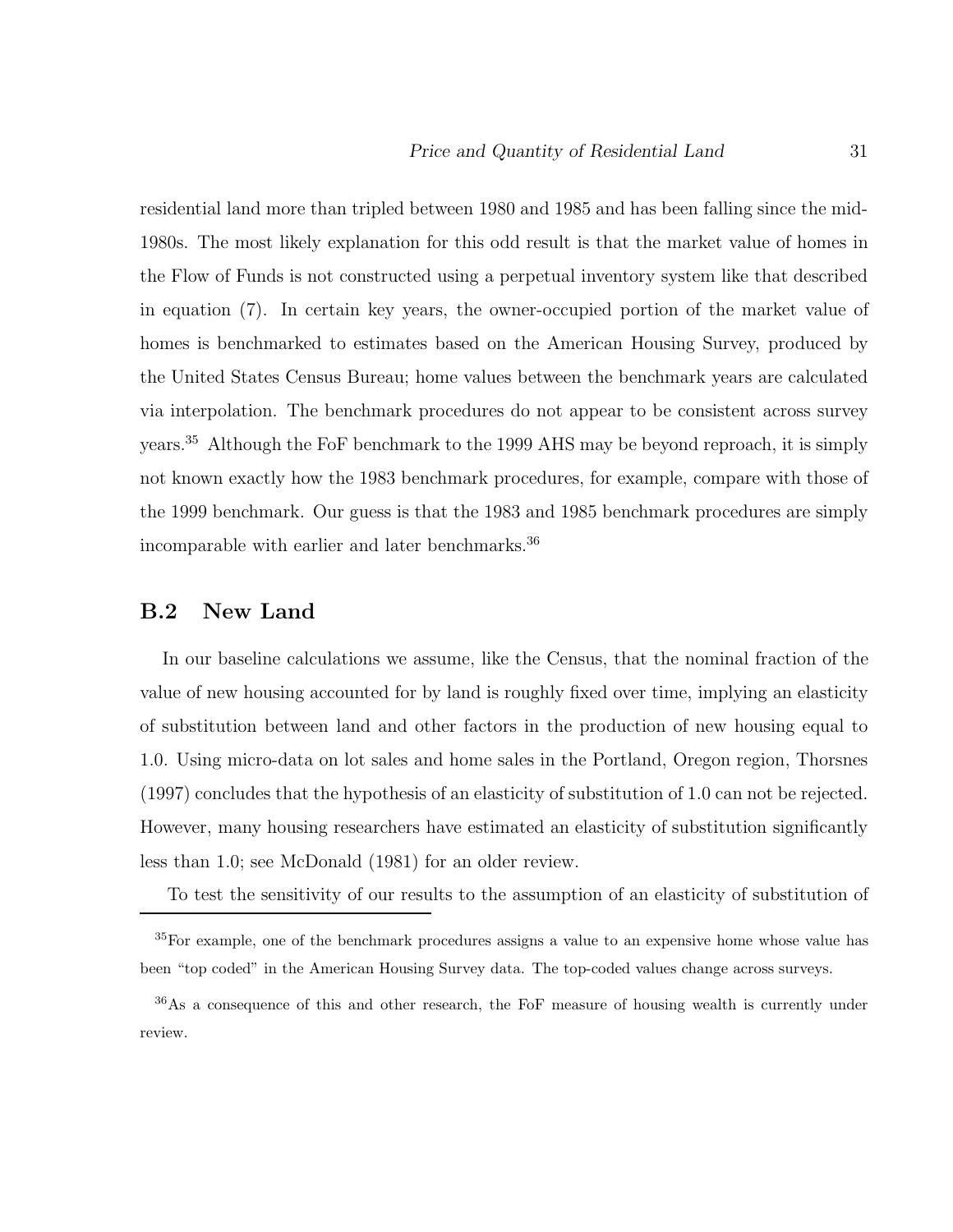1.0, we repeat our analysis assuming that real new land and real new structures are combined in fixed proportions to build real new housing units according to a Leontief production function; that is, in our alternative specification,  $\Delta l_{y,q} = \kappa i_{y,q}^n$ , where  $\kappa$  is a constant. Since the land-structures mix in real units of new housing is independent of price, in this alternative specification the elasticity of substitution is 0.0.

Noting that our baseline specification of the "scale factor"  $\sigma_{y,q}$  satisfies the relationship  $p_{y,q}^l \Delta l_{y,q} = \sigma_{y,q} (p_{y,q}^{s,n} i_{y,q}^n)$  for all quarters q and years y, we use the estimate of  $\sigma_{y,q} = 0.1284$ from the 1999 Census study to identify an initial estimate of  $\kappa$ . That is, given our estimate of the time-series path of land prices  $p_{y,q}^l$  from our baseline procedures, we set  $\kappa$  as

(14) 
$$
\kappa = \frac{\Delta l_{y,q}}{i_{y,q}^n} = 0.1284 \left( \frac{p_{1999,2}^{s,n}}{p_{1999,2}^l} \right) = 0.1215.
$$

Given this estimate for  $\kappa$  we construct a new estimate of nominal net new investments in land as  $p_{y,q}^l(\kappa i_{y,q}^n)$  and then construct a new time-series path for the market value of the housing stock according to equation (7). After this, we compute the implied revised price index for residential land prices according to (8); if the revisions are significant, we update our guess of  $\kappa$  based on equation (14) and repeat the process as just described until the revisions to the time-series path of land prices are negligible.

Figure 13 shows the impact of this alternative specification to land prices and quantities. The top-left panel of Figure 13 plots the baseline and alternative scale factor linking nominal net new investment in structures to nominal net new investment in residential land. The scale factor from the alternative specification is simply  $\kappa \left( p_{y,q}^l / p_{y,q}^{s,n} \right)$ : The logic of the alternative scale factor is that while real proportions between land and structures remain fixed, nominal proportions vary with relative prices. Is this a reasonable assumption for the scale factor? We don't have much evidence on the subject, but Carliner (2003) suggests that the share of raw land as a fraction of home prices based on a survey of big builders has *decreased* from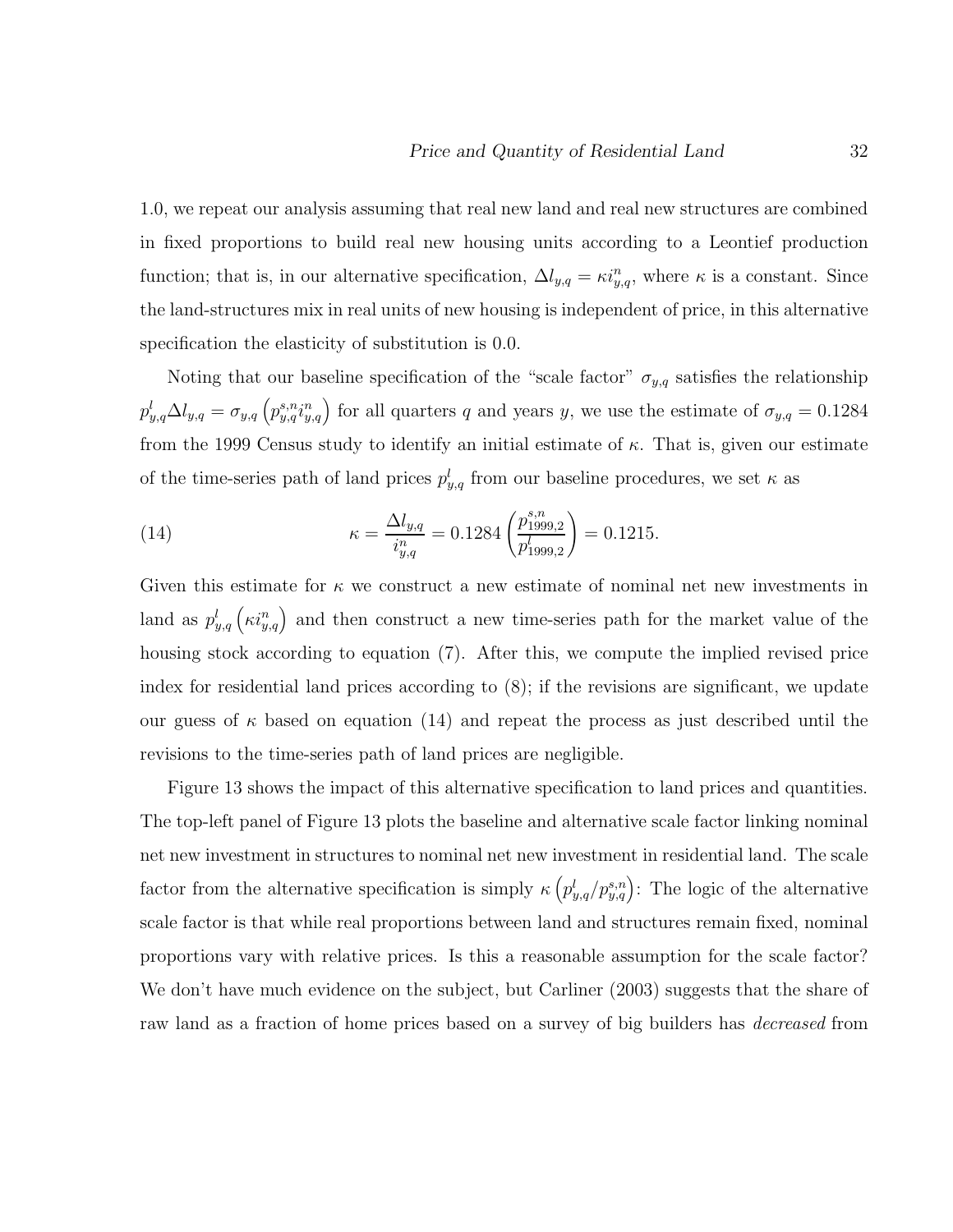1995 (10.7%) to 2001 (7.2%), contrary to the pattern displayed in Figure 13.<sup>37</sup>

Regardless, this alternative specification has almost no impact on our results. The price index relative to consumption prices (top-right panel) and nominal-quantity of land (bottomleft panel) are basically unchanged. The real quantity of land changes very slightly (bottomleft panel) and correspondingly, the growth rate of the real stock of declines (bottom-right panel). But overall, the graphs in Figure 13 suggest that reasonable changes to our assumption about the elasticity of substitution between land and structures in new homes likely will not meaningfully alter our quality-adjusted land-price or quantity series.

### **B.3 Market Value of Homes**

In Figure 14, we show the impact on land prices and quantities if we assume that the aggregate value of the stock of housing in the second quarter of 2000 is \$13.97 trillion, as in Method 1A of Table 5, rather than \$12.94 trillion from Method 2A, the baseline estimate. The top-left panel shows the impact of this alternative assumption on the full time-series paths of the nominal market value of the housing stock and land. Obviously, by increasing the market value of homes in 2000, the market value of land in 2000 must increase since the replacement cost of structures has not changed.<sup>38</sup>

<sup>38</sup>It is less obvious why the alternative market value of the housing stock should be relatively higher than the baseline in 1970 (13.5%) than in 2000 (7.5%). This result arises because we have not changed our time series estimates of the net new additions to land and structures entering into equation (7). Since these two time-series are fixed between the alternative and baseline scenarios, and given the time series of growth rates to home prices is unchanged, by construction the market value of homes must be relatively higher in earlier periods in the alternative scenario.

 $37$ The exact four percentages reported in Table 3 of Carliner (2003) are 10.7% for 1995, 7.6% for 1999, 7.0% for 2000, and 7.2% for 2001.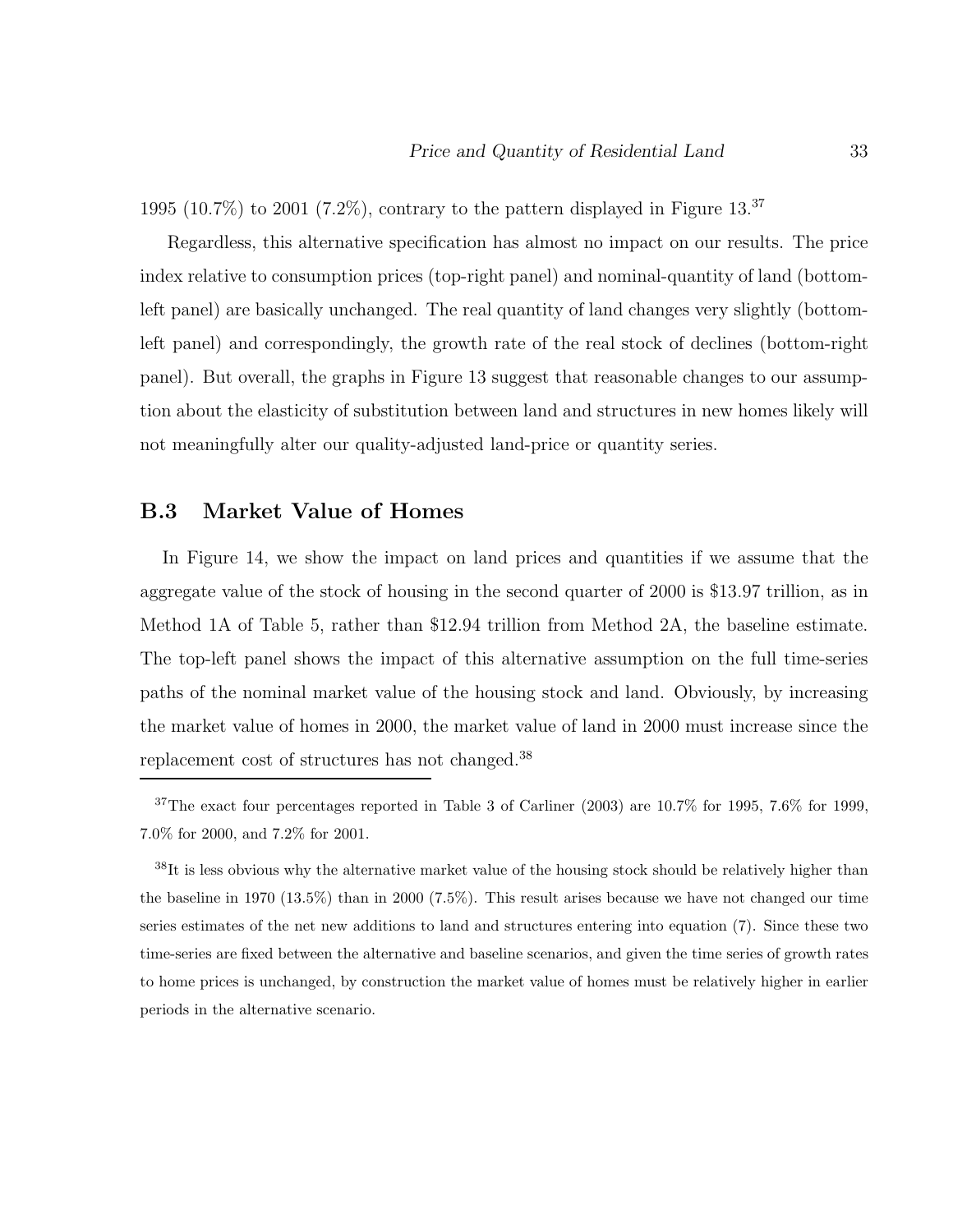The remaining three panels of this chart show the impact of this alternative specification on land prices and quantities. Clearly, any increase in the market value of homes is matched one-for-one by an increase to the market value of land, implying an increase in land's share of market value relative to baseline. The top-right and bottom-left panels indicate that this alternative specification, however, has little impact on both our estimates of the growth rate of land prices relative to consumption prices and the growth rate of the nominal stock of land. Finally, although the level of the real stock of land is higher in this alternative scenario (not shown), the growth rate of the real stock of land declines relative to the baseline, shown in the bottom-right panel. This occurs because the nominal stock of land has increased relative to baseline but our estimates of nominal net new investment in the stock of residential land have not changed.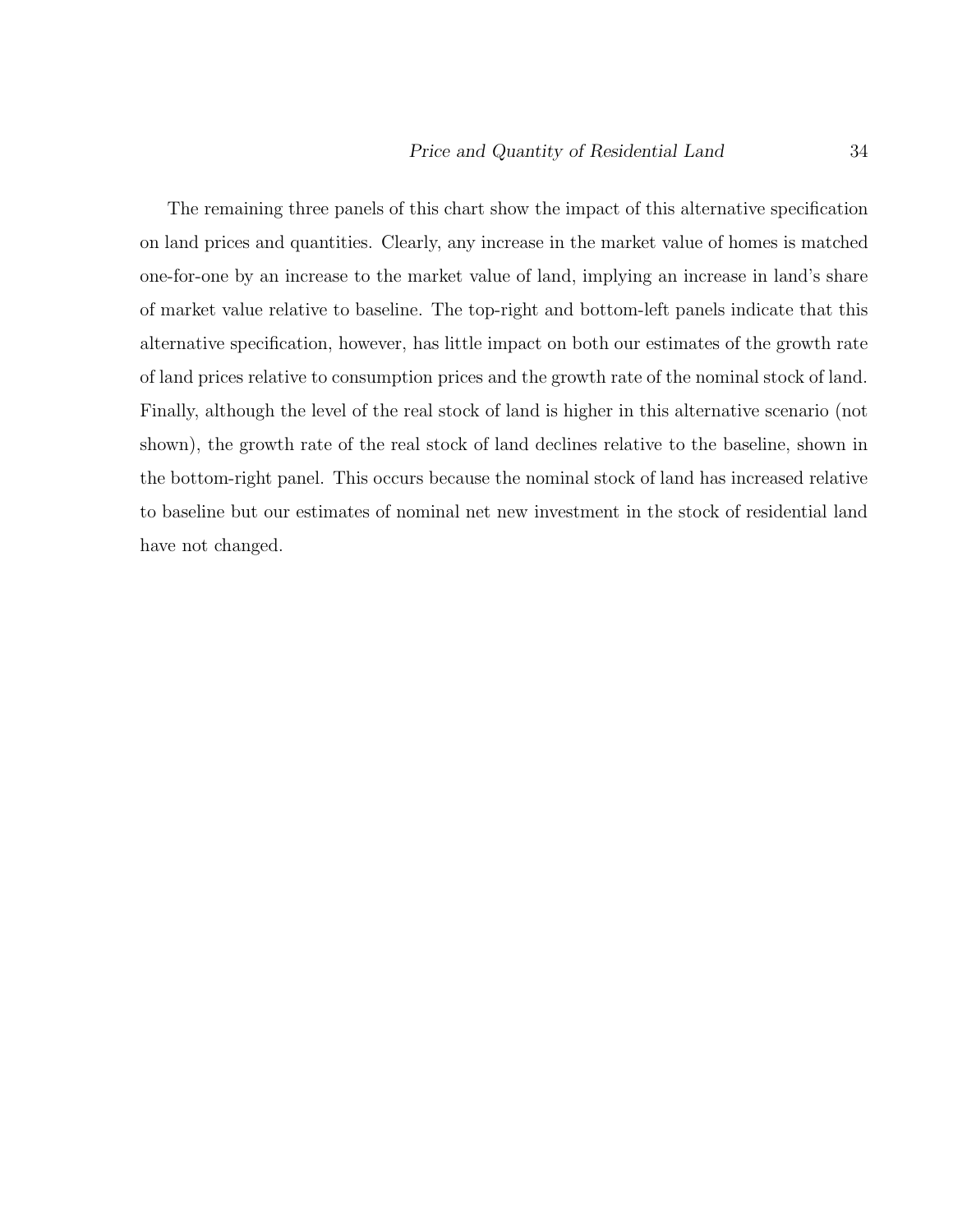#### **REFERENCES**

Carliner, M., 2003, "New Home Cost Components", *Housing Economics* (March), 7-11.

- Cooley, T. and E. Prescott, 1995, "Economic Growth and Business Cycles", in Thomas Cooley (ed.) *Frontiers of Business Cycle Research*, Princeton: Princeton University Press.
- Davis, M. and J. Heathcote, 2004, "Housing and the Business Cycle", Federal Reserve Board Finance and Economics Discussion Series Working Paper no. 2004-11.
- Duke, D., 2000, "Summary of the One-family Construction Cost Study", unpublished memorandum to Paul Hsen, United States Census Bureau.
- Goldsmith, R. and R. Lipsey, 1963, "Studies in the National Balance Sheet of the United States, Volume I", Princeton: Princeton University Press.
- Hamilton, J., 1994, "Time Series Analysis", Princeton: Princeton University Press.
- McDonald, J., 1981, "Capital-land Substitution in Urban Housing: A Survey of Empirical Estimates", *Journal of Urban Economics* 9 (1), 190-211.
- Poterba, J., 1984, "Tax Subsidies to Owner-occupied Housing: An Asset Market Approach", *Quarterly Journal of Economics* 99, 729-752.
- Poterba, J., 1991, "House Price Dynamics: The Role of Tax Policy and Demography", *Brookings Papers on Economic Activity* (2), 143-203.
- Stephens, W., Li, Y., Lekkas, V., Abraham, J., Calhoun, C. and T. Kimner, 1995, "Conventional Mortgage Home Price Index", *Journal of Housing Research* 6 (3), 389-418.
- Thorsnes, P., 1997, "Consistent Estimates of the Elasticity of Substitution between Land and Non-Land Inputs in the Production of Housing", *Journal of Urban Economics*  42 (1), 98-108.
- Topel, R. and S. Rosen, 1988, "Housing Investment in the United States", *Journal of Political Economy* 98 (4), 718-740.
- U.S. Department of Commerce, Bureau of Economic Analysis, 2003, "Fixed Assets and Consumer Durable Goods in the United States, 1925-97", Washington, DC: U.S. Government Printing Office.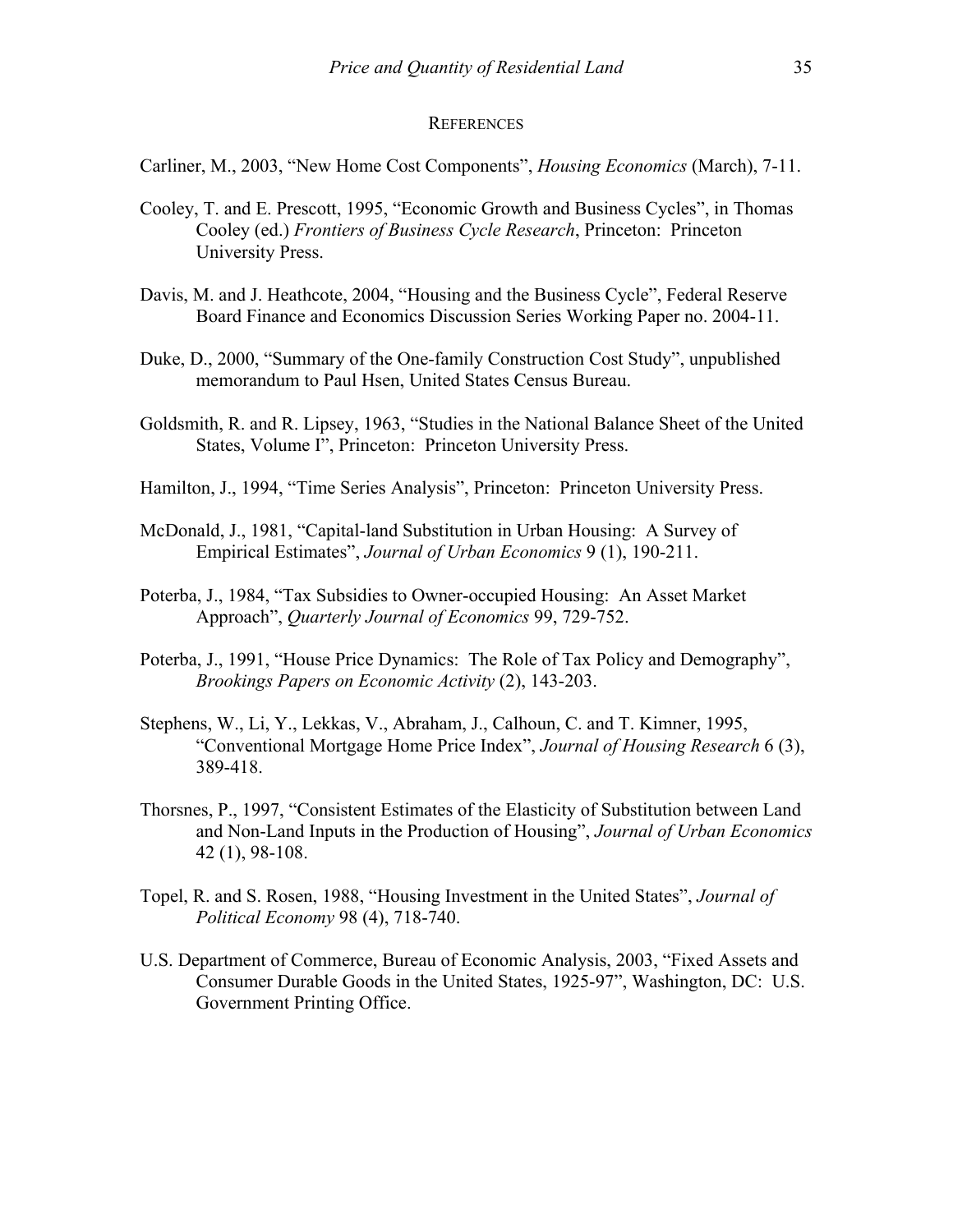



<sup>&</sup>lt;sup>1</sup> Values refer to the cumulative 5-year growth, ending in the listed period, in the reported price index of the MSA (from Freddie Mac CMHPI) minus the cumulative 5-year growth in the consumption price index excluding food and energy as reported in the National Income and Product Accounts (NIPAs). For example, the 2003:Q3 Boston number (65.7 percent) is the 5-year cumulative growth in the CMHPI for the Boston MSA ending in 2003:Q3 (74.1 percent) minus the 5-year cumulative growth in core-consumer prices ending in 2003:Q3 (8.4 percent).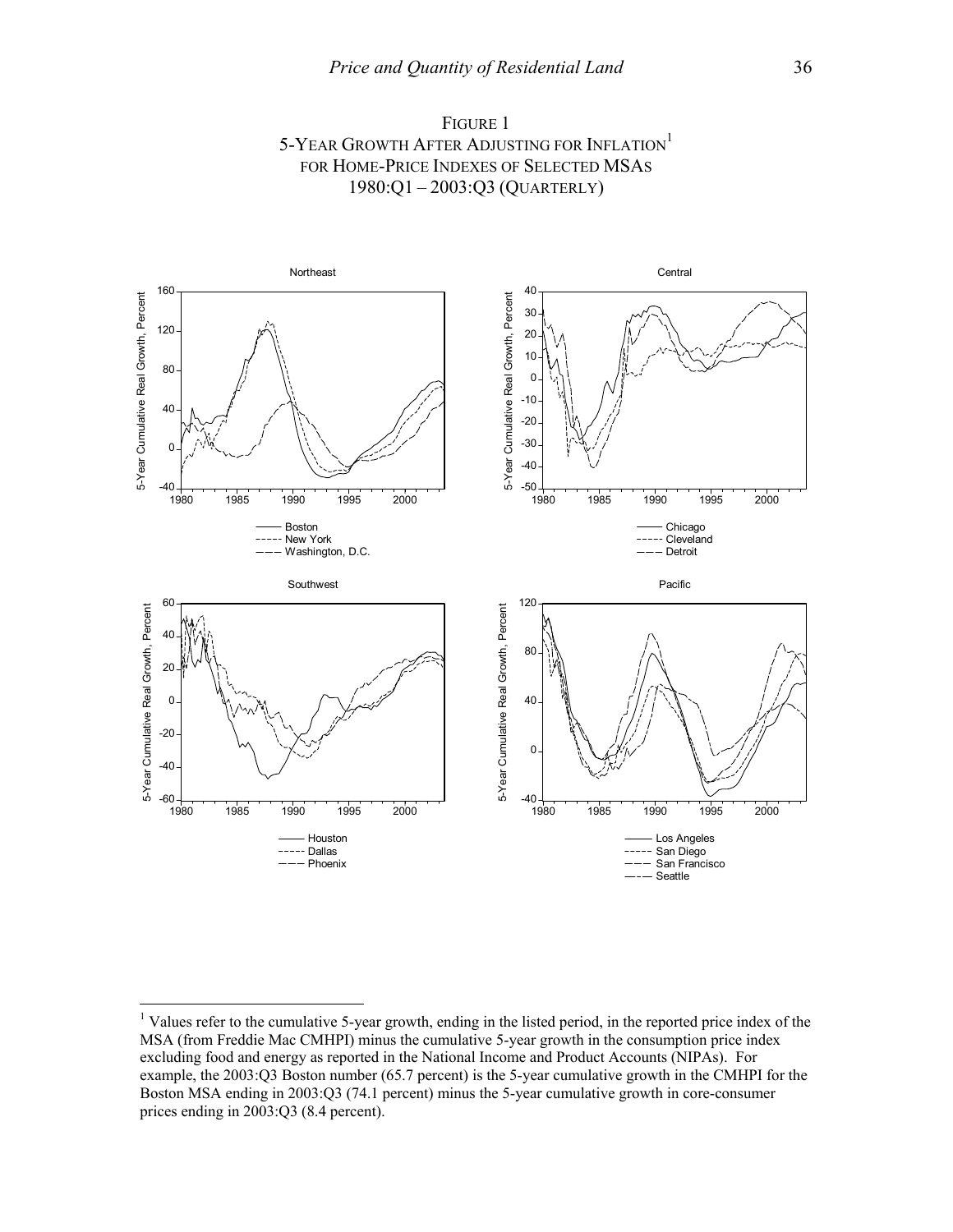



 $\frac{1}{2}$ See Appendix A for details on construction of the data.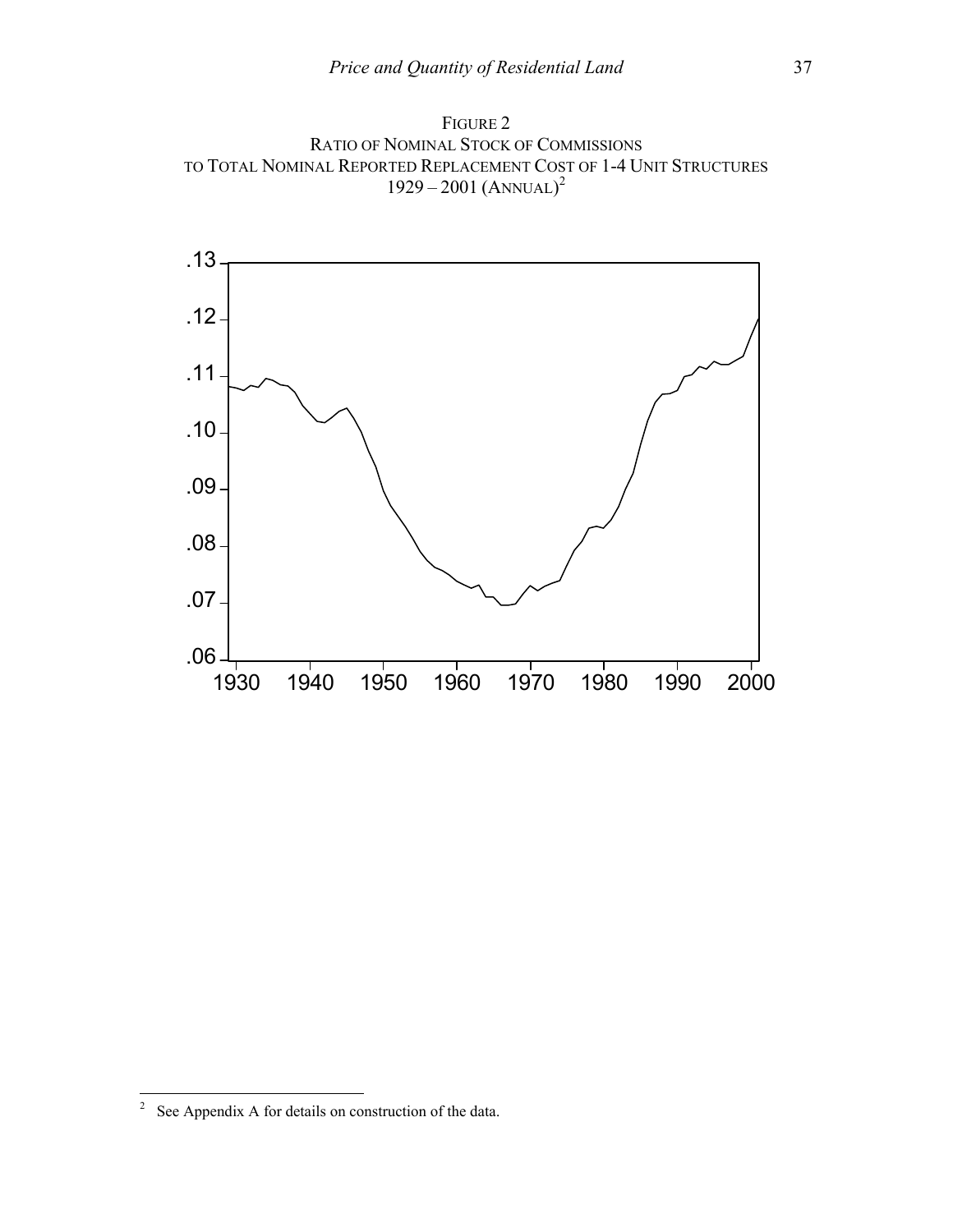



 3 The price indexes in these graphs are expressed relative to the NIPA consumption price index excluding food and energy.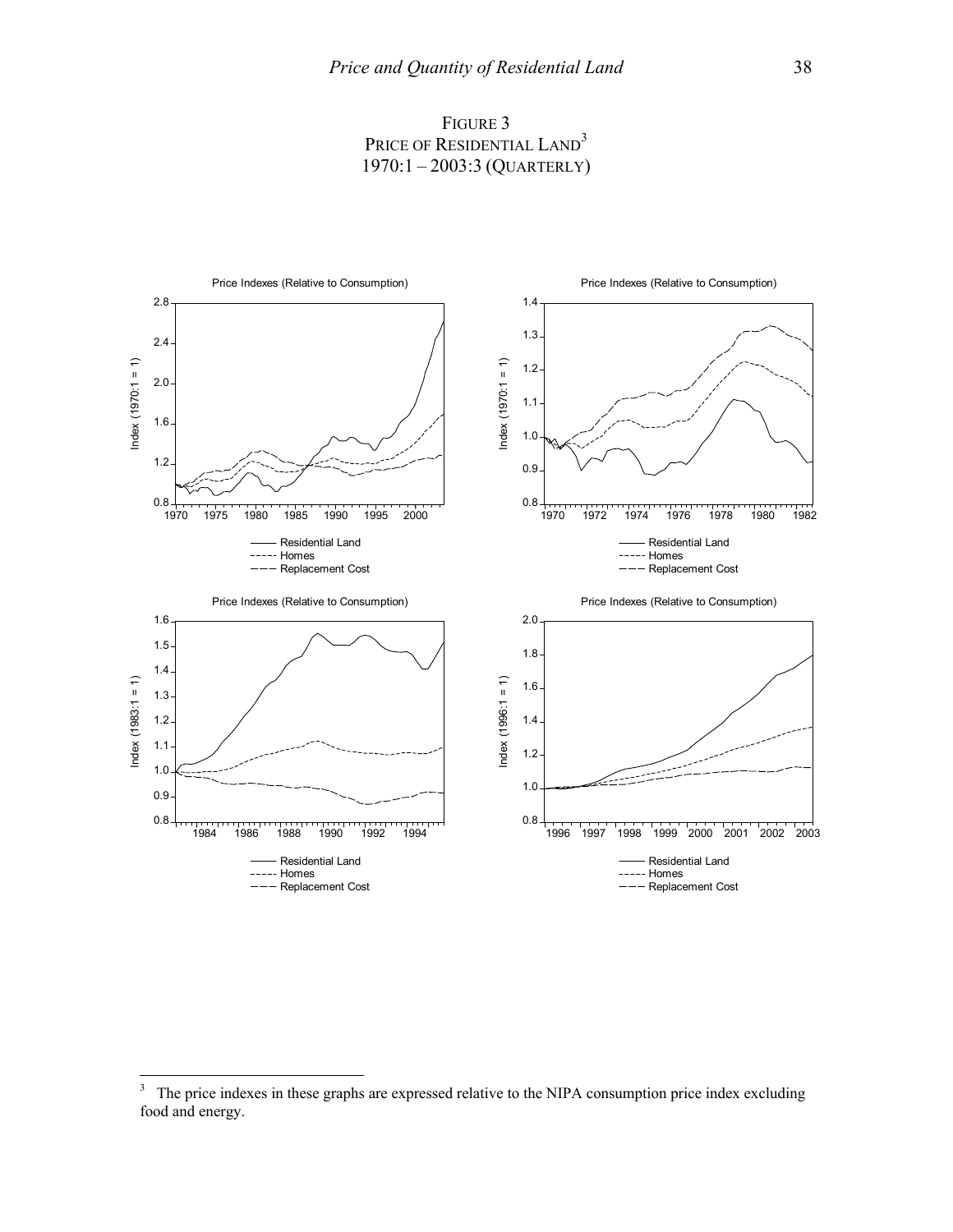FIGURE 4 LAND'S SHARE OF THE AGGREGATE MARKET VALUE OF HOMES 1970:1 – 2003:3 (QUARTERLY)



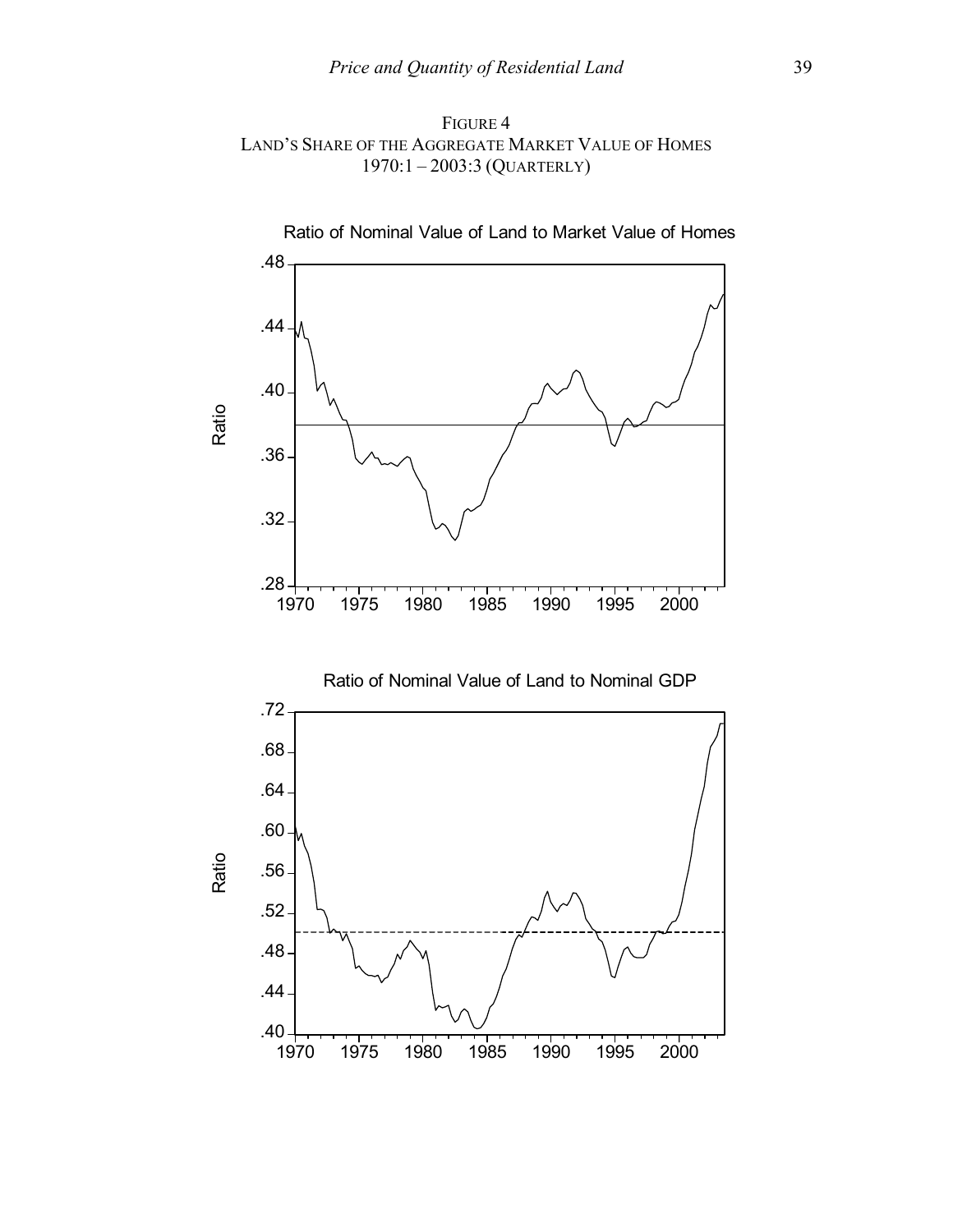

FIGURE 5 PRICE OF RESIDENTIAL LAND AND FARM LAND<sup>4</sup> 1970:1 – 2003:3 (QUARTERLY)

 $\frac{1}{4}$  The price indexes in these graphs are expressed relative to the NIPA consumption price index excluding food and energy.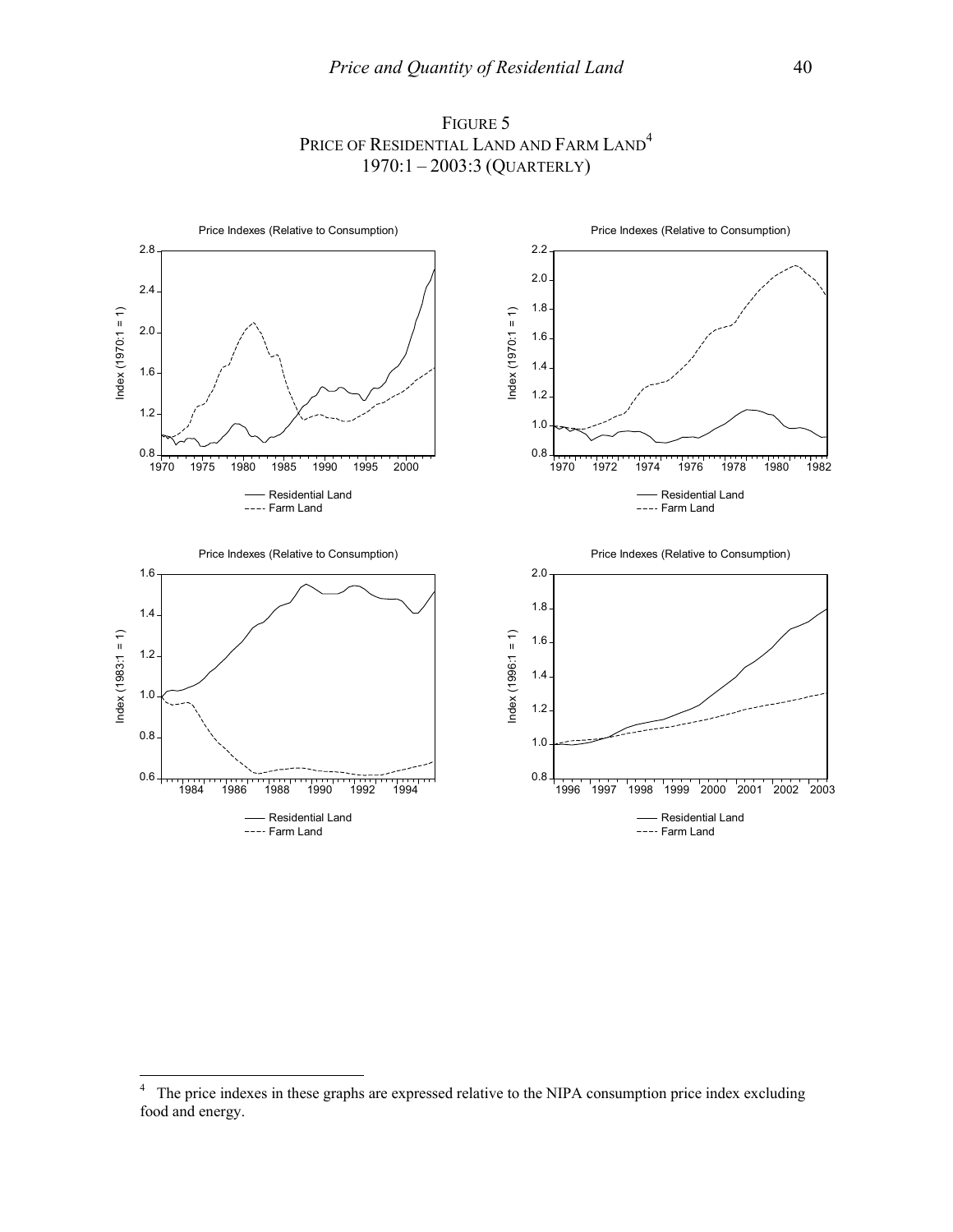



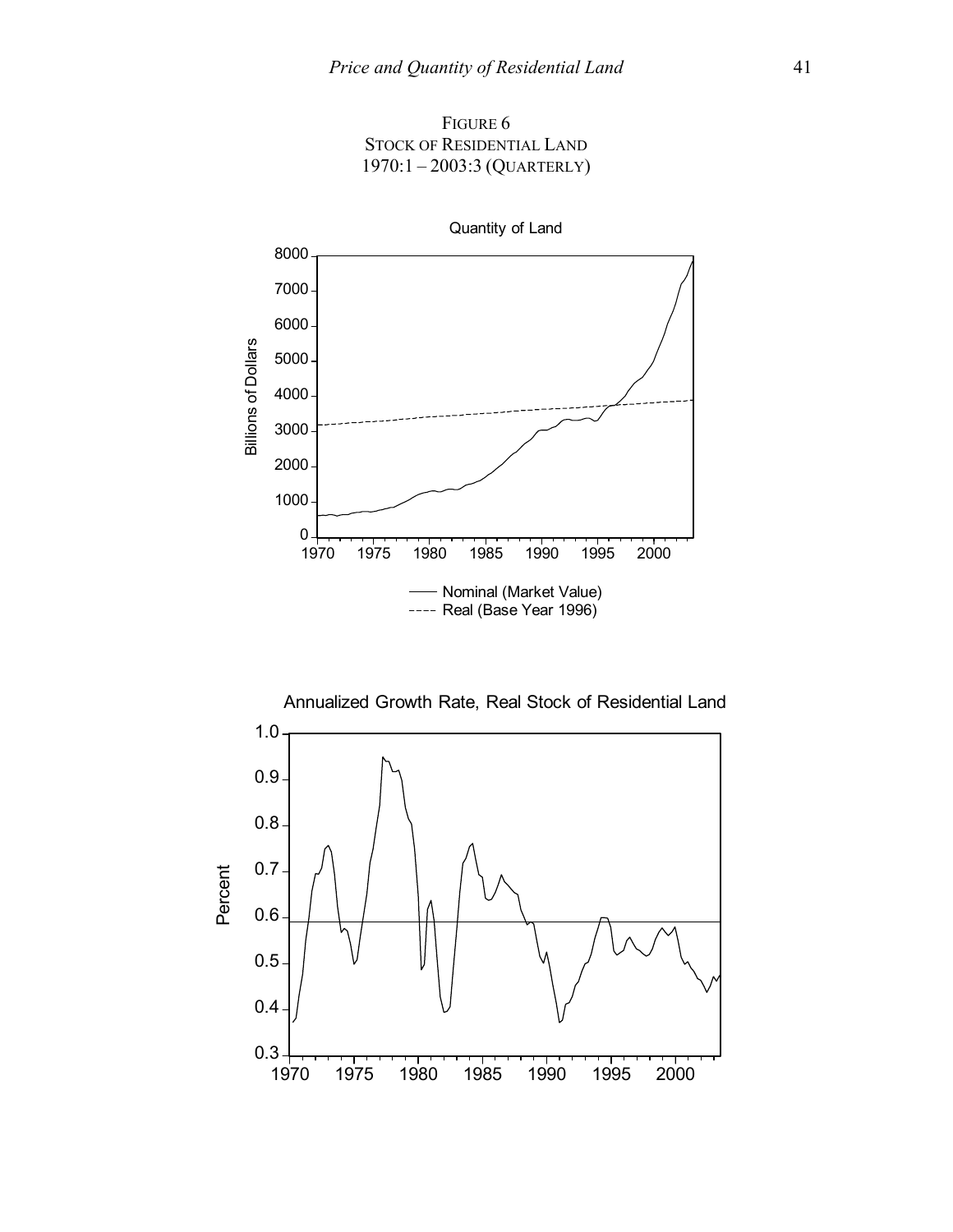|                   | $p_t^l/p_t^c$<br>$Corr(X_{t-s}, p_t'/p_t^c)$ |           |             |       |       |       |      |       |       |       |         |
|-------------------|----------------------------------------------|-----------|-------------|-------|-------|-------|------|-------|-------|-------|---------|
|                   | $SD\%$                                       | rel. to X | $t-s = t-4$ | $t-3$ | $t-2$ | $t-1$ |      | $t+1$ | $t+2$ | $t+3$ | $t + 4$ |
| $p_t^{l}/p_t^{c}$ | 3.22                                         | 1.00      | 0.44        | 0.58  | 0.76  | 0.91  | 1.00 | 0.91  | 0.76  | 0.58  | 0.44    |
| <b>GDP</b>        | 1.64                                         | 1.96      | 0.42        | 0.50  | 0.56  | 0.59  | 0.58 | 0.50  | 0.40  | 0.27  | 0.15    |
| <b>DPI</b>        | 1.28                                         | 2.52      | 0.37        | 0.46  | 0.51  | 0.51  | 0.48 | 0.42  | 0.32  | 0.18  | 0.02    |
| <b>RESI</b>       | 10.86                                        | 0.30      | 0.50        | 0.51  | 0.51  | 0.47  | 0.41 | 0.29  | 0.16  | 0.03  | $-0.12$ |
| $p_t^h / p_t^c$   | 1.73                                         | 1.86      | 0.29        | 0.44  | 0.62  | 0.76  | 0.87 | 0.86  | 0.80  | 0.70  | 0.61    |
| $p_t^s/p_t^c$     | 1.45                                         | 2.22      | 0.03        | 0.14  | 0.23  | 0.30  | 0.37 | 0.47  | 0.54  | 0.57  | 0.55    |

TABLE 1 BUSINESS-CYCLE PROPERTIES OF A FEW LAND-RELATED SERIES ESTIMATED 1970:1 – 2003:3 USING QUARTERLY DATA<sup>5</sup>

 $\frac{f}{f}$   $\frac{f}{f}$   $\frac{f}{f}$   $\frac{f}{f}$  = the price index for constant-quality residential land divided by the NIPA consumption price index excluding food and energy; GDP = real chainweighted GDP (\$1996); DPI = real disposable personal income (\$1996); RESI = real chain-weighted residential investment in structures (\$1996);  $p_t^h / p_t^c$  = modified Freddie Mac CMHPI divided by the NIPA consumption price index excluding food and energy; and  $p_t^s / p_t^c$  = the price index for the replacement cost of 1-4 unit structures divided by the NIPA consumption price index excluding food and energy. All variables are measured quarterly; the price variables are measured at the end of the quarter; the NIPA consumption price index excluding food and energy is converted from an average throughout the quarter (as published) to an end-of-quarter basis by taking the geometric mean of the reported price index for the current and future quarter. All data are available for public download at http://morris.marginalq.com. GDP, DPI, and RESI are taken directly from the NIPA; the CMHPI has been smoothed to remove negatively autocorrelated growth-rate spikes; and the price index for the replacement cost of structures is taken from the NIPA and adjusted (see paper for details). All variables have been logged and HP-filtered with parameter  $\lambda$ =1600.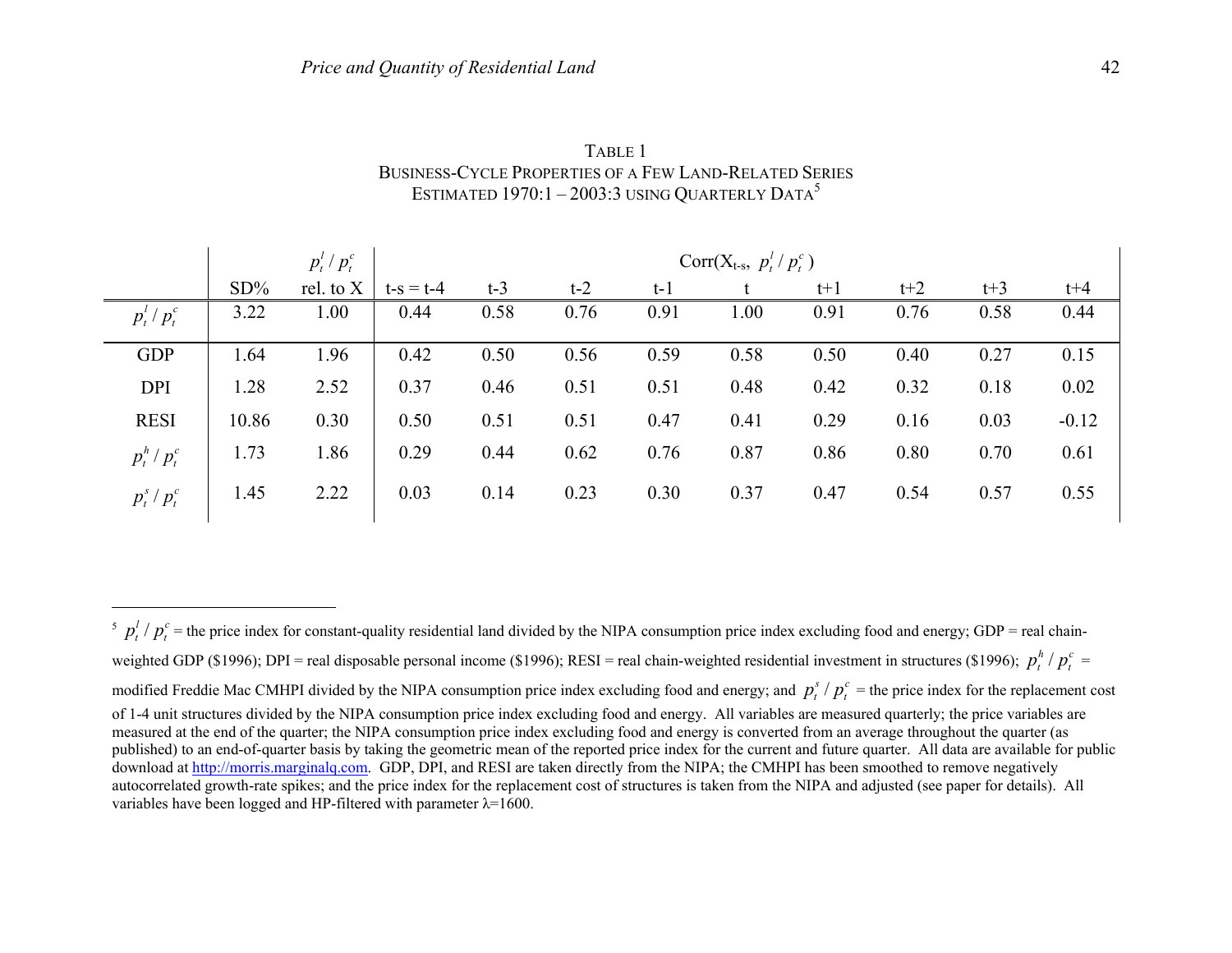



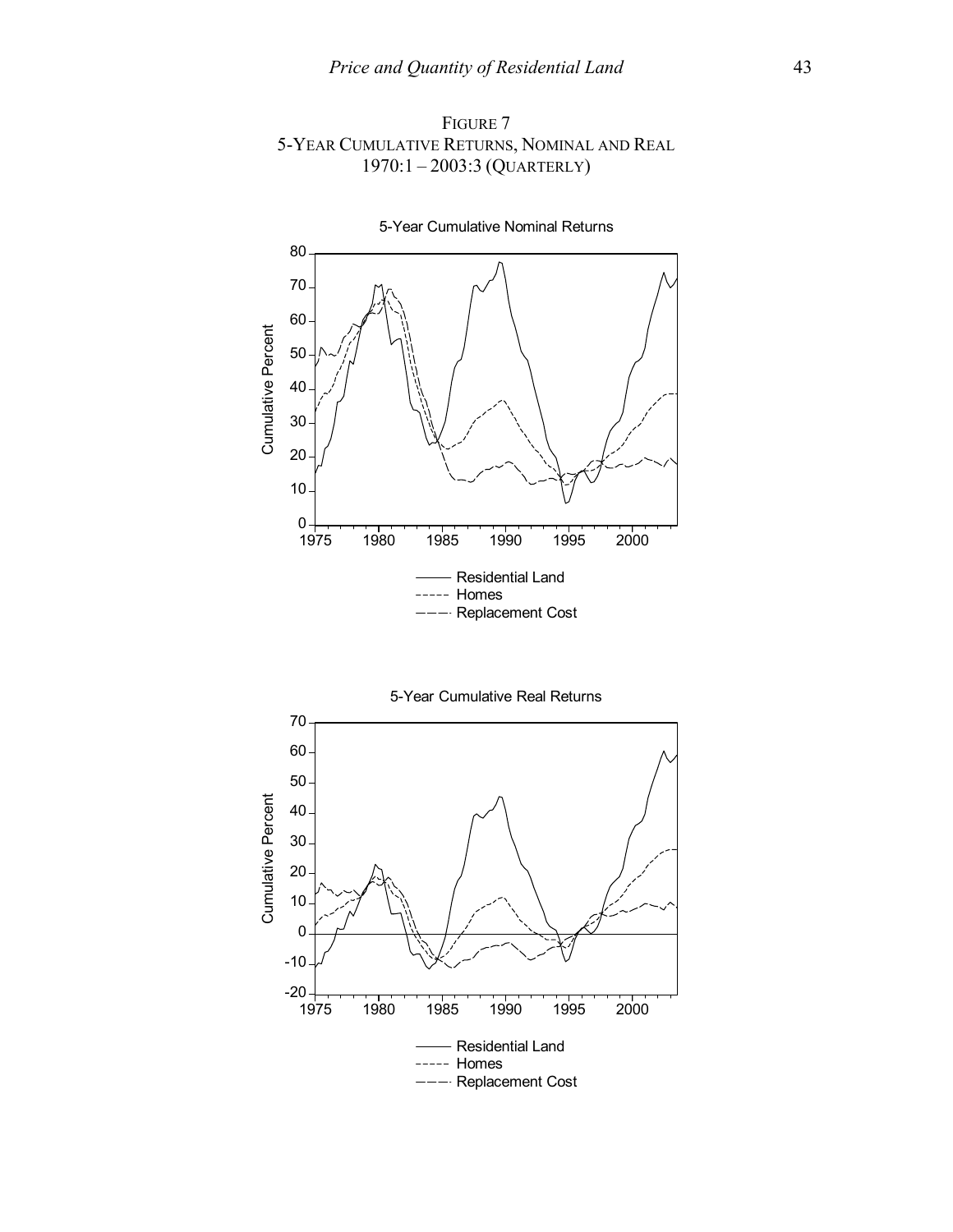## TABLE 2 REGRESSION COEFFICIENTS, DEPENDENT VARIABLE =  $\log \left( p_t^l \right)$ ESTIMATED 1970:Q1 – 2003:Q3

| VARIABLE <sup>6</sup> | COEFFICIENT' | ADJUSTED T-VALUE <sup>8</sup> |
|-----------------------|--------------|-------------------------------|
| log(y)                | 0.92         | 15.44                         |
| log(r)                | $-0.19$      | $-2.87$                       |

## UNIT ROOT TESTS, RESIDUALS<sup>9</sup>

| <b>EVIEWS TEST</b>             | <b>REJECT NULL OF UNIT ROOT?</b> |            |  |  |
|--------------------------------|----------------------------------|------------|--|--|
| <b>AGUMENTED DICKEY-FULLER</b> | NO INTERCEPT                     | $Yes(1\%)$ |  |  |
|                                | <b>INTERCEPT</b>                 | YES(5%)    |  |  |
| PHILLIPS-PERRON                | <b>NO INTERCEPT</b>              | YES(1%)    |  |  |
|                                | <b>INTERCEPT</b>                 | $Yes(1\%)$ |  |  |

according to a Johanssen test performed in Eviews.

 $\overline{a}$ 

<sup>9</sup> The error term is calculated as  $\log(p_i^t) - 0.92 \log(y_i) + 0.19 \log(r_i) - c_0$  where  $c_0$  sets the mean of

 $\sigma$   $p_t^l$  = the quarterly price index for residential land;  $y_t$  = quarterly nominal disposable personal income;

 $r<sub>r</sub>$  = the nominal 3-month Treasury bill rate, effective annual yield. These variables are cointegrated

<sup>&</sup>lt;sup>7</sup> Coefficients are estimated in Eviews using the Stock-Watson procedure with two leads and lags of all variables included in the regression.

<sup>8</sup> T-values are calculated according to Hamilton (1994), p. 611.

the error terms to zero over the sample period. "Augmented Dickey Fuller" and "Phillips Perron" refer to the Augmented Dickey Fuller test and Phillips Perron test of a unit-root process in Eviews. "Intercept" and "No Intercept" refer to the option on whether or not to include an intercept term for each of these tests. The reported percentage is the probability of a Type I error according to each test: in each case, the test statistic is less than the critical value.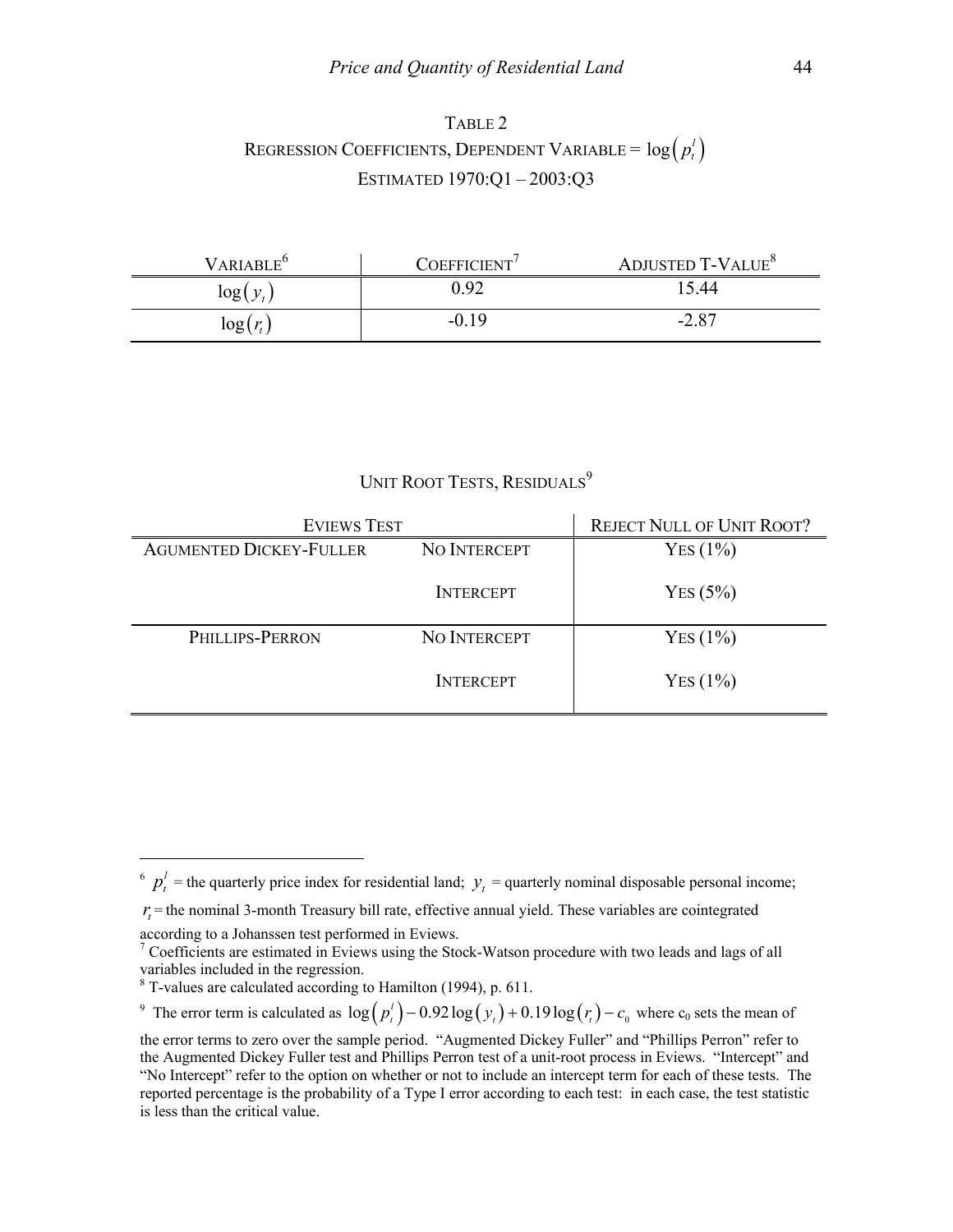FIGURE 8 ERRORS AND PREDICTIONS OF THE ECONOMETRIC MODEL 1970:Q1 – 2003:Q3



Model Errors

Actual and Predicted Nominal Cumulative 5-Year Growth in Land Prices

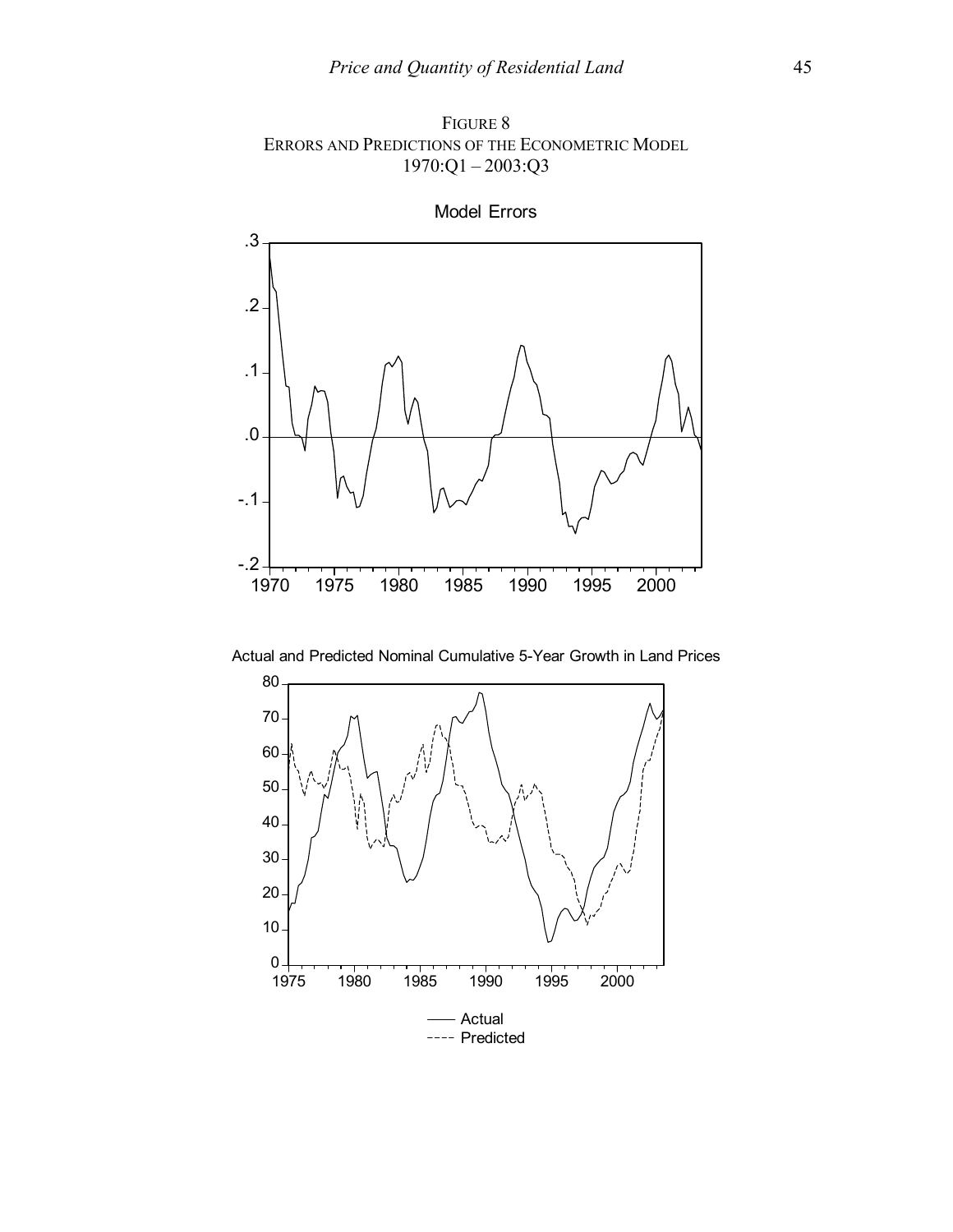



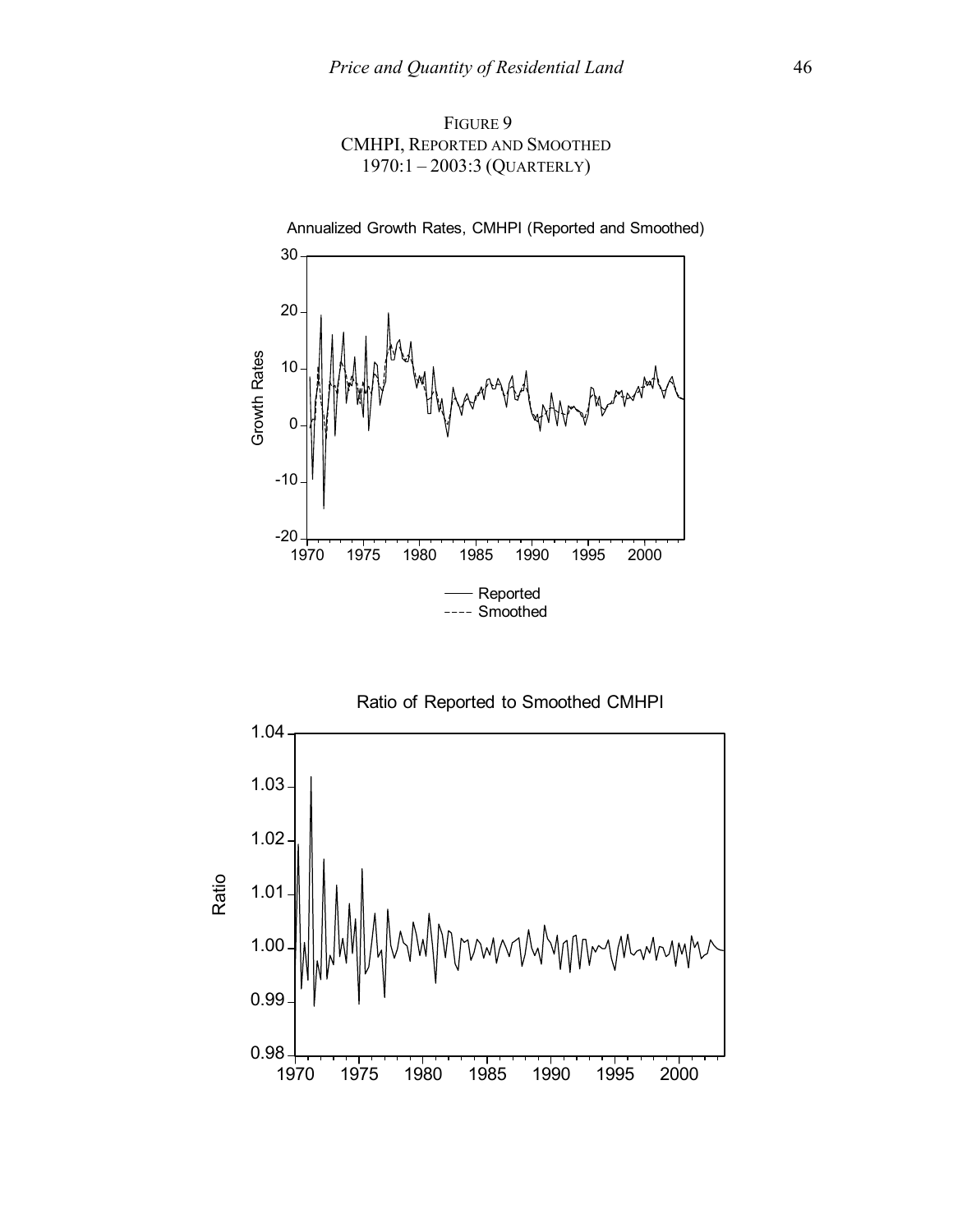





 $10\,$ See text for details on construction of the depreciation rate.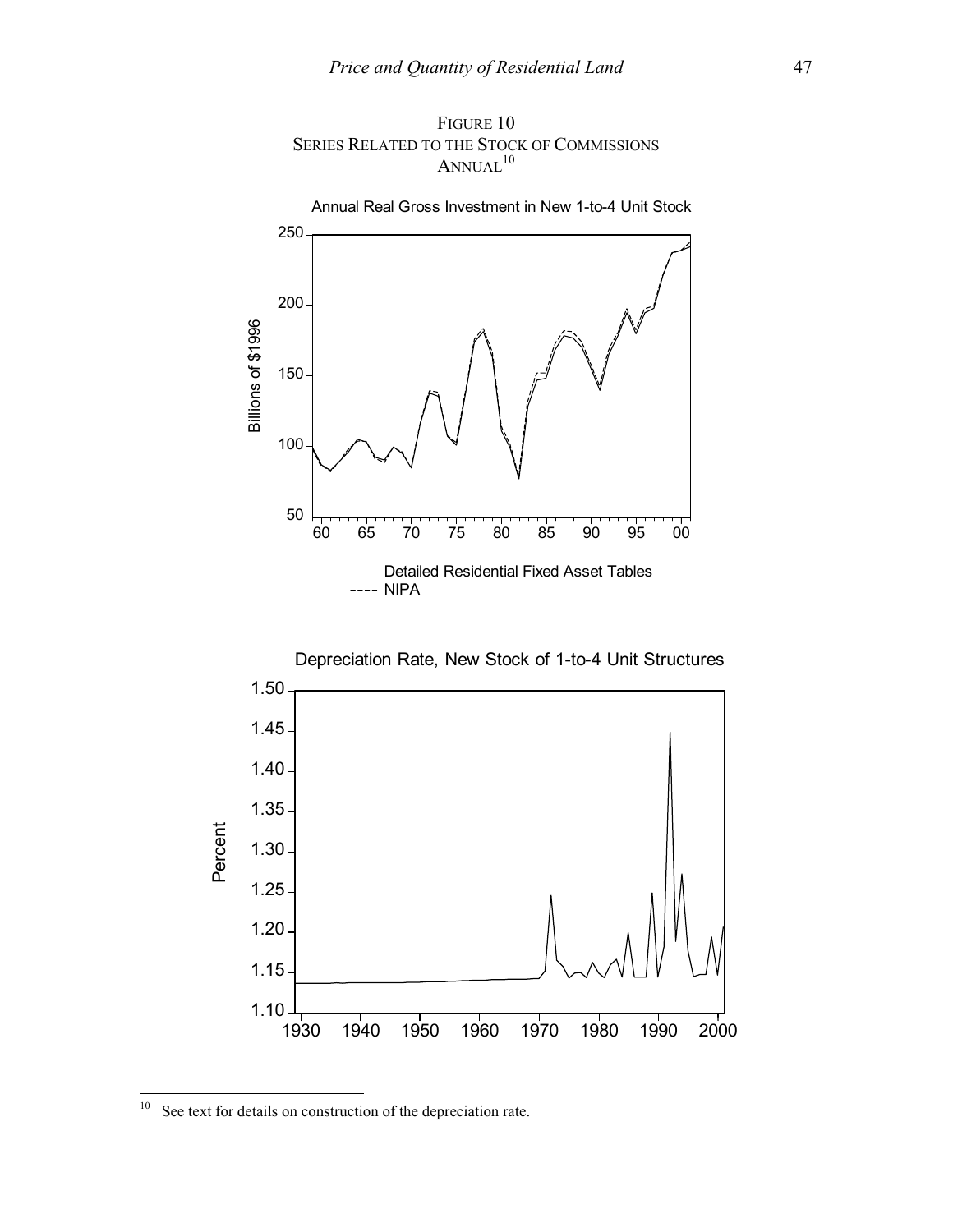FIGURE 11 NOMINAL NEW RESIDENTIAL LAND 1970:1 – 2003:3 (QUARTERLY)

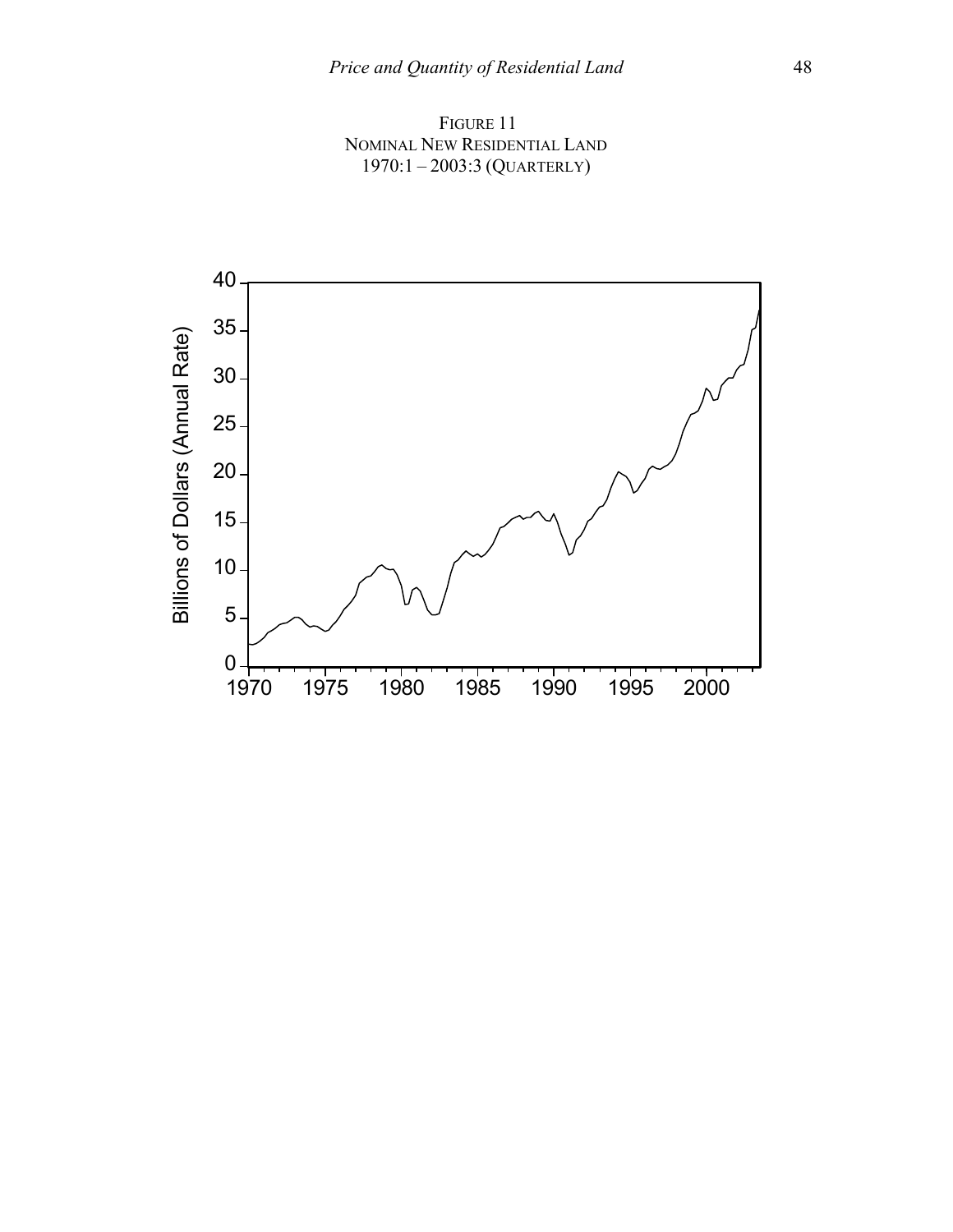| TABLE 3                                                |
|--------------------------------------------------------|
| <b>DISTRIBUTION OF HOUSEHOLDS IN THE UNITED STATES</b> |
| BY NUMBER OF UNITS IN STRUCTURE                        |
| ESTIMATED FROM 1% SAMPLE FROM 2000 CENSUS              |

|                          | N/A<br>$(VACANT)^{11}$ | <b>OWNED</b> | <b>RENTAL</b> | <b>NUMBER OF</b><br><b>HOUSEHOLDS</b> |
|--------------------------|------------------------|--------------|---------------|---------------------------------------|
| N/A                      | 3.9                    | 81.3         | 14.8          | 2,865,033                             |
| MOBILE HOME OR TRAILER   | 16.1                   | 66.4         | 17.5          | 8,524,173                             |
| BOAT, TENT, VAN, OTHER   | 57.9                   | 32.2         | 9.9           | 273,274                               |
| 1-FAMILY HOUSE, DETACHED | 7.4                    | 80.3         | 12.2          | 67,498,744                            |
| 1-FAMILY HOUSE, ATTACHED | 8.4                    | 59.6         | 32.0          | 6,211,321                             |
| 2-FAMILY BUILDING        | 10.5                   | 23.3         | 66.2          | 4,967,510                             |
| 3-4 FAMILY BUILDING      | 10.6                   | 12.2         | 77.1          | 5,499,852                             |
| 5-9 FAMILY BUILDING      | 10.7                   | 9.0          | 80.3          | 5,430,474                             |
| 10-19 FAMILY BUILDING    | 11.2                   | 8.1          | 80.7          | 4,642,033                             |
| 20-49 FAMILY BUILDING    | 10.9                   | 10.4         | 78.7          | 3,881,027                             |
| 50+ FAMILY BUILDING      | 10.0                   | 11.8         | 78.1          | 6,111,197                             |
| <b>TOTAL</b>             |                        |              |               | 115,904,638                           |
| SUBTOTAL: 1-4 UNIT       |                        |              |               | 84, 177, 427                          |

 $11$  The Vacant, Owned, and Rental column data are percentages of the row total.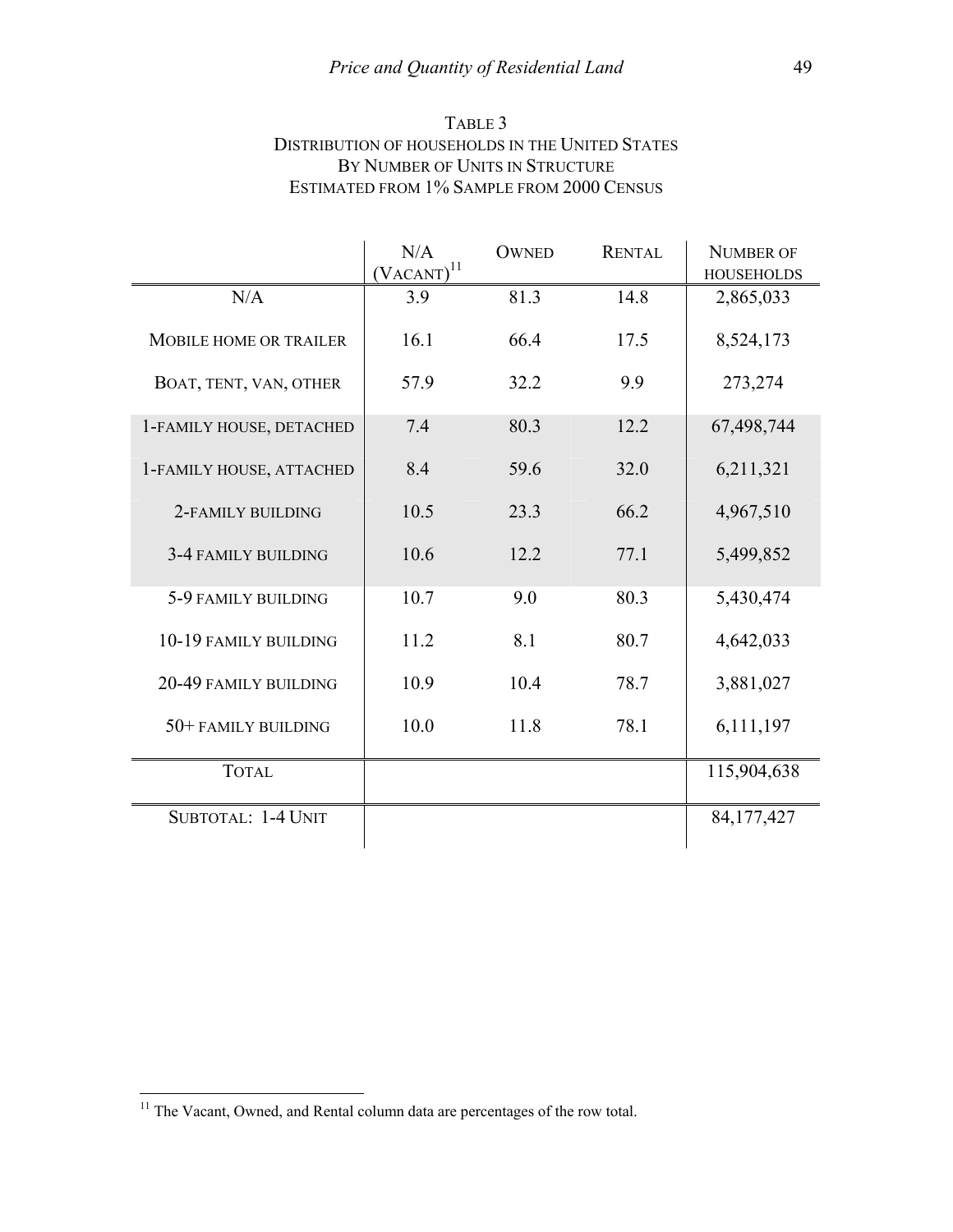| TABLE 4                                     |
|---------------------------------------------|
| <b>AVERAGE AND AGGREGATE VALUE OF HOMES</b> |
| BY NUMBER OF UNITS IN STRUCTURE             |
| ESTIMATED FROM 1% SAMPLE FROM 2000 CENSUS   |

|                          | OWNER <sup>12</sup> |       | N/A (VACANT) | AGGREGATE VALUE <sup>13</sup> |                |
|--------------------------|---------------------|-------|--------------|-------------------------------|----------------|
|                          | AVG.                | PCT.  | AVG.         | <b>METHOD</b>                 | <b>METHOD</b>  |
|                          | <b>VALUE</b>        | RESP. | <b>VALUE</b> | $\mathbf{1}$                  | $\overline{2}$ |
| N/A                      | \$174,645           | 19.4  | \$138,385    | 499.4                         | 480.9          |
| MOBILE HOME OR TRAILER   | \$44,099            | 12.1  | \$32,863     | 373.2                         | 343.8          |
| BOAT, TENT, VAN, OTHER   | \$49,648            | 2.8   | \$42,854     | 13.5                          | 12.3           |
| 1-FAMILY HOUSE, DETACHED | \$161,202           | 19.1  | \$127,108    | 10,840.9                      | 10,427.9       |
| 1-FAMILY HOUSE, ATTACHED | \$143,367           | 19.9  | \$112,731    | 885.3                         | 813.6          |
| 2-FAMILY BUILDING        | \$173,606           | 9.2   | \$107,218    | 849.3                         | 609.5          |
| 3-4 FAMILY BUILDING      | \$172,959           | 5.3   | \$115,914    | 937.4                         | 675.9          |
| 5-9 FAMILY BUILDING      | \$142,438           | 4.5   | \$156,073    | 777.2                         | 840.9          |
| 10-19 FAMILY BUILDING    | \$143,122           | 3.1   | \$146,179    | 665.0                         | 677.4          |
| 20-49 FAMILY BUILDING    | \$168,515           | 3.9   | \$200,854    | 659.0                         | 766.5          |
| 50+ FAMILY BUILDING      | \$195,616           | 4.6   | \$268,974    | 1,212.2                       | 1,590.6        |
| <b>TOTAL</b>             |                     |       |              | 17,712.4                      | 17,239.3       |
| SUBTOTAL: 1-4 UNIT       |                     |       |              | 13,512.9                      | 12,526.9       |

 $12$  The response rate for house values for owner-occupied housing is 100 percent and for rental properties is 0 percent. In all average calculations, the top-code of one million dollars is not adjusted.

Aggregate valuations are stated in billions of dollars. In Method 1, the missing values for vacant properties and rental units are set to the unconditional average value of the type of property. In Method 2, the missing value for vacant properties and rental units are set to the average reported value of vacant units. In both cases, the top-code of one million dollars is not changed.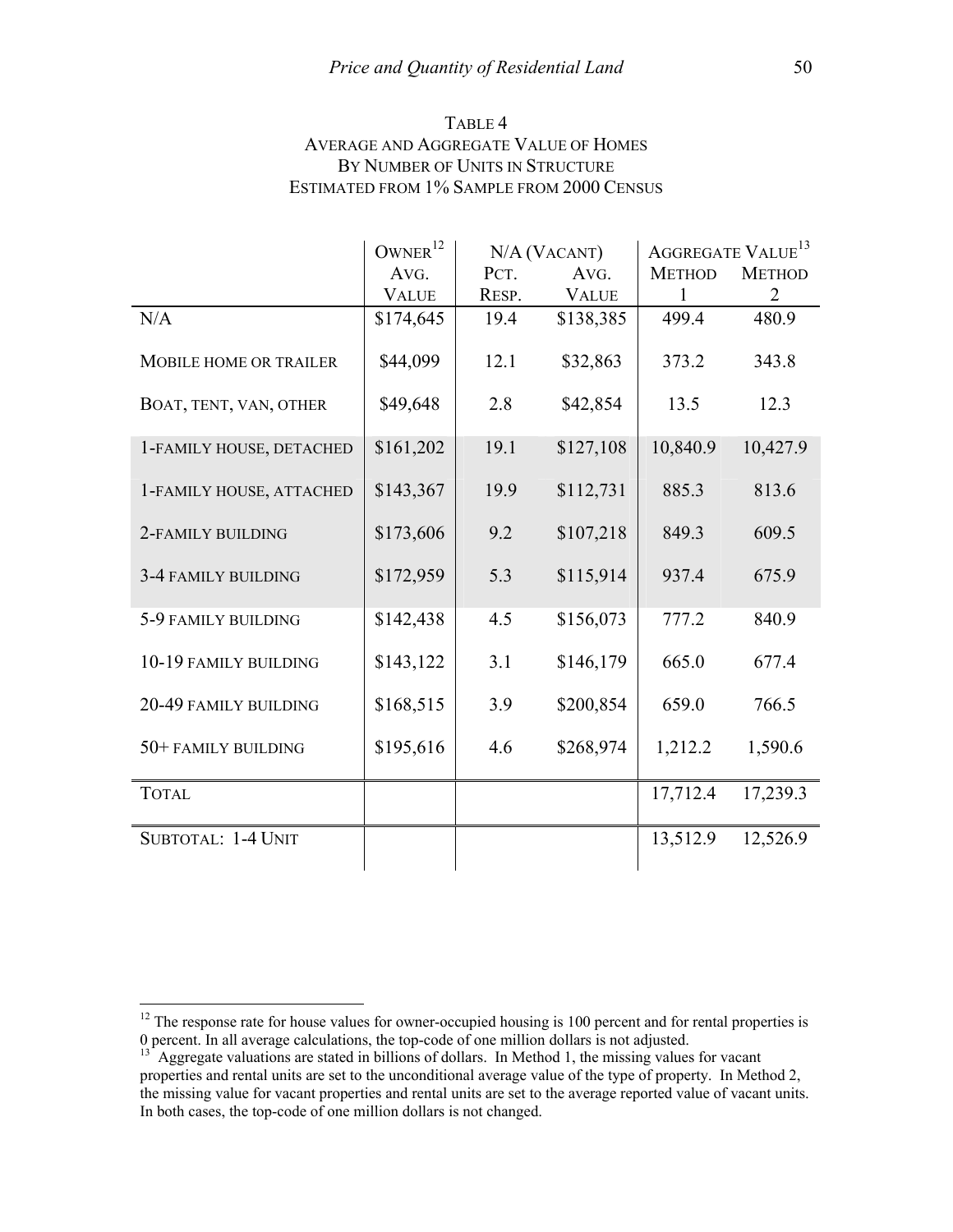| TABLE 5                                           |
|---------------------------------------------------|
| <b>IMPACT OF TOP-CODING ASSUMPTIONS</b>           |
| ON ESTIMATED AVERAGE AND AGGREGATE VALUE OF HOMES |
| ESTIMATED FROM 1% SAMPLE FROM 2000 CENSUS         |

|                                             | <b>OWNER</b>                                    |                      |                                       |                                   | N/A (VACANT)         |                              | <b>AGGREGATE</b>    |                     |
|---------------------------------------------|-------------------------------------------------|----------------------|---------------------------------------|-----------------------------------|----------------------|------------------------------|---------------------|---------------------|
|                                             | <b>TOP</b><br><b>CODE</b><br>PCT. <sup>14</sup> | AVG.<br><b>VALUE</b> | ALT.<br>AVG.<br>$VALUE$ <sup>15</sup> | <b>TOP</b><br><b>CODE</b><br>PCT. | AVG.<br><b>VALUE</b> | ALT.<br>AVG.<br><b>VALUE</b> | <b>METHOD</b><br>1A | <b>METHOD</b><br>2A |
| N/A                                         | 1.2                                             | \$174,645            | \$184,613                             | 0.7                               | \$138,385            | \$144,054                    | 527.8               | 507.1               |
| <b>MOBILE</b><br><b>HOME OR</b>             | 0.1                                             | \$44,099             | $\mathbf X$                           | 0.0                               | \$32,863             | $\mathbf X$                  | 373.2               | 343.8               |
| <b>TRAILER</b><br>BOAT, TENT,<br>VAN, OTHER | 0.2                                             | \$49,648             | $\mathbf X$                           | 0.0                               | \$42,854             | $\mathbf X$                  | 13.5                | 12.3                |
| 1-FAMILY<br>HOUSE,<br><b>DETACHED</b>       | 0.7                                             | \$161,202            | \$166,703                             | 0.5                               | \$127,108            | \$131,404                    | 11,210.8            | 10,783.2            |
| 1-FAMILY<br>HOUSE,<br><b>ATTACHED</b>       | 0.3                                             | \$143,367            | \$145,518                             | 0.4                               | \$112,731            | \$115,950                    | 898.8               | 829.6               |
| 2-FAMILY<br><b>BUILDING</b>                 | 0.5                                             | \$173,606            | \$177,406                             | 0.7                               | \$107,218            | \$112,784                    | 868.5               | 635.1               |
| 3-4 FAMILY<br><b>BUILDING</b>               | 1.1                                             | \$172,959            | \$182,500                             | 0.1                               | \$115,914            | \$117,115                    | 987.8               | 688.1               |
| 5-9 FAMILY<br><b>BUILDING</b>               | $0.8\,$                                         | \$142,438            | \$149,182                             | 1.7                               | \$156,073            | \$170,265                    | 815.9               | 914.3               |
| <b>10-19 FAMILY</b><br><b>BUILDING</b>      | 1.5                                             | \$143,122            | \$176,643                             | 3.7                               | \$146,179            | \$155,938                    | 727.8               | 812.2               |
| 20-49 FAMILY<br><b>BUILDING</b>             | 2.3                                             | \$168,515            | \$187,828                             | 4.9                               | \$200,854            | \$241,633                    | 737.2               | 916.1               |
| 50+FAMILY<br><b>BUILDING</b>                | 2.8                                             | \$195,616            | \$218,640                             | 8.4                               | \$268,974            | \$338,391                    | 1,363.5             | 1,981.3             |
| <b>TOTAL</b>                                |                                                 |                      |                                       |                                   |                      |                              | 18,524.8            | 18,423.1            |
| SUBTOTAL:<br>1-4 UNIT                       |                                                 |                      |                                       |                                   |                      |                              | 13,965.9            | 12,936.0            |

<sup>&</sup>lt;sup>14</sup> Refers to the percentage of households with a dwelling greater in value than 1 million dollars.<br><sup>15</sup> Refers to the average value when the Census top-code value of 1 million dollars is replaced with 1.83

million dollars. From the 2001 Survey of Consumer Finances, the average value of homes that are worth more than 1 million dollars is 2 million dollars; we deflate this average by 8.45 percent, the growth in the quarterly CMHPI from 2000:Q2 to 2001:Q2, to arrive at 1.83 million. The top-code of 1 million is not adjusted for mobile homes or boats.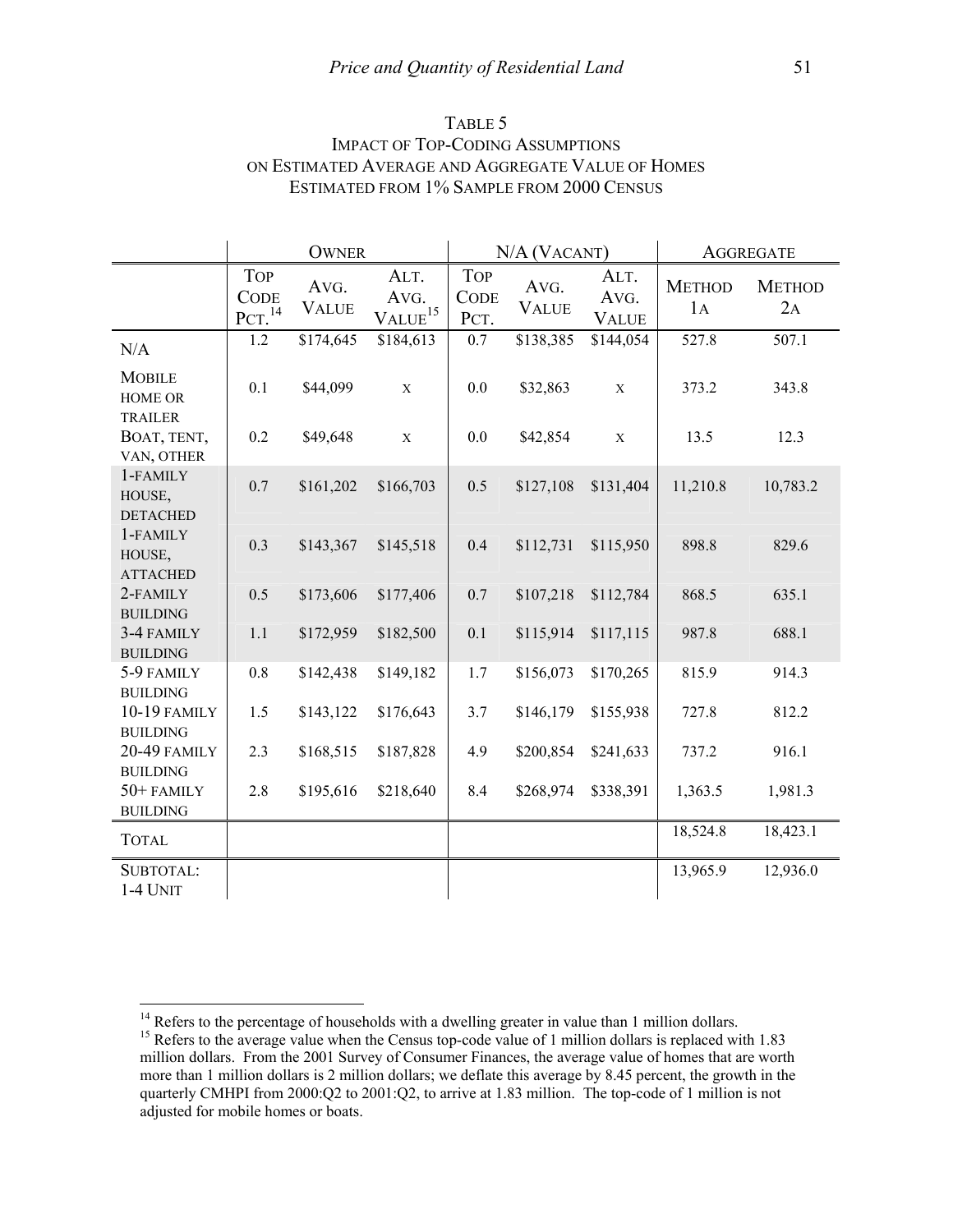

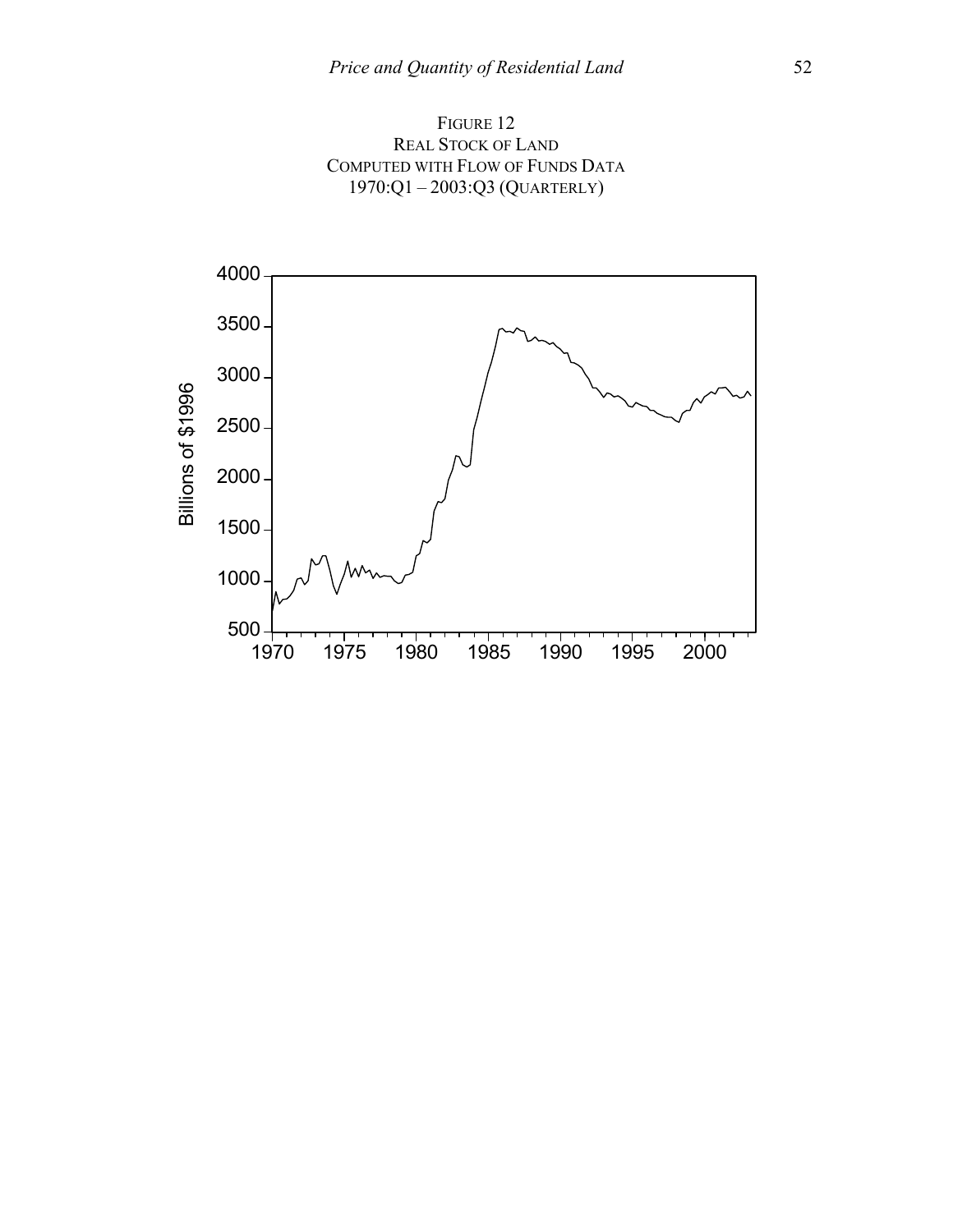

### FIGURE 13 PRICE AND QUANTITY OF LAND, BASELINE AND ALTERNATIVE #1<sup>16</sup> 1970:1 – 2003:3 (QUARTERLY)

 $16\,$ 16 In this alternative specification, we specify that real units of new land and real units of new structures are combined in fixed proportion when assembling real new units of housing. In the baseline specification, we assume that nominal expenditure shares on land and structures are approximately fixed. See the text for details.